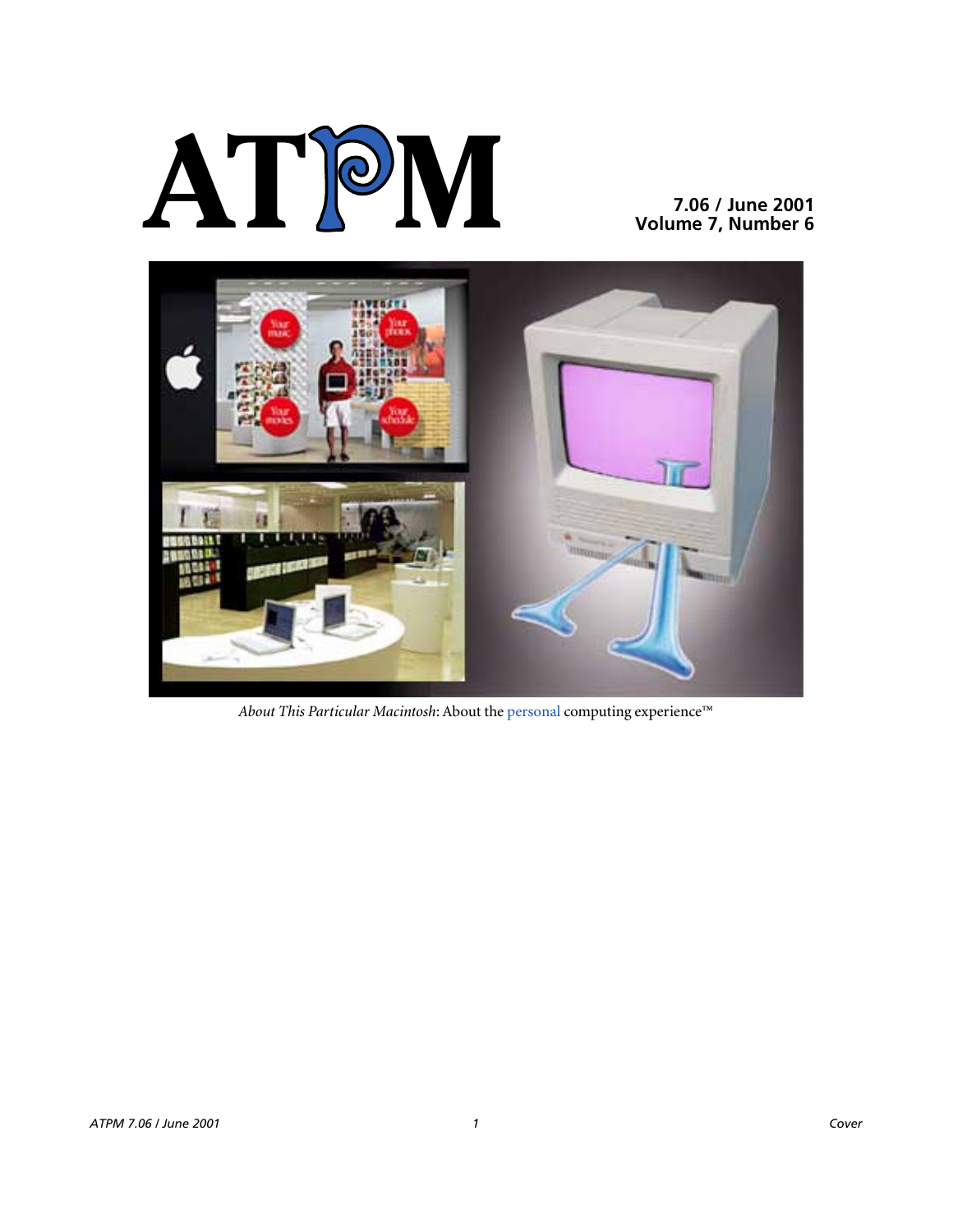# **Cover Art**

Copyright  $\odot$  2001 by Christer Nyman<sup>1</sup> Original modified by Daniel Chvatik<sup>2</sup> Store pictures courtesy of [Apple Computer](http://www.apple.com)<sup>3</sup> We need new cover art each month. [Write to us!](mailto:cover-art@atpm.com)<sup>4</sup>

# **Editorial Staff**

Publisher/Editor-in-Chief [Michael Tsai](mailto:mtsai@atpm.com) Managing Editor [Daniel Chvatik](mailto:dchvatik@atpm.com) Associate Editor/Reviews [Paul Fatula](mailto:pfatula@atpm.com)

Copy Editors [Raena Armitage](mailto:rarmitage@atpm.com) [Johann Campbell](mailto:jcampbell@atpm.com) [Ginny O'Roak](mailto:goroak@atpm.com) [Ellyn Ritterskamp](mailto:eritterskamp@atpm.com) [Brooke Smith](mailto:bsmith@atpm.com) [Adam Zaner](mailto:azaner@atpm.com) *Vacant* Publicity Manager [Christopher Turner](mailto:cturner@atpm.com) *Vacant* Webmaster [Michael Tsai](mailto:mtsai@atpm.com) Assistant Webmaster [Lee Bennett](mailto:lbennett@atpm.com) Beta Testers [The Staff](mailto:editor@atpm.com)

# **Contributing Editors**

At Large Robert Paul Leitao Book Reviews *Vacant* Game Reviews *Vacant* General [Dierk Seeburg](mailto:dseeburg@atpm.com) Graphics *Vacant* How To *Vacant* Interviews *Vacant* Music [David Ozab](mailto:dozab@atpm.com) Networking [Matthew Glidden](mailto:mglidden@atpm.com) Opinion [Tom Iovino](mailto:tiovino@atpm.com) [Mike Shields](mailto:mshields@atpm.com) *Vacant* Reviews [Eric Blair](mailto:eblair@atpm.com) [Jamie McCornack](mailto:jmccornack@atpm.com) **[Gregory Tetrault](mailto:gtetrault@atpm.com)** [Evan Trent](mailto:etrent@atpm.com) *Vacant* Shareware *Vacant* Technical [Evan Trent](mailto:etrent@atpm.com)

# **Artwork & Design**

Graphics Director [Grant Osborne](mailto:gosborne@atpm.com) Graphic Design Consultant [Jamal Ghandour](mailto:jghandour@atpm.com) Layout and Design [Michael Tsai](mailto:mtsai@atpm.com) Cartoonist *Vacant* Blue Apple Icon Designs Mark Robinson Other Art RD Novo

# **Emeritus**

RD Novo Robert Madill Belinda Wagner Edward Goss

#### **Contributors**

Lee Bennett Eric Blair Paul Fatula Matthew Glidden Edward Goss Jens Grabenstein Tom Iovino Dierk Seeburg Brooke Smith Evan Trent Michael Tsai Christopher Turner *Macintosh users like you*

# **Subscriptions**

Sign up for free subscriptions using the [Web form](http://www.atpm.com/subscribe/)<sup>5</sup> or  $by$  e-mail<sup>6</sup>.

# **Where to Find ATPM**

Online and downloadable issues are available at [http://www.atpm.com.](http://www.atpm.com)

ATPM is a product of ATPM, Inc. © 1995–2001, All Rights Reserved ISSN: 1093-2909

#### **The Tools**

Acrobat AppleScript BBEdit FileMaker Pro FrameMaker+SGML iCab **ImageReady** Interarchy

5. http://www.atpm.com/subscribe/ 6. subscriptions@atpm.com

<sup>1.</sup> mailto:chri@worldonline.se

<sup>2.</sup> mailto:dchvatik@atpm.com<br>3 http://www.apple.com http://www.apple.com

<sup>4.</sup> cover-art@atpm.com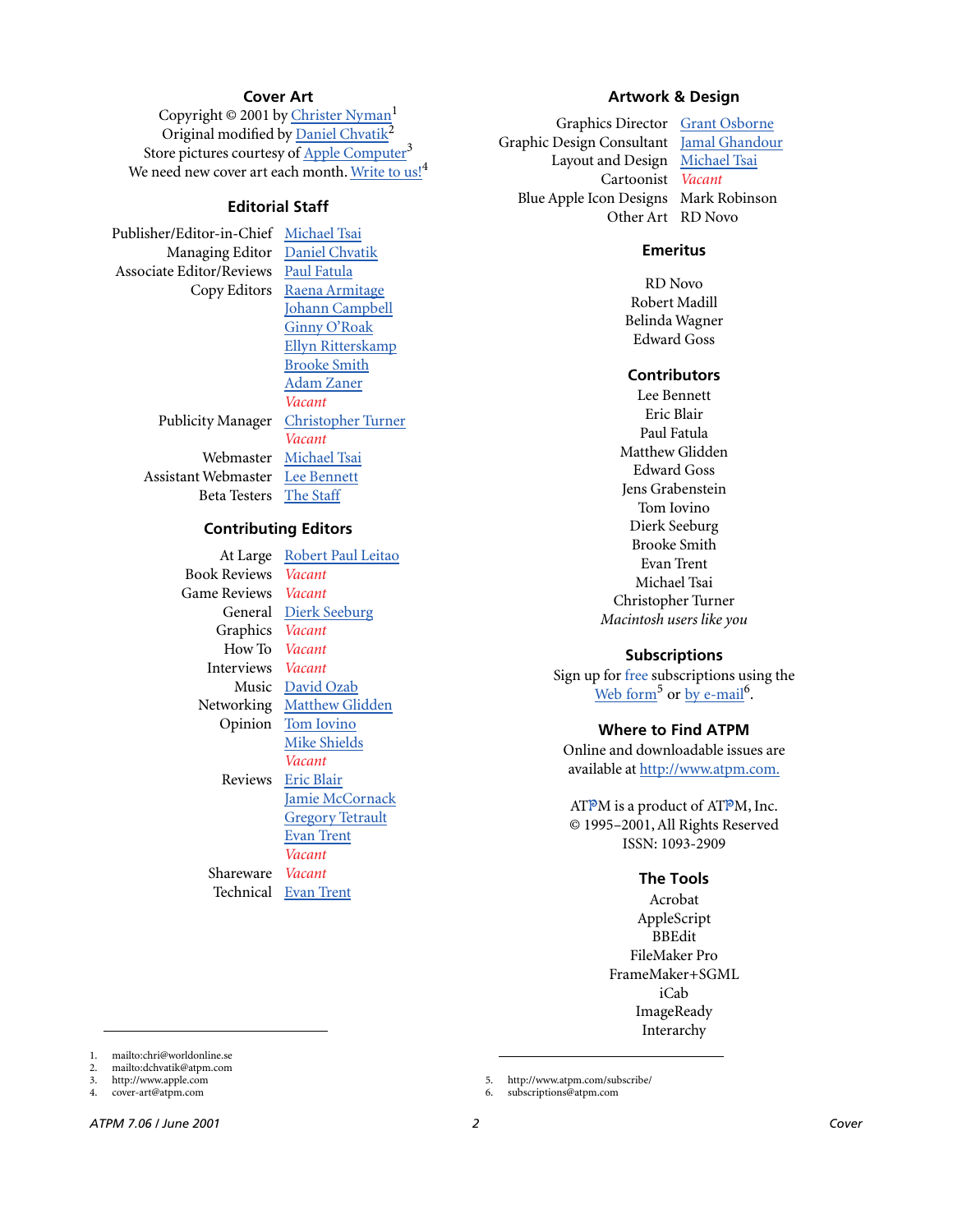ListStar MacPerl MacSQL Monitor Mailsmith Mesh NiftyTelnet StuffIt

# **The Fonts**

Cheltenham Frutiger Isla Bella Marydale Minion

# **Reprints**

Articles and original art cannot be reproduced without the express permission of ATPM, unless otherwise noted. You may, however, print copies of ATPM provided that it is not modified in any way. Authors may be contacted through ATPM's editorial staff, or at their e-mail addresses, when provided.

# **Legal Stuff**

About This Particular Macintosh may be uploaded to any online area or BBS, so long as the file remains intact and unaltered, but all other rights are reserved. All information contained in this issue is correct to the best of our knowledge. The opinions expressed in ATPM are not necessarily those of this particular Macintosh. Product and company names and logos may be registered trademarks of their respective companies. Thank you for reading this far, and we hope that the rest of the magazine is more interesting than this.

Thanks for reading ATPM.

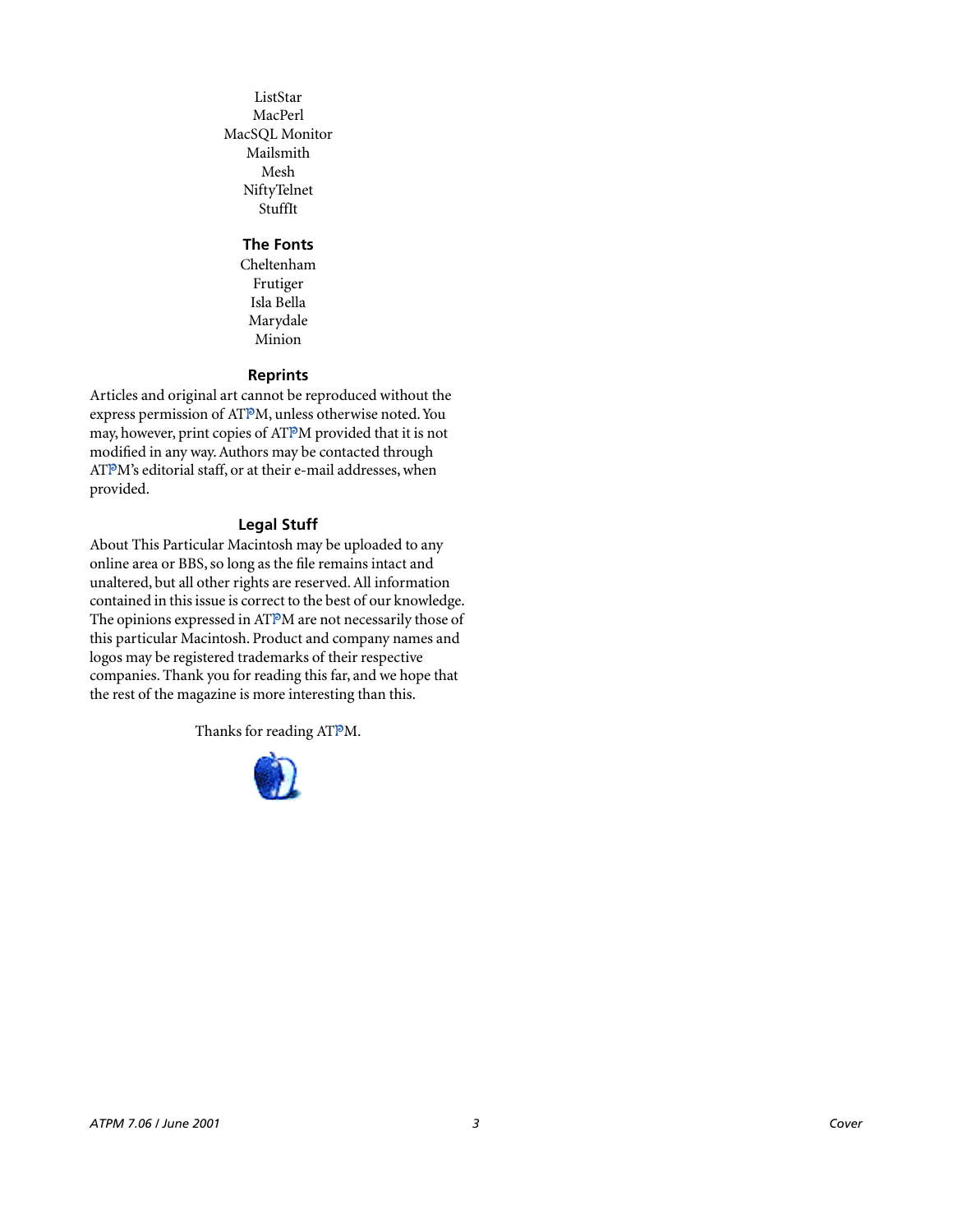# **Sponsors**

*About This Particular Macintosh* is free, and we intend to keep it that way. Our editors and staff are volunteers with "real" jobs who believe in the Macintosh way of computing. We don't make a profit, nor do we plan to. As such, we rely on advertisers to help us pay for our Web site and other expenses.

We would like to thank our exclusive sponsor, Small Dog Electronics, for its generous support of ATPM, the Macintosh, and all things cool. Sponsorship does not imply endorsement, and endorsement does not imply sponsorship. Thank you for your support.



You can help support ATPM by buying from online retailers using the following links: Amazon.com<sup>1</sup>, [MacConnection](http://service.bfast.com/bfast/click/mid9452939?siteid=13311227&bfpage=machomepage)<sup>2</sup>, [MacMall](http://www.commission-junction.com/track/track.dll?AID=53427&PID=297078&URL=http%3A%2F%2Fwww%2Emacmall%2Ecom%2Fmacaffiliate)<sup>3</sup>, [MacZone](http://service.bfast.com/bfast/click?bfmid=1942029&siteid=26240435&bfpage=mac_zone)<sup>4</sup>, and Outpost.com<sup>5</sup>.



1. http://www.amazon.com/exec/obidos/redirect-home/aboutthisparticu

2. http://service.bfast.com/bfast/click/mid9452939?siteid=13311227&bfpage=machom epage

3. http://www.commissionjunction.com/track/track.dll?AID=53427&PID=297078&URL=http%3A%2F%2 Fwww%2Emacmall%2Ecom%2Fmacaffiliate

4. http://service.bfast.com/bfast/click?bfmid=1942029&siteid=26240435&bfpage=mac \_zone

5. http://www.linksynergy.com/fsbin/stat?id=N00D3BtDeo0&offerid=2161&type=3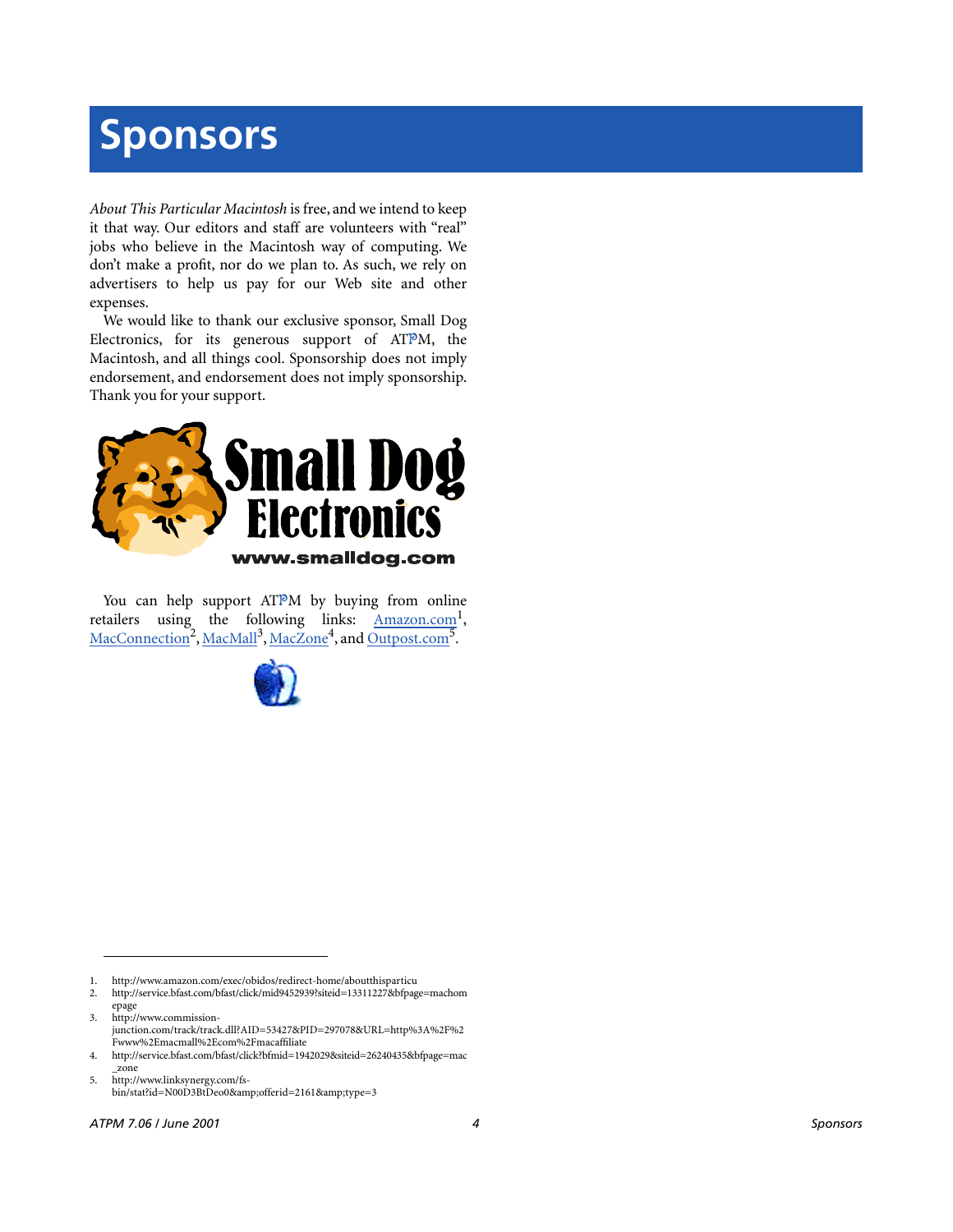# **Welcome**

# **ATPM News**

Welcome to the June issue of ATPM. We'd like to welcome a new staff member, Dierk Seeburg, to our ranks. Mr. Seeburg will be sharing his knowledge with us in his new *My Apple Wedge* column. You can find the first installment further down in this issue.

Also, long-time staff member Edward Goss introduces his new column, *The Legacy Corner*, in this month's issue. *The Legacy Corner* will be devoted to the "more mature" Macintosh models from past years.

# **Poll**

Last month's reader poll asked which version of the Mac OS you used most often. 61% of you are using the time-tested Mac OS 9. Mac OS 8 had have again as many users as Mac OS X, 21% compared to 14%.

This month we want to know how interested you are in the new Apple Retail Stores. Go [vote!](http://www.atpm.com/index.shtml#poll)<sup>1</sup>

# **Columns**

#### **Apple Cider: Don't Panic: Bidding Farewell to the Hitchhiker**

Tom Iovino honors the recently deceased author and Mac enthusiast Douglas Adams.

"These high-profile Mac enthusiasts have done more than just champion the Macintosh platform: they have all achieved great things in their lives by thinking a little outside the box. And, the creation of the Hitchhiker's series and his other books and games could only come from the innovative mind of Douglas Adams."

# **The Personal Computing Paradigm: Mac OS X Tips**

Michael Tsai introduces some simple tips & tricks to get most out of using OS X.

"Holding down Command and Option when dragging a file onto an application icon in the Dock forces the application to open the file, even if it doesn't seem to recognize the file's type."

# **My Apple Wedge: FileMaker Pro Templates Overview and Tutorial**

In his new column, Dierk Seeburg takes a closer look at FileMaker 4's templates and gives a short tutorial on how to

customize and script them. Dierk is also soliciting ideas for future FileMaker tutorials.

"I have used FileMaker for over three and a half years now and haven't realized the half of what's possible to implement in FileMaker. Proof of this comes in the plethora of versatile database solutions that can be found as freeware, shareware, or commercial packages all over the Internet. If you think FileMaker is the weakest link, think again—it may be you!"

# **The Legacy Corner**

Ed Goss invites you to share ideas, tricks, resources, and experiences on using older Macs productively in the age of G4s and Cinema Displays.

"I have been using a Mac since the earliest days of System 7 when I purchased a Mac LC. Currently my wife and I have up and running an LC 575, a Twentieth Anniversary Mac, and my workhorse Power Computing PowerCenter Pro 210, so I feel that I'm a little qualified to speak on behalf of those who find that Legacy Macs still suit their needs. If I don't have an answer to your question, I'm sure one of the other members of the staff can help. What I would like to accomplish is to provide a forum for help with older models, software and hardware upgrades, and a look into the life of those of you who still use older Macs on a daily basis."

#### **About This Particular Web Site**

This month, Paul Fatula introduces several interesting Web sites, including the Macintosh Security Site, Pogo (an online gaming service), the online *Hitchhiker's Guide to the Galaxy*, Lark in the Morning (obscure instruments and books), and Petition Online (start, find, and sign petitions over the Internet).

# **How-To's**

#### **Setting up a Hardware Router**

Matthew Glidden explains how to set up a hardware router for shared Internet access.

"Many Internet providers record your computer's Ethernet hardware address (also known as the

<sup>1.</sup> http://www.atpm.com/index.shtml#poll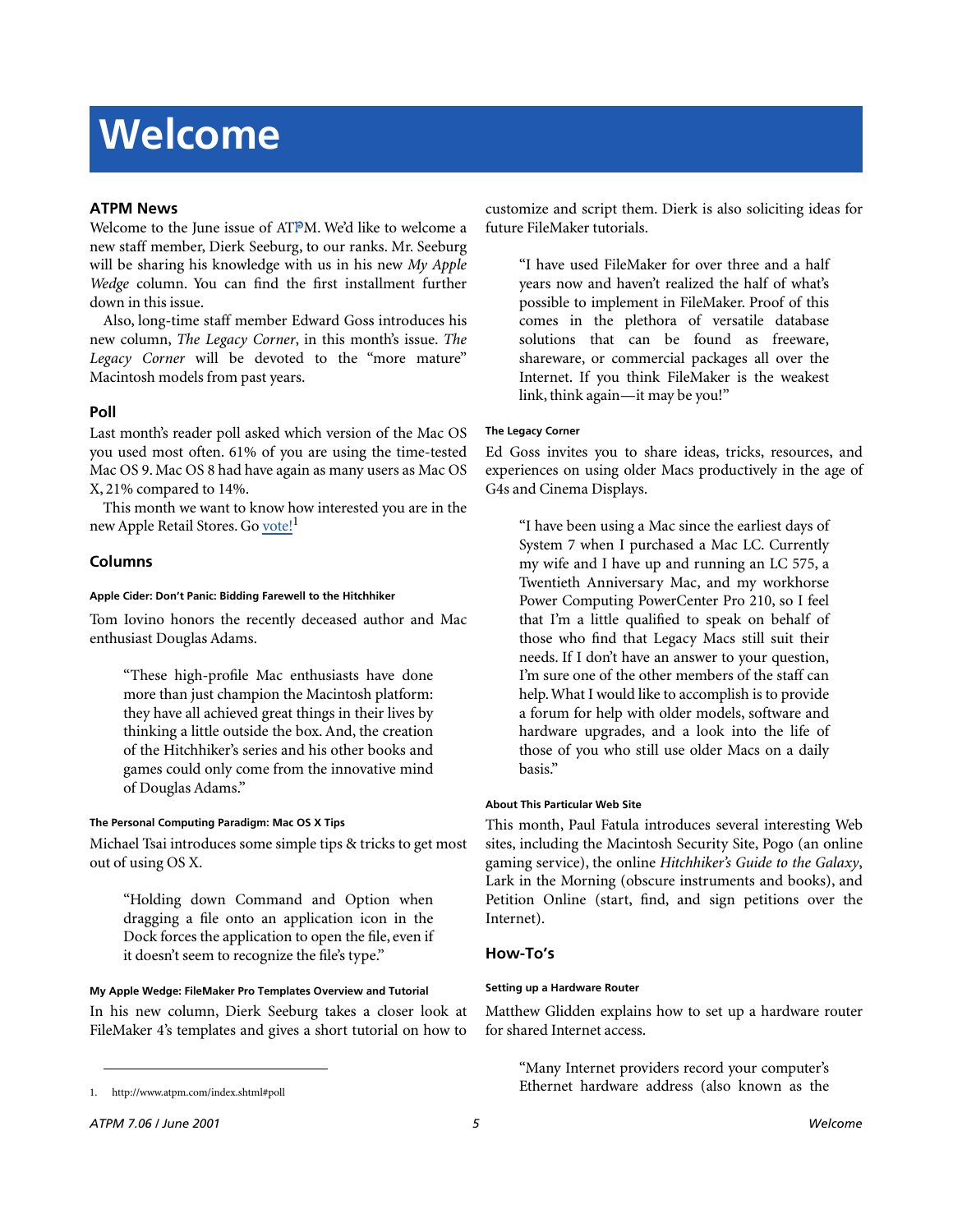MAC address, but nothing to do with Macintosh), so that only that computer can use the high-speed service. If this is the case with your provider, do the configuration from the Web browser on the computer you've used to connect to the Internet."

# **Reviews**

#### **Shareware Roundup: Stickies and Notepads a Part One**

Brooke Smith compares Memory Joggers 1.7, NotePad Deluxe 2.2, iOrganize 3.3.2, and MousePad 1.2.1. All these tools are like the classic NotePad on steroids.

"A Macintosh computer comes with its own notepad and stickies programs. However, if you're a connoisseur of stickies and notepads, then it's fun to explore other programs that go beyond the basics."

# **Book Review: Crossing Platforms**

Paul Fatula describes how this book can make your platform transition easier and less frustrating.

"Whether you're a recent convert to Macintosh from the Windows world, or circumstances have made you abandon your Mac for a Windows machine, using a new operating system can be pretty daunting. You're already familiar with how one system works, and how to make it do what you want, but suddenly you're on a new platform and trying to wing it."

#### **Turbo Mouse Pro**

Eric Blair examines the merits of this newest trackball addition to the Kensington family of peripherals.

"Moving from the Classic version of MouseWorks to the OS X version can be a bit of a shock at first. Looking at the interface, you can tell right away that some things are missing."

# **Extras**

# **Interview: Dan Bailey, Fontosaurus Text**

Christopher Turner interviewed Dan Bailey from Fontosaurus Text, an online font foundry, about fonts, Macs, and Windows.

"*ATPM:* What do you look to for inspiration when developing a new font?

*Dan Bailey:* Man, I look everywhere. Uhop Deluxe/Uhop Lite was inspired by two different things: (1) the IHOP sign, and (2) the old Dodge Neon lettering. […] "

#### **Desktop Pictures: Flowers and Southern California**

Jens Grabenstein is happy to share this spring's pictures of flowering trees and blossoming flowers with us. The images were shot around his place on Long Island and during a short trip to Boston.

The pictures from Southern California were taken by Lee Bennett while on a trip to southern California in May 2001. Five pictures are from the San Diego Zoo's Wild Animal Park, one is from Balboa Harbor, and one from the Riverside vicinity.

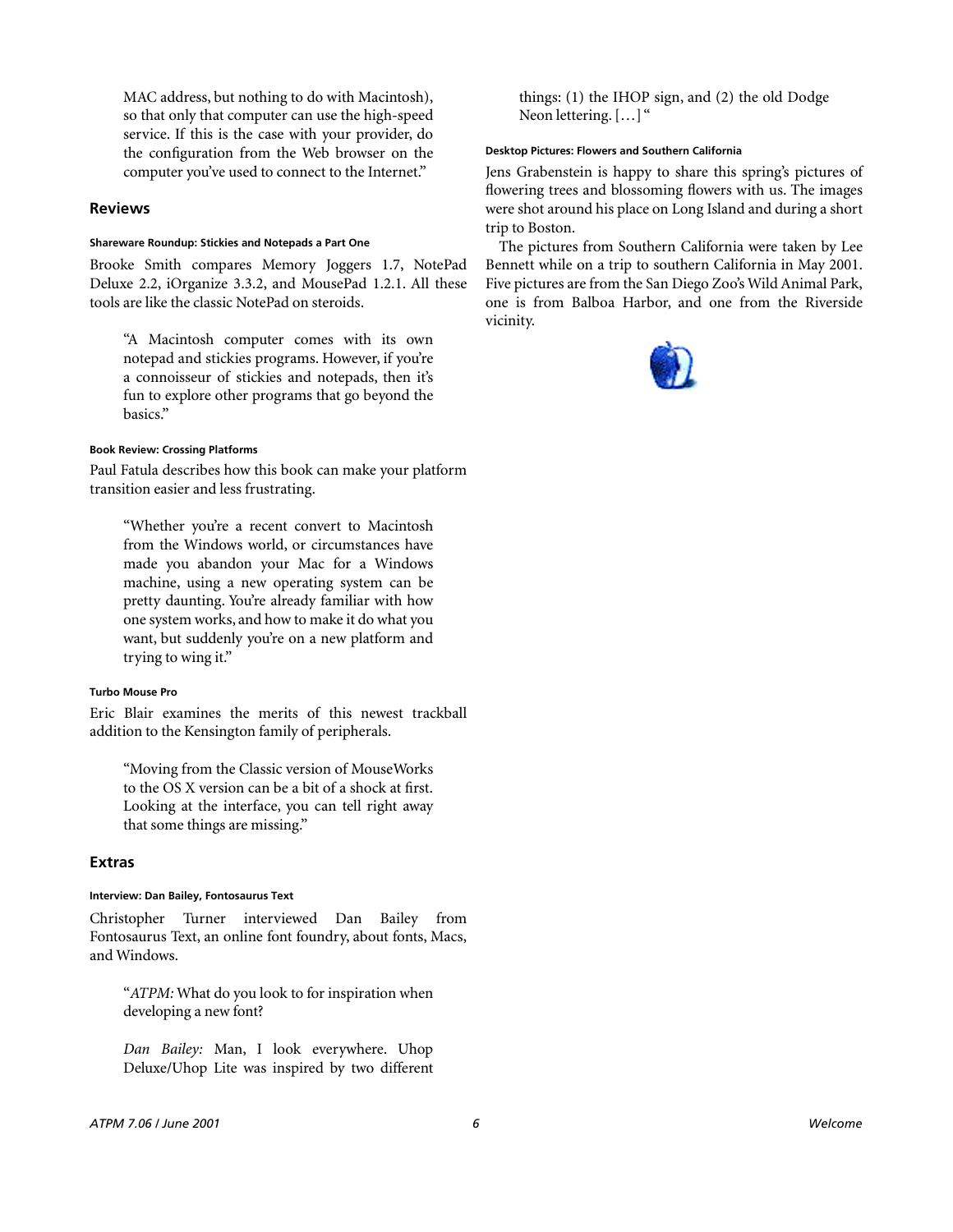# **E-Mail**

# **Mac OS X Speed**

I have the exact same configuration as **[yours](http://www.atpm.com/7.05/paradigm.shtml)**<sup>1</sup> and yet OS X runs like a dream on mine. It is fast and the Classic programs after the 10.0.2 update launch so fast that I believe they are running faster than in native mode.

The stability is absolutely better than 9.1, which used to freeze on this machine every now and then (about once every few days). I do not have any SCSI drives hooked up on mine, only external FireWire drives. I have my hard disk partitioned into four volumes: the first two smaller volumes have either 9.1 or OS X installed. I do not save my files on those and keep these two drives absolutely free of documents, if I can have it that way.

I believe that the OS runs faster and cleaner on a well defragmented drive (with about 3 GB of free space on mine), and my policy will be to just save all my files on the other volumes. Since this is a totally new OS, doing so will allow me to troubleshoot the system more easily, including reinstallation of the software if need be. I also made sure to use only the extension set of 9.1, when launching classic because my full 9.1 set seems to slow down the launching process by quite a bit.

*—Viviana Wong*

Classic performance is indeed quite good for me, but the speed of native applications leaves a lot to be desired. *—Michael Tsai*

# **AppleScript Messages Not Understood**

I'm experiencing some irregular behavior with AppleScript under OS 9.1, and wonder if someone can help me continue using the scripts I had working under 9.0.4, and at first even under 9.1—they're central to my efficient working.

When it doesn't work, the message I get is "xyz doesn't understand the «event sysodlog» message."

As far as I can the see the installer put in the extension AppleScript 1.5.5 for Mac OS 9.1, though not the extension AppleScriptLib 1.4 for Mac OS 9.0; I've tried with and without the AppleScriptLib, but the behavior is the same either way…

*—David Kettlewell*

I suspect the problem is related to the Scripting Additions directory. This directory contains additions to the Applescript language. Many of your scripts may depend on these files and if they are absent the result may be difficult to interpret.

If you have a backup of your old system, under 9.0.4, you can just copy over the items from the Scripting Additions folder which

aren't in the 9.1 folder (don't overwrite existing items—just to be safe). If not check the comments of the scripts that are failing and see if they make mention of required additions. Failing that you could download some of the more popular additions available online and cross your fingers. *—Evan Trent*

# **New iMac Motifs**

I missed last month's [poll](http://www.atpm.com/polls/)<sup>2</sup>.

I would like to comment that perhaps the way forward is less airy fairy color schemes and to suggest a futuristic color/materials scheme, e.g. a metallic alu look—a shining example of modern design, maybe a mirror look. You could examine your hair style whilst examining your work.

I don't know—*just think different for a change*.

*—Andi*

# **Upgrading a Power Mac G4**

I have a G4 350 and want to know if its processor can be upgraded. Where and how do I buy new processor? Prices of same if possible?

*—Bill Wolken*

Yes, your G4 350 is definitely upgradeable. The question is which upgrade "type" is compatible with your particular machine. I cannot tell from your question if you have a G4 350 PCI or G4 350 AGP graphics machine. Despite their similar names and identical processors, those two machines are actually quite different. As a result different upgrade cards must be used for each machine. To help figure out which machine you have (if you don't already know) check [Apple's knowledge base](http://kbase.info.apple.com/cgi-bin/WebObjects/kbase.woa/wo/3.25.17.5.0.0.1.8)<sup>3</sup>.

Then when you know, consult [Accelerate Your Mac](http://www.xlr8yourmac.com)<sup>4</sup>, which is an invaluable resource for all sorts of upgrades, both related and unrelated to the processor.

Since Newer Technology (RIP) is no longer, my personal recommendation is Sonnet Technology's upgrades. They make a [model for the G4 PCI machine](http://www.sonnettech.com/product/encore.html)<sup>5</sup>.

You could upgrade to either a 400 or 500 MHz G4. I don't recommend purchasing the 500 MHz G3 chip, though it is listed as being compatible.

There is also [a model for the G4 AGP](http://www.sonnettech.com/product/encore_st.html)<sup>6</sup>. This upgrade is a dual 500 MHz processor card which will give you a speed bump from 350 to 500, and then throw in an extra processor, making multiprocessor–aware applications, like Photoshop, considerably faster. Mac OS X will also take advantage of multiple processors. It is the only upgrade I know of for the G4 AGP machine.

PowerLogix also makes an [upgrade](http://www.powerlogix.com/products/powerforceZIFg4.html)<sup>7</sup> for the G4 PCI, but I don't see one for the G4 AGP.

<sup>1.</sup> http://www.atpm.com/7.05/paradigm.shtml

<sup>2.</sup> http://www.atpm.com/polls/

<sup>3.</sup> http://kbase.info.apple.com/cgi-bin/WebObjects/kbase.woa/wo/3.25.17.5.0.0.1.8

<sup>4.</sup> http://www.xlr8yourmac.com

<sup>5.</sup> http://www.sonnettech.com/product/encore.html

<sup>6.</sup> http://www.sonnettech.com/product/encore\_st.html 7. http://www.powerlogix.com/products/powerforceZIFg4.html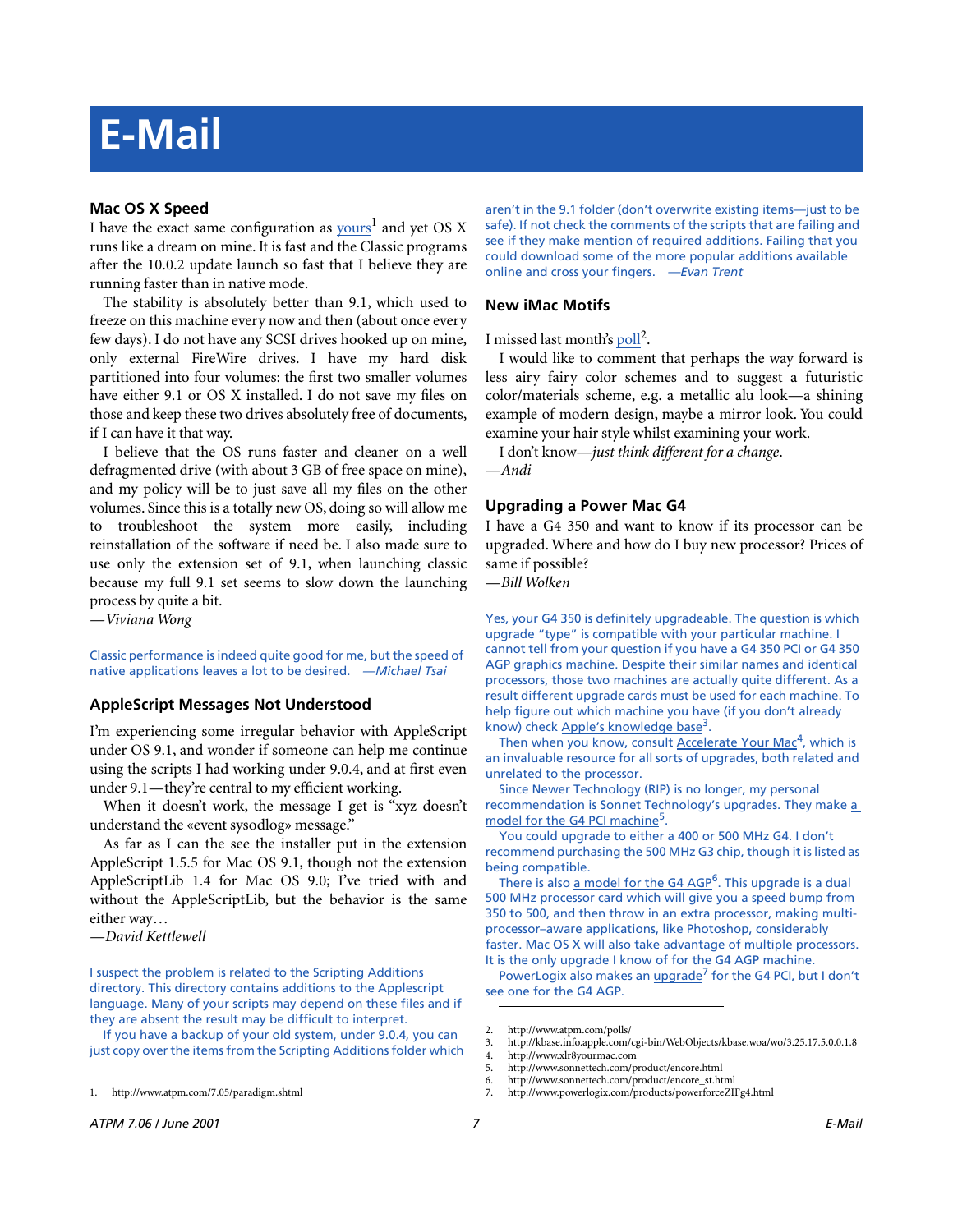XLR8 also makes a [single-processor upgrade](http://www.xlr8.com/ProductInfo/machspeedg4zmpe/index.html)<sup>1</sup> and a [multi](http://www.xlr8.com/ProductInfo/MPUpgrades.html)[processor upgrade](http://www.xlr8.com/ProductInfo/MPUpgrades.html)<sup>2</sup> for the G4 PCI. They do not make an upgrade

- 1. http://www.xlr8.com/ProductInfo/machspeedg4zmpe/index.html 2. http://www.xlr8.com/ProductInfo/MPUpgrades.html
- 

*Copyright © 2001 the ATPM Staff,* [editor@atpm.com](mailto:editor@atpm.com)*. We'd love to hear your thoughts about our publication. We always welcome your comments, criticisms, suggestions, and praise. Or, if you have an opinion or announcement about the Macintosh platform in general, that's OK too. Send your e-mail to [editor@atpm.com](mailto:editor@atpm.com). All mail becomes the property of ATPM.*

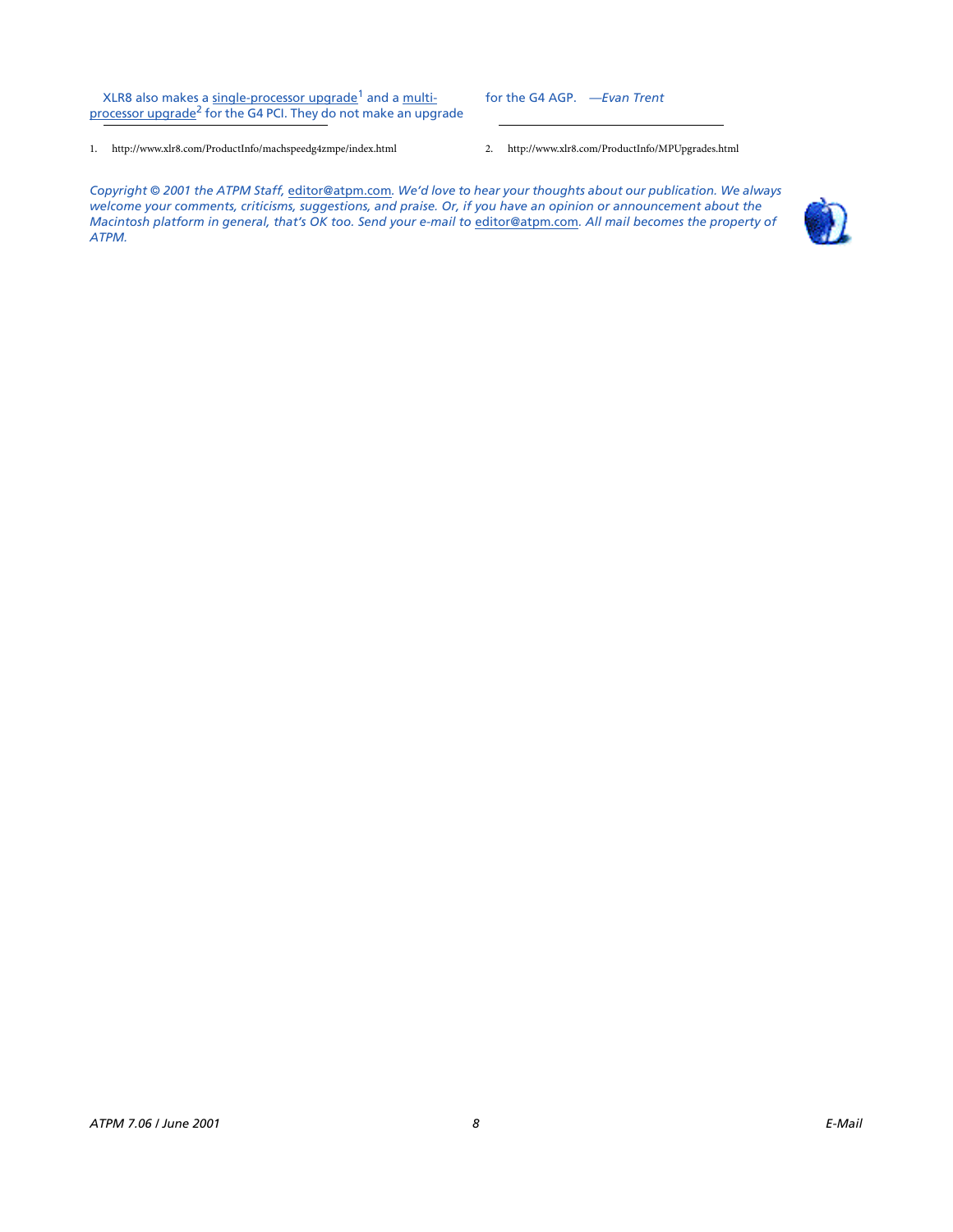**by Tom Iovino, [tiovino@atpm.com](mailto:tiovino@atpm.com)**

# **Don't Panic: Bidding Farewell to the Hitchhiker**

I have always loved to read.

Growing up with two brothers—one who loved fast cars and the other who played every sport known to man—made this a difficult hobby to pursue. More often than not, I would be nose deep in a book when one of these guys would come barging in, looking for someone who could either help him bleed brake lines or serve as the quarterback in a game of backyard tackle football. Of course, Mom would tell me that getting out of the house was good for me, so I usually had to break out the trusty bookmark and put in my time helping out my brothers—ready to return to the pages as soon as possible.

Reading for me was such an escape. I think the first time I got the bug was when my third grade teacher read a chapter of J.R.R. Tolkein's *The Hobbit* to us every day for a month or so. I had no idea that books without pictures could open your mind and transport you to far away places.

I started to read as much as possible after that. Granted, the *Lord of the Rings* trilogy was a little over my head so young, but I plowed on, undeterred.

In my freshman year of high school, one of my friends who also liked to read asked me if I had ever read this great new book, *The Hitchhiker's Guide to the Galaxy* by Douglas Adams. No, I hadn't, but the way he described the book made me want to go out and get a copy.

Since I didn't have a job at the time, I figured that the best way to get a copy was to wait until Christmas. So, sure enough, on Christmas morning I headed downstairs to see, amidst the pile of other goodies, a copy of *Hitchhiker's Guide*.

I spent the rest of the day firmly entranced as I devoured the book, pausing only to laugh out loud, spend time with the relatives, and give the other gifts a look-see. Soon, the names Ford Prefect, Arthur Dent, and Zaphod Beeblebrox were ingrained in my mind, and the wild antics they participated in had me chuckling.

Just as I was getting that sad feeling as I came to the end of that book, I was happy to hear that there were three more books in his four-part-trilogy.

In less than a week and a half, I had plowed through *The Restaurant at the End of the Universe*, *Life, The Universe and Everything*, and *So Long, and Thanks For All The Fish*. Each left me in stitches and with the knowledge I needed to join in with some pretty intense and funny conversations when I went on to college.

Later on in life, after I had graduated college and moved out into the real world, I found myself re-reading these books

for a laugh, and for some practical advice. My Don't Panic pin was at my desk for years at work, until one day someone I had met—a big Douglas Adams fan herself—asked if I could part with it. I gave it to her, because it wasn't anywhere as useful as a towel.

Just before I started writing for ATPM, I spent a lot of time surfing at the Apple Web site, when I noticed Douglas Adams was an advocate for Macintosh. In fact, Douglas was one of a select group of those who Think Different—the Apple Masters.

The Apple Masters are high-profile people from many disciplines who have discovered and come to appreciate the ease of use, flexibility and power of the Macintosh platform. This list of Apple Masters reads like a Who's Who of World Culture.

Actors such as Lauren Bacall, Harrison Ford, and Richard Dreyfuss grace this list. Musicians such as Bryan Adams, Herbie Hancock, and Peter Gabriel are there, too. Notables of the scientific community such as physicist Dr. Donald Glaser, Astronaut Dr. Mae Jemison, and Paleontologist Dr. Meave Leakey are on the list right next to authors Tom Clancy, Michael Crichton, and Douglas Adams.

These high-profile Mac enthusiasts have done more than just champion the Macintosh platform: they have all achieved great things in their lives by thinking a little outside the box. And, the creation of the *Hitchhiker's* series and his other books and games could only come from the innovative mind of Douglas Adams.

The partnership between Adams and Apple was an undying love at first sight. According to Adams:

I'd tried out a variety of early computers—an Apricot, a DEC Rainbow and then one day towards the end of 1983 I was at the offices of Infocom, laying plans for the text-adventure game of "The Hitchhiker's Guide to the Galaxy," when someone said to me, "We've got something in the next room that might interest you. It just arrived…" It was a Macintosh. It was love at first sight. They couldn't drag me away from it. It was the first time I came across a computer that seemed to be designed by someone with a creative imagination.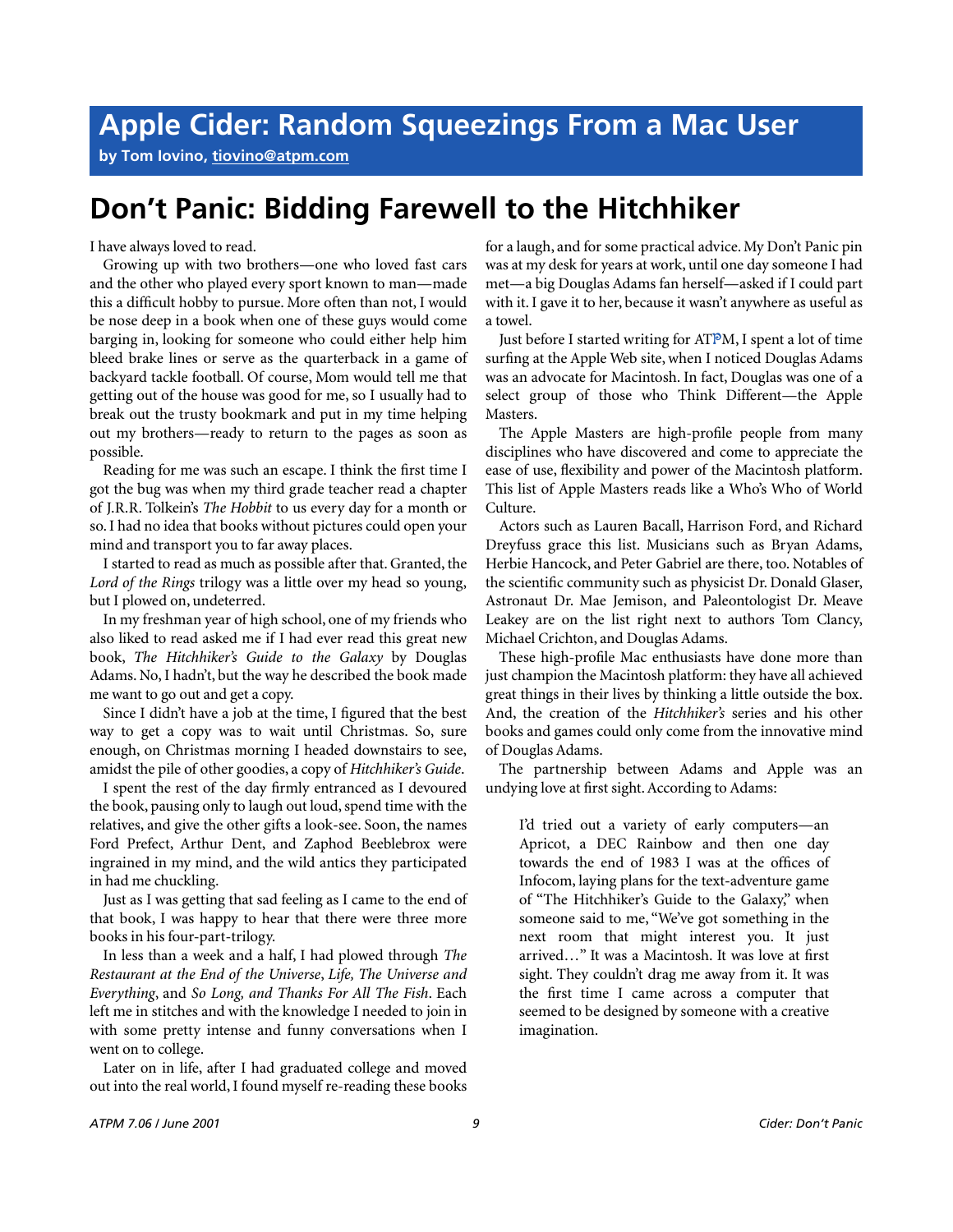Since that fateful day in 1983, the Macintosh played a pivotal role in his career. When asked how the Macintosh had inspired him, his remarks were telling:

Just by being a joy to use. There are certain key things in life—I'd include pens, cars, cameras, restaurants, saws, shoes and beds—which you just need to feel comfortable and at home with if you're going to do your best work. It's the same with the Mac. You can talk all you like about chip architectures, bus speeds, software/hardware integration and interface issues—all of these are very important—but the most important thing is how they come together. I've been using the Mac since 1984 and I use it for everything other than cleaning my teeth.

When I opened my newspaper on the 12th of May, I was stunned to see that Adams had passed away from a heart attack the day earlier. At a way-too-young age of 49.

Busy and creative to the end, he had been working with Disney on the movie version of the popular *Hitchhiker* series,

*Copyright © 2001 Tom Iovino,* [tiovino@atpm.com](mailto:tiovino@atpm.com)*.*

and receiving accolades for the computer game *Starship Titanic*, which recently won a Codie Award for Best New Adventure/Role-Playing Software Game.

Some of the best lessons we can learn come from following the example of a life well lived. Checking around the Internet, I have seen hundreds of heart-felt tributes to Adams. For each of these people—and thousands of others like them—he reached out with his creativity, humor, and talent to affect their lives in a positive way. One quote from Adams I came across can serve as an inspiration to many:

The single most important thing we can do in our lifetimes is to educate our children well.

It's my hope that each of you who found his writing entertaining and inspirational can take these words to heart, and create something which can touch many from your talents.

Doug—here's your towel. It's about the most massively useful thing an interstellar hitchhiker can have.

42.

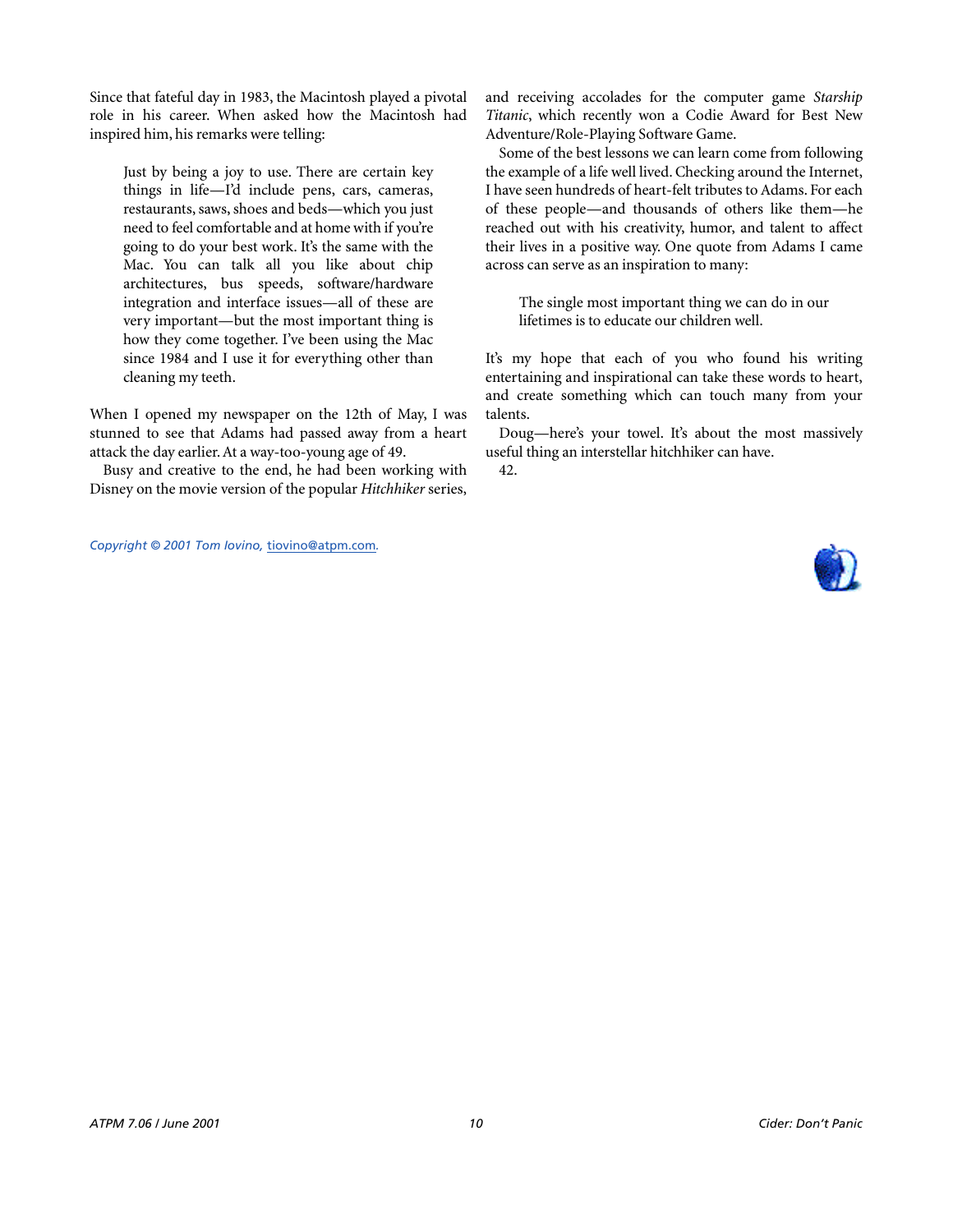# **The Personal Computing Paradigm**

**by Michael Tsai, [mtsai@atpm.com](mailto:mtsai@atpm.com)**

# **Mac OS X Tips**

After a few months of using Mac OS X mostly full-time, I've discovered some tips for using it effectively. This column lists some of the less obvious ones, which often involve holding down modifier keys. If you have a good tip that's not mentioned here, please pass it on to mtsai@atpm.com<sup>1</sup> so I can include it in a future issue of ATPM.

# **Dock**

- Command-Tab and Command-Shift-Tab cycle forward and backward through the open applications. (Let go of the Command key to switch to the application selected in the Dock.)
- Command-Tab and Command-Shift-Tab also work with the mouse button held down, allowing you to begin dragging something and switch applications during the drag to bring the destination window into view.
- Normally you can permanently add an application to the Dock by dragging its icon there. If an application is already open, you can make it stay in the Dock by Control-clicking the icon and choosing Keep In Dock. (It took me a week to notice this; at first I would quit a running application, drag its icon to the Dock, and then relaunch it. Sometimes I don't give Apple enough credit.)
- Holding down Command and Option when dragging a file onto an application icon in the Dock forces the application to open the file, even if it doesn't seem to recognize the file's type.
- Option-click on an application's icon to switch to it and hide the current application.
- Option-click on a window's minimize button (the yellow -) to put all its application's windows in the Dock.
- Command-Option-click on an application's icon to switch to it and hide all other applications.
- Command-Option-D hides/shows the Dock.
- You can quit an application using the contextual menu from its Dock icon. Hold down Option to make Quit change to Force Quit.
- When resizing the Dock (by dragging the vertical line), holding down Option will make it snap to

common icon sizes (like 32x32) that look better than scaled ones.

• [Docking Maneuvers](http://homepage.mac.com/isleep/)<sup>2</sup> can change the orientation of the Dock. This is however an unsupported feature and does not work well with multiple display setups.

# **Toolbars**

- In Cocoa applications such as Mail, you can cycle the toolbar between the icon, text, and icon and text modes by Command-clicking on the white gumdrop near the top right hand corner of the window.
- Hold down Command to rearrange icons in the toolbar without going into the customize mode.
- In Mail and OmniWeb, click on the chasing arrows to display the network activity window.

# **Finder**

- With the cursor over a truncated filename, hold down Option to make the tooltip appear immediately.
- In the list and column views, Shift-click to select a range of items and Command-click to select multiple discontiguous items.
- You can use the pictures from the photographic screen savers as desktop pictures. Navigate to /System/Library/Screen Savers/, click on a screen saver and use Show Package Contents to open the screen saver's package. Navigate within the package to Contents/Resources/Images/ to find the images and copy them to some other location. Finally, select the desired picture as your background.
- Copying track files from an audio CD to a hard disk extracts the sound in AIFC format. (In Mac OS 9 you can accomplish this using QuickTime Player or iTunes.)

# **Fonts**

• [TinkerTool](http://www.bresink.de/osx/TinkerTool.html)<sup>3</sup> can configure the font anti-aliasing and smoothing thresholds. Unfortunately, it cannot prevent Mac OS X from anti-aliasing the system font (Lucida Grande).

<sup>2.</sup> http://homepage.mac.com/isleep/

<sup>3.</sup> http://www.bresink.de/osx/TinkerTool.html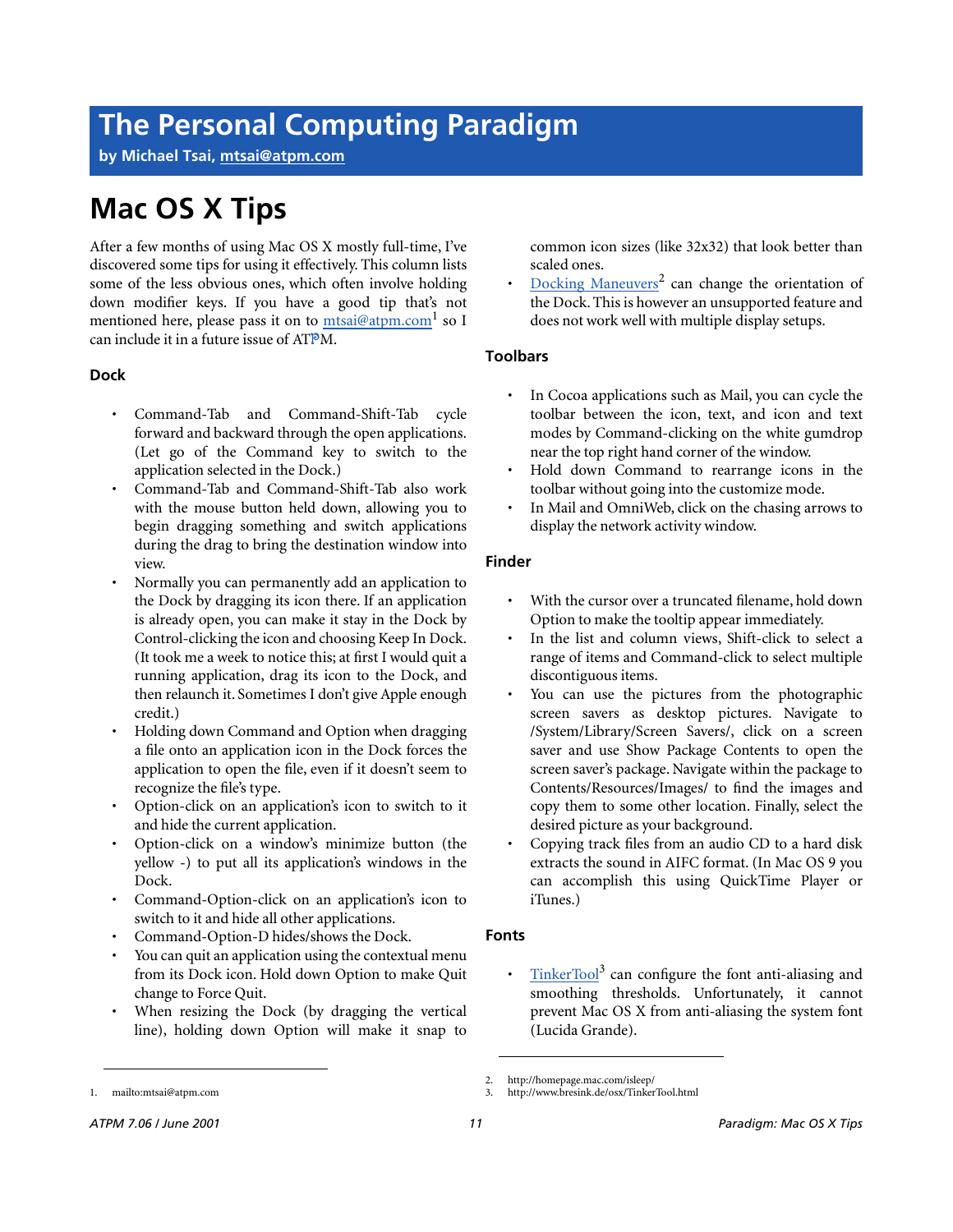# **Cocoa Text Fields**

- The normal Mac keyboard navigation commands work, including: arrow keys to move left or right one character; arrow keys plus Option to move left or right one word; and arrow keys plus Command to move to the beginning or end of a line.
- Emacs-style keyboard navigation also works. It's less intuitive but may be easier to use with one hand on the mouse. Control-F and Control-B move forward and backward one character, Control-P and Control-N move up and down one line, and Control-A and Control-E move to the beginning and end of the line respectively.
- There are also Emacs-style editing commands: Control-K "kills" the text from the cursor to the end of the line and places it on a special clipboard, Control-Y "yanks" text back from it. Control-T exchanges ("twiddles") the characters on either side of the insertion point.
- Option-Delete deletes the previous word. Command-Delete deletes to the beginning of the current line.
- Normally, Tab advances to the next text field and Return presses the default button. To insert an actual Tab or Return character, type Option-Tab or Option-Return.
- More generally, Control-Q lets you insert any special character into the text field. To do this, type Control-Q followed by the key (or combination). To insert a Control-E character, for instance, you would type Control-Q Control-E.

• F5 auto-completes. For instance, you can use it in the path text field of an Open panel to complete long folder or file names after you've typed the first few letters.

# **Cocoa Controls**

- If you hold down Command, you can click on controls in windows that are in the background. This includes buttons, scroll thumbs, and sliders. As with the classic Mac OS, you can Command-click in a background window's title bar to move it without bringing it to the front.
- Most Mac users have their scroll bars set to behave like Mac ones, where a click above or below the scroll thumb scrolls the view by one windowful. However, by Option-clicking you can temporarily switch to the NeXT style, where a click scrolls the view to the position where you clicked ("scroll to here").

# **Save Panels**

When using the expanded save panel, dragging a file from the Finder to the panel places its path in the text box. Typing Return will take you to that location.

# **Help**

• Press the Back button when the Help Viewer first opens to see a list of all the applications that have help files installed.

*Copyright © 2001 Michael Tsai,* [mtsai@atpm.com](mailto:mtsai@atpm.com)*. Eric Blair contributed to this list of tips.*

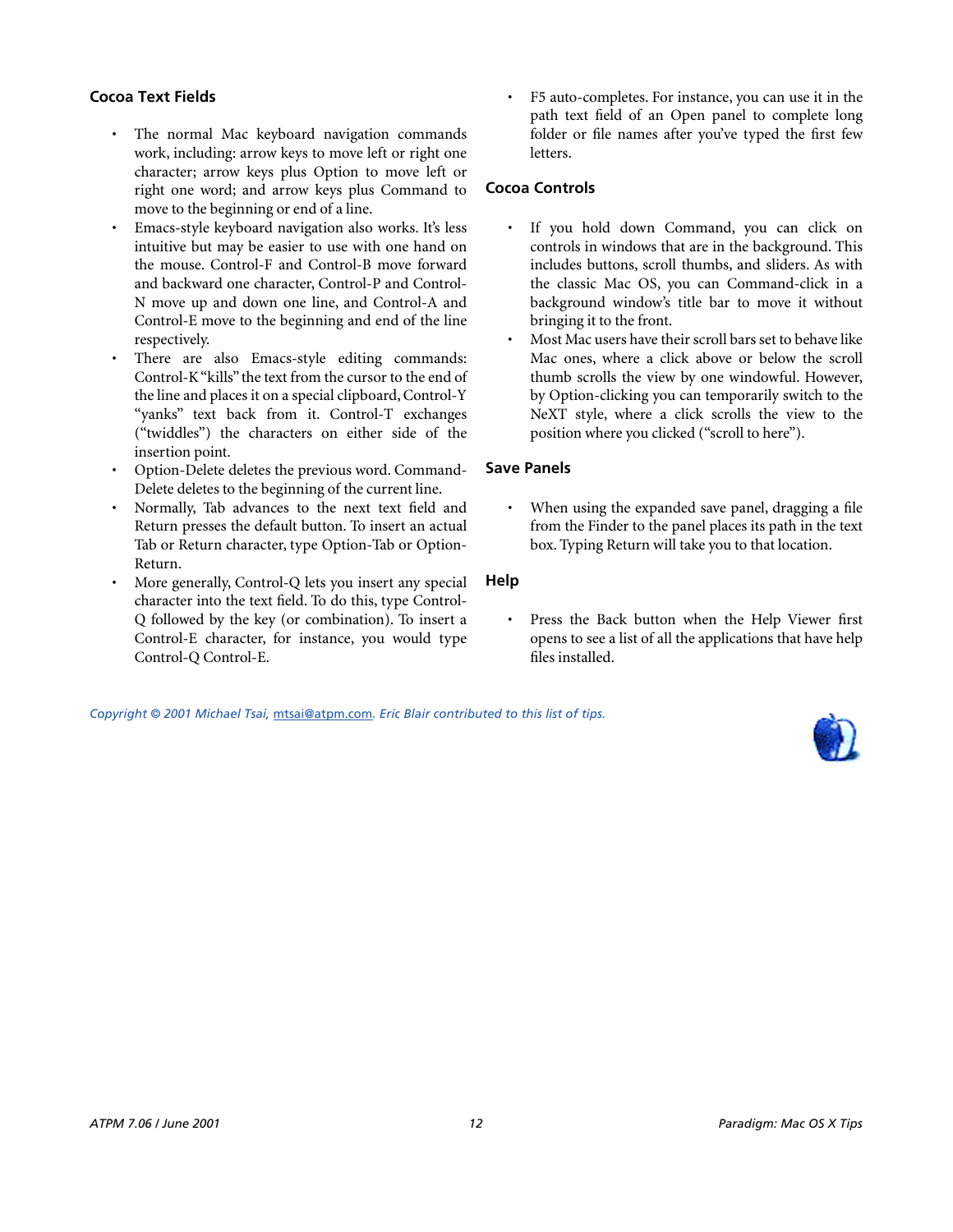# **FileMaker Pro Templates Overview and Tutorial**

My contribution this month is an overview of the template databases that come with [FileMaker Pro](http://www.filemaker.com/)<sup>1</sup>, together with a little tutorial on how to customize one of the templates.

# **FileMaker Pro**

According to its official documentation, FileMaker Pro is:

…the workgroup information management tool which allows you to quickly create solutions adapted to your business needs. With powerful features, broad platform support, and an easy to use interface, FileMaker Pro 5.5 is a must have application for anyone who needs to track and manage people, projects, and information.

In other words, it's a powerful database program that the average user can use. Of course, you can use it for more than just your business needs. In particular, you can design your own customized solution and deploy it across your home or company network. FileMaker is the premier small to medium sized database program for Macintosh and Windows. What distinguishes it from other database solutions, especially larger scale ones, is that with FileMaker you're up and running in a flash. It allows you to easily integrate a graphical user interface on top of a relational database system.

For this review I used version 4, which was published almost two years ago. The reason I used this version 4 over version 5.5 is because many still use it, because it gets the job done, and because it has the most templates to explore.

Those interested can read ATPM's [review of FileMaker Pro](http://www.atpm.com/Back/downloads/ATPM2.04.sit.bin) version  $3^2$ , written some five years ago. Much has changed since then in terms of FileMaker, computing and Apple, but FileMaker is still an excellent program. Its user base is in the tens of millions and will be for a while thanks to its Internet integration, QuickTime capability, backwards compatibility, and much more.

# **Databasics**

When I was thinking about the topic for this column I wanted to do something about FileMaker, and since I'm not a FileMaker wizard nor do I have the latest version of it I decided to write about what I see as a hidden treasure of the FileMaker Pro package: its templates. These are database

stencils of sorts that you can customize to fit your specific needs. I believe a lot of users gloss over these when they first start using FileMaker because a) they own FileMaker to run a particular database solution someone else made or b) they want to build their own database solution.

When I first encountered FileMaker I fell into the latter category. Our school's triathlon team was putting on a race and as one of the organizers and resident computer geek I volunteered to take care of the race registration and the computer solution this would require. I scoured the school's software licenses and found FileMaker. After months of teaching myself FileMaker I finished a complete database solution for race directors, covering aspects from volunteer management and PR activities to race timing. Over time I came to find out how powerful FileMaker is and that my solution merely scratched the surface of its capabilities.



FileMaker Business Templates

I wish I had had the time to become familiar with FileMaker from the ground up when I first worked with it but, as we all know, necessity is the mother of invention. And

<sup>1.</sup> http://www.filemaker.com/

<sup>2.</sup> http://www.atpm.com/Back/downloads/ATPM2.04.sit.bin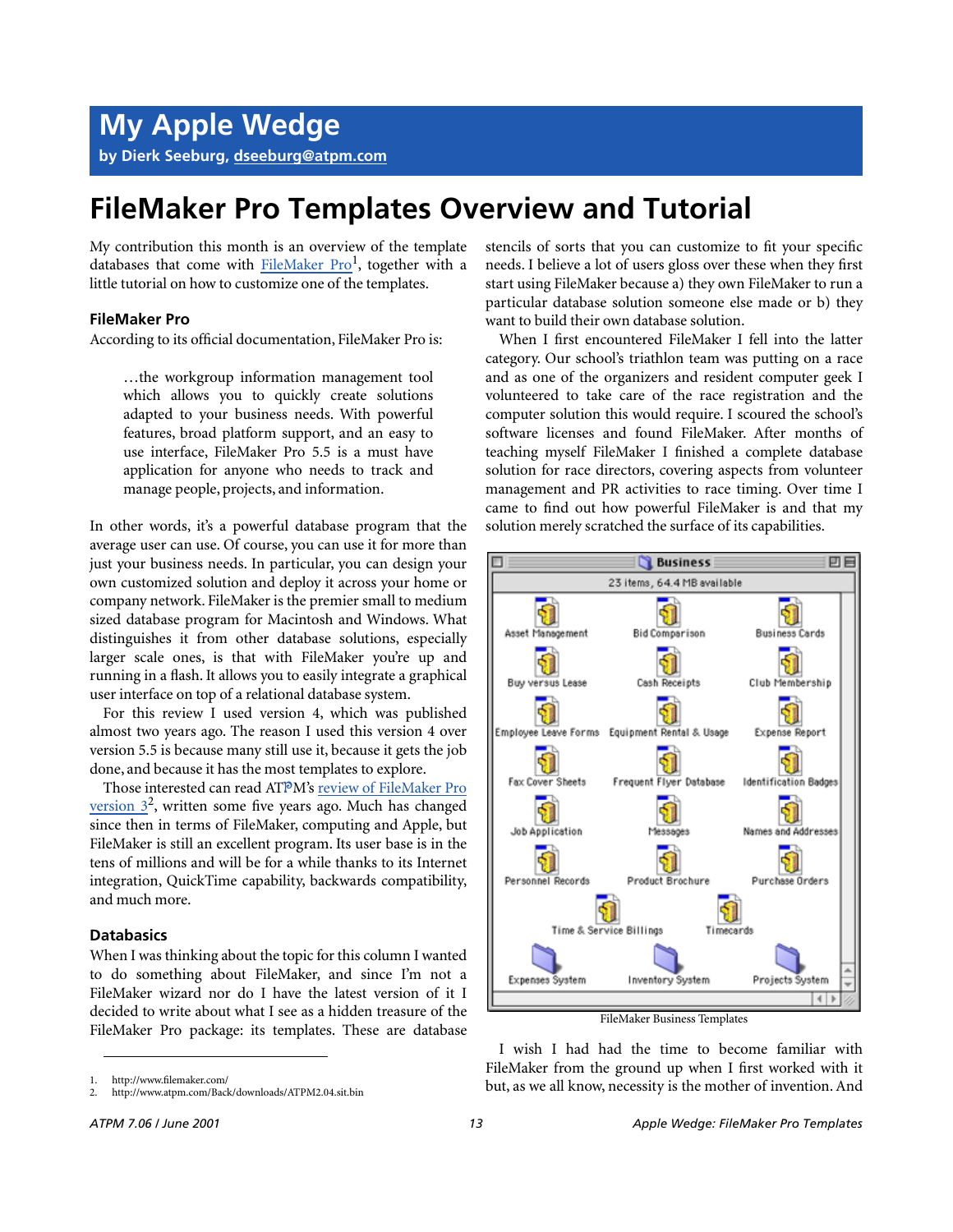getting to know it from the ground up is what its templates are for. So, let's have a look at them.

# **Templates Schmemplates**

Before we start customizing let me run by you the impressive list of templates that FileMaker Pro 4 includes. They are divided into three sections: business, education, and home.



FileMaker Education Templates



FileMaker Home Templates

FileMaker Pro 5.5, on the other hand only comes with sixteen templates.

As you can see, the templates cover a wide range of uses, an indication that, whatever your database needs are, FileMaker can probably help you accomplish your task. Use these templates as your diamond in the rough. Take them as a starting point to develop your full-fledged database solution. In fact, let's open our treasure trove and try that with one of the templates.

# **Customize, Personalize**

For our template, we'll choose Home Inventory in the Home folder of the Templates folder. If you've ever wanted to take

inventory of your possessions for insurance purposes and such, then here is your chance. Make a copy of the template file in the Finder, move it to your favorite destination, and rename it to My Home Inventory. In addition to the template in the FileMaker Templates folder we will be using FileMaker's Buttons and Dialogs database in the FileMaker Examples folder to customize our solution.



Open My Home Inventory by double-clicking on it. Our first step is to switch FileMaker's mode from Browsing to Layout. Browsing allows actual use of a database and data entry, and Layout mode allows customization. Switch between them using either Layout in the Mode menu or by choosing Layout in the popup menu at the bottom row of the template window. Be aware that everything you do to the items in the layout will take effect right after you make the change.

# **Buttons? We Don't Need Any Stinking Buttons. Wait, We Do!**

First we'll add a couple of buttons to the layouts of our My Home Inventory. In Layout mode, click on the text below the first empty graphic and change the text to Preferences. Click on the text below the second empty graphic and change the text to Fax. Click on the two empty graphics while pressing the Shift key to select both of them, and hit the Delete key to delete them.

Open the Buttons and Dialogs database, click on Template Buttons, and switch to Layout mode. Click on the Preferences (the one with the checkmarks on the clipboard) and the Fax (the one with the fax machine) button while pressing the shift key to select both of them. Hit Command-C or choose Copy from the Edit menu, switch to My Home Inventory, and paste them onto the layout. As with any object on the layout you can move the two new graphics using your arrow keys until they are positioned correctly.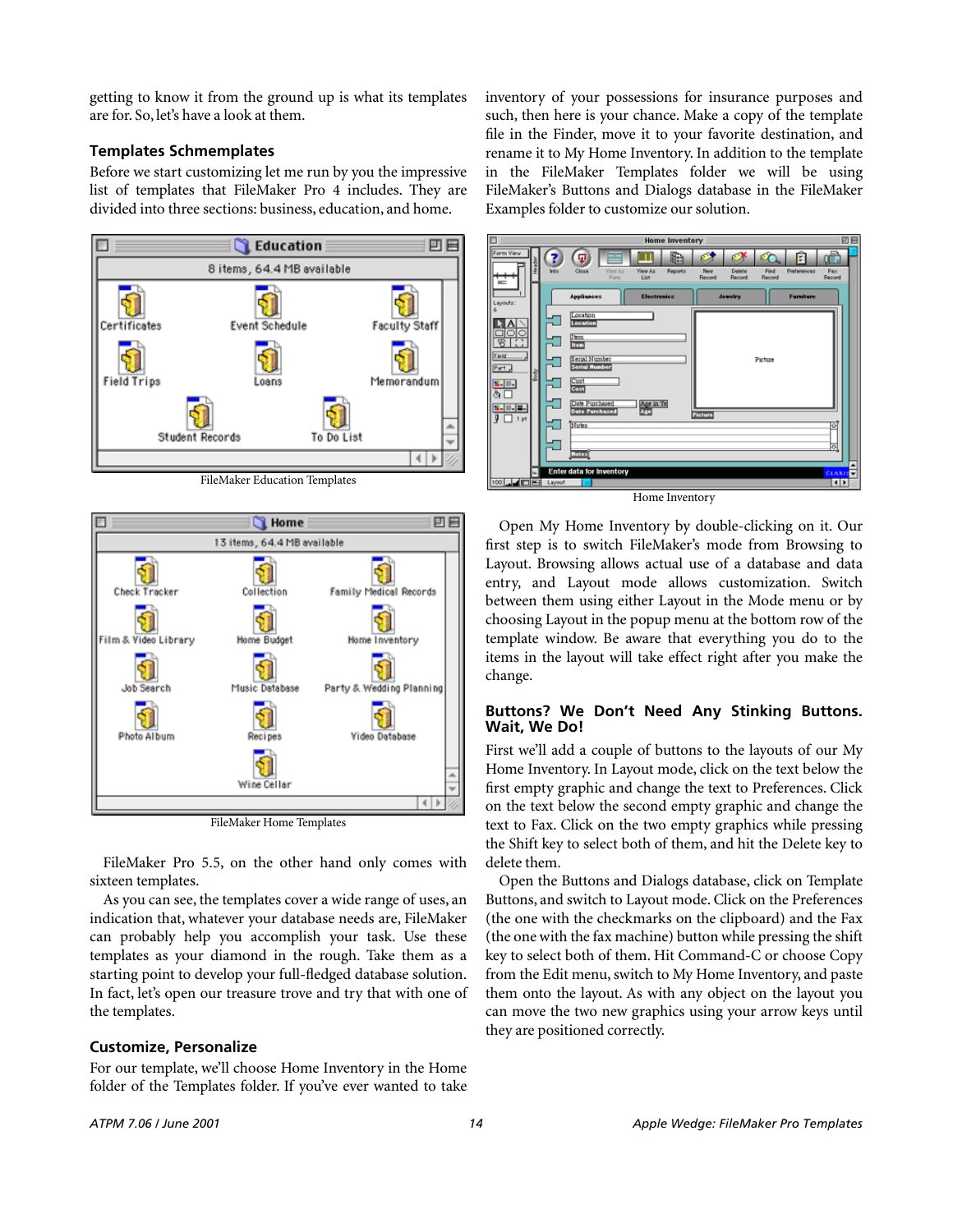# **Where There's A Will, There's A Script**

Next, we'll have those new graphics do something for us. To have the Fax button fax a record you need to have a fax modem attached to your computer and the fax software installed. Now we need to write a script and attach it to the button. FileMaker uses its own scripting language and builtin scripting environment. For now, follow my directions; I'll explain later.

Select Scriptmaker™ from the Script menu, enter Fax as the script name, and hit Return. We'll keep this rather simple and write a short script using the built-in script steps. In the script definition window, double-click on the Show Message script step from the Miscellaneous category. Click the Specify button and enter "Make sure your fax hardware is turned on and the fax software selected in the Chooser." Double-click the If script step from the Control category to make it your next script step. Click Specify and select Status Functions from the View popup menu. Double-click Status(CurrentMessageChoice), write "= 1" into the text box and hit Return.

Next, double-click the Print script step from the Sort/Find/Print category. This little script will do the following: upon clicking the Fax button on your layout a message dialog will appear reminding you to turn on the fax software. If you choose OK, FileMaker sets the status of the current message choice to "1" (the first dialog button), and the Print command is executed which should be the Fax command, if your fax software is working correctly. If you hit Cancel, FileMaker sets the status of the current message choice to "2" (the second button), and the Print command is not executed. You have just written your first script!



My First Script

Now, let's attach the script to the graphic. Select the graphic by clicking on it, select Button… from the Format menu, click on Perform Script from the Control category, and select your Fax script from the Specify popup menu. Hit Return and you've just made your first scripted button.

Before we finish with this layout we'll perform a couple more customizations. First, let's change the background color of our layout. In Layout mode, click on the vertical gray bar labelled Body. Clicking on the small color palette button above the little paint bucket will call up the background color palette. Move the mouse over the lightest yellow and click once.

Clicking on the small hatched button above the little foreground/background icon will call up the pattern palette. Move the mouse over the lightly dotted pattern and click once. You won't notice a change yet because there is an image layered above the background. Click once on the turqoise background of the layout to select the image and hit the Delete key to delete it. You should notice how the background changed to a light yellow.

# **Homework**

The last part of our customization will be part tutorial, part homework. Instead of inventory items that belong in certain inventory categories we will implement buttons with a few categories to switch to instantly. We'll write a couple of scripts again and attach them to a few buttons.

In the first step, we'll duplicate our layout to accommodate the different inventory categories. Select Duplicate Layout from the Mode menu to create a layout per alternate category. Now we can delete the Category field and its corresponding label. Next, we need to adjust the gray sheet graphic just above the background to make room for some tab graphics. In Layout mode, select and cut the sheet graphic, and paste it into your favorite graphics program to shorten the top portion so the tabs we're about to add to the top of the sheet will fit onto the layout without having to enlarge it.

Next, we'll copy a tab graphic from the Family Medical Records template from the Home templates folder. In layout mode, paste it onto our new layout, and change the text in it to a new inventory category by double-clicking on it and writing over the old text. Following this, write a script that changes to the new layout by using the Go To Layout step from the Navigation category. Repeat these steps for every category you want to create.



My Home Inventory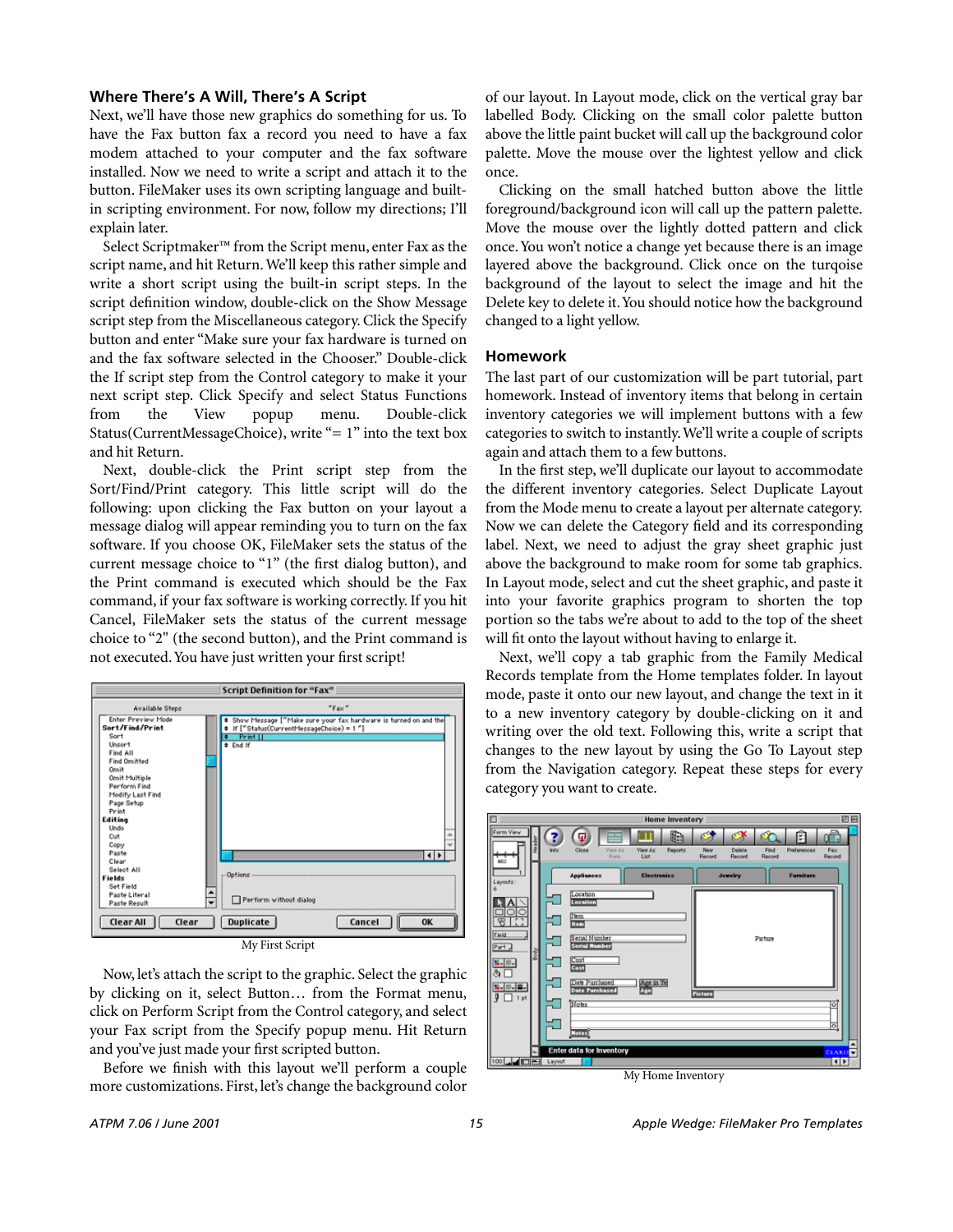Lastly, we need to add a Find script step to the scripts that switch to the different category layouts so that only those items in a particular category are shown. Also, we need to add a script step to the New Record button where we set the category of the item to the category of the current layout using the script step Status(CurrentLayoutName). Check the picture below for what the final template should look like when you're done. You've got your homework, let me know how you're doing. Your layout should look something like the picture below and function as described.

As you may have seen in our little example, it is relatively easy to customize a database template, but it can become tricky to keep track of buttons, scripts, layouts and more. This is why it is important to keep an algorithm of the script steps and an overview of the relation between the layouts current.

# **The Weakest Link™**

I have used FileMaker for over three and a half years now and haven't realized the half of what's possible to implement in

*Copyright © 2001 Dierk Seeburg,* [dseeburg@atpm.com](mailto:dseeburg@atpm.com)*.*

FileMaker. Proof of this comes in the plethora of versatile database solutions that can be found as freeware, shareware, or commercial packages all over the Internet. If you think FileMaker is the weakest link, think again—it may be you! Solicit the advice of a [FileMaker Solutions Provider](http://filemaker.com/solutions/find_consultants2.html)<sup>1</sup> and let them help you solve your problem.

**• • •**

As for this column, let me close by asking you to send me suggestions for future FileMaker columns. If you would like a FileMaker problem solved or you need some advice on explaining the basics, advanced tricks, or FileMaker scripting, let me know and I will definitely consider it. Thanks in advance!

On a final note: after visiting a local Apple Authorized Service Provider and trying out the new iBook, I really wish I could cough up the cash for that machine soon. I recommend everyone try one out at their local Apple store; it sure is a sweet package!



<sup>1.</sup> http://filemaker.com/solutions/find\_consultants2.html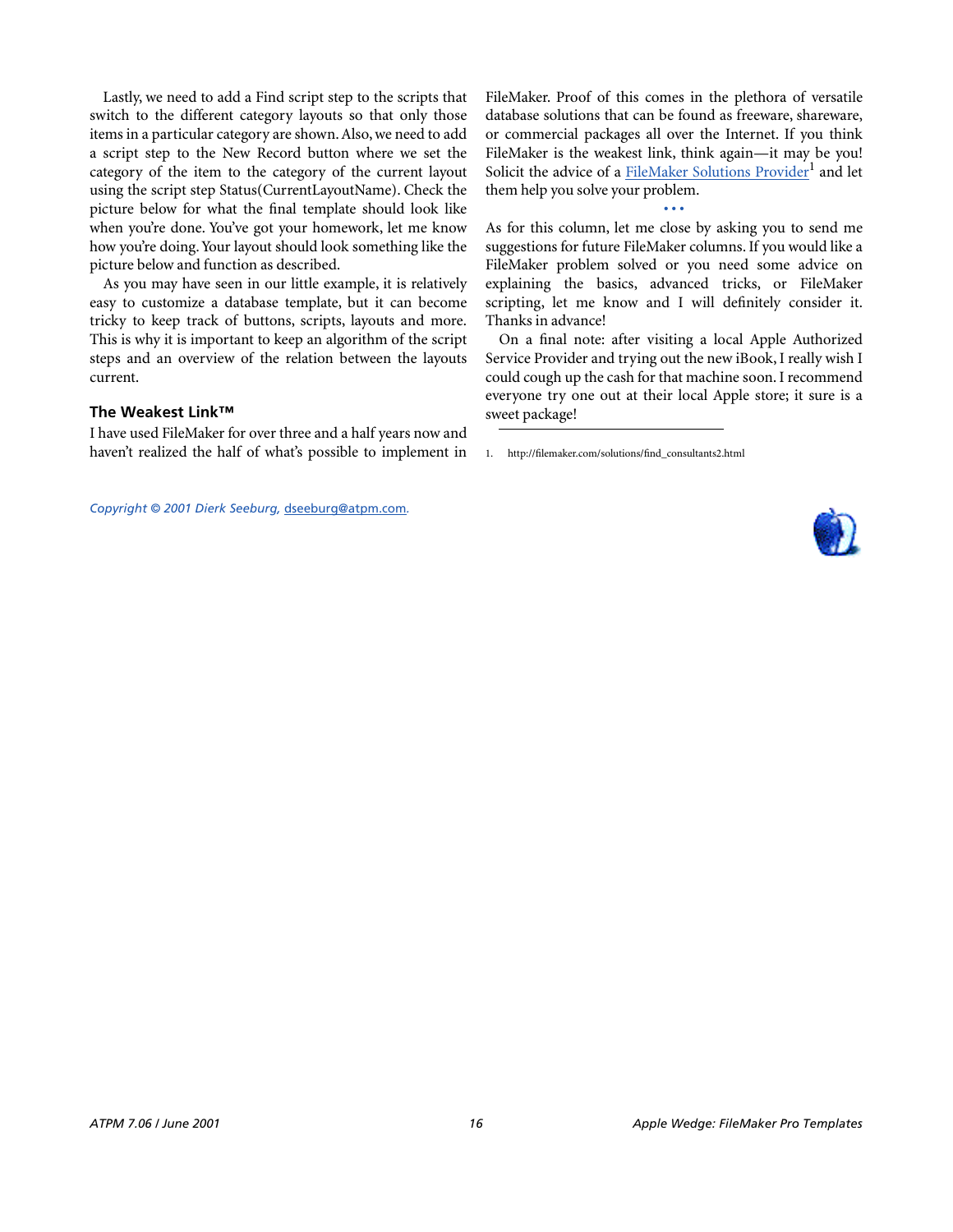**by Edward Goss, [egoss@atpm.com](mailto:egoss@atpm.com)**

Welcome to *The Legacy Corner*. Each month the terrific staff at ATPM brings you the latest in Mac software and hardware news and reviews, the newest goings-on at Apple, and opinions on what would make us better computer users—and better people. With millions of people around the world still using older Macs on a daily basis, I thought we might need a place to host discussions and information about older Mac models and the software to help them run their best. Since I am the oldest member—by quite a margin—of the ATPM staff, who better to write about older Macs?

I have been using a Mac since the earliest days of System 7 when I purchased a Mac LC. Currently my wife and I have up and running an LC 575, a Twentieth Anniversary Mac, and my workhorse Power Computing PowerCenter Pro 210, so I feel that I'm a little qualified to speak on behalf of those who find that Legacy Macs still suit their needs. If I don't have an answer to your question, I'm sure one of the other members of the staff can help. What I would like to accomplish is to provide a forum for help with older models, software and hardware upgrades, and a look into the life of those of you who still use older Macs on a daily basis.

If you have a special relationship with an older Mac, need help with a problem you are having with software or hardware, know a special tip or trick that might help others get the most out of an older Mac, or just want to let me know how you use your Mac, please e-mail me at [egoss@atpm.com](mailto:egoss@atpm.com) and I'll use the best questions, hints, tricks, and stories in future columns. I originally planned to limit this column to pre-G3 computers, but I might be convinced to include Beige G3 info, since they are the last Macs with a stock floppy drive and external SCSI port. We can also include Macs upgraded to G3s. Let me know what *you* think.

# **Trivia**

I would also like to have a little fun with this, so every month we will feature a few Legacy Mac trivia questions. If the response from you is good, we can even offer prizes for future trivia contests. Here are a couple of trivia questions to start you off—the answers are at the end of the column.

- Which model was the first shipping Mac that came with an internal cooling fan?
- Which model was the first to come with an "ignition" key?
- What does the "SE" in the Mac SE stand for?

# **Links**

I would also like to provide links to good Web sites that promote older Mac use and help. Here are a few to get started; if you know of a good site please e-mail me at [egoss@atpm.com](mailto:egoss@atpm.com) and I'll post it in a future column.

For info on almost any Apple Macintosh model made, try Apple Specs On-Line<sup>1</sup> or [EveryMac.com](http://www.everymac.com/)<sup>2</sup>.

For specific info on only older models, a very good source is LowEnd Mac<sup>3</sup>. Before you load that older version of software, you might want to check out our very own [AT](http://www.atpm.com/reviews/byname.shtml)PM Reviews<sup>4</sup> to see what we thought of it when it came out. You can also search the ATPM archives for hardware reviews.

# **Here Are a Few Tips**

- With most RAM prices very low at the time I write this, you should max out your Mac. Although a lot of the 68K RAM is still kind of pricey, you might check out some of our [sponsors](http://www.atpm.com/7.06/sponsors.shtml)<sup>5</sup> or one of the many auction sites to see if you can pick up a bargain. There is no other single upgrade that will provide as much improvement as more physical RAM. If you do deal with an auction site, make sure you check out the seller's feedback rating to ensure a smooth transaction.
- If your Mac is more than two or three years old, you should consider replacing the PRAM battery. All kinds of strange things can happen if the PRAM battery dies, and on most Macs it can be easily replaced. Try one of our fine [sponsors](http://www.atpm.com/7.06/sponsors.shtml)<sup>6</sup> for a new battery. If you can't, or don't want to replace it yourself, it shouldn't be too hard to find someone to do it. Investigate a local Mac user group. They are not only fun to join, but are usually well populated with experienced, helpful Mac owners. They'll be happy to help you install a new battery or upgrade your RAM.

That's it for this month. Please e-mail me at [egoss@atpm.com](mailto:egoss@atpm.com) if you have any ideas for future columns, or just want to talk about your legacy Mac and how you use it. I would *really* like to hear from the guy who fit the G3 in an SE case!

<sup>1.</sup> http://www.info.apple.com/applespec/applespec.taf

<sup>2.</sup> http://www.everymac.com/<br>3. http://www.lowendmac.com

<sup>3.</sup> http://www.lowendmac.com/

<sup>4.</sup> http://www.atpm.com/reviews/byname.shtml

<sup>5.</sup> http://www.atpm.com/7.06/sponsors.shtml

http://www.atpm.com/7.06/sponsors.shtml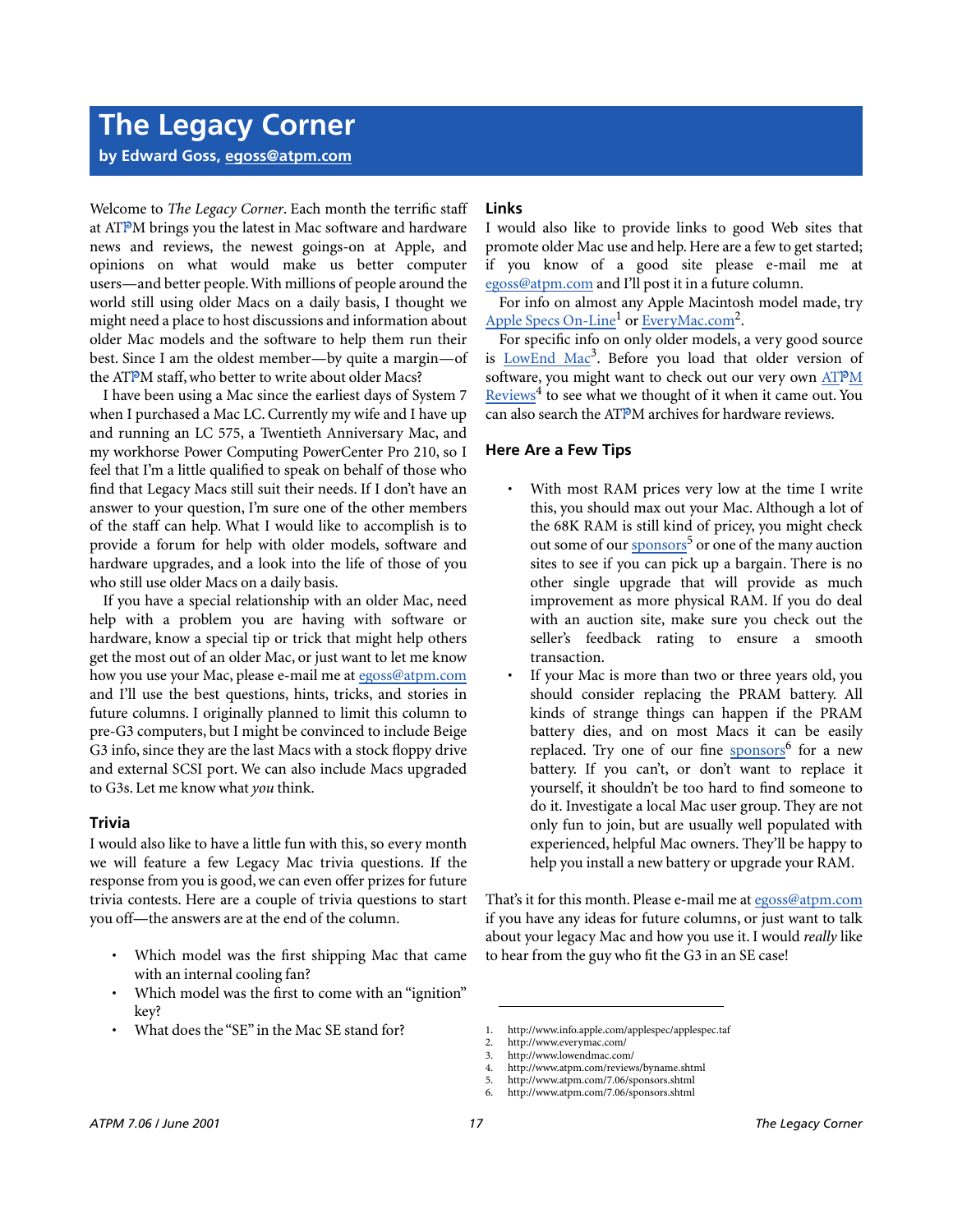# **Trivia Answers**

• The SE, in 1987.

*Copyright © 2001 Edward Goss,* [egoss@atpm.com](mailto:egoss@atpm.com)*.*

- The Quadra 900. You actually turned it on by turning a key! It was also the first Mac to come in a tower case!
- "System Expansion" because of its PDS slot.

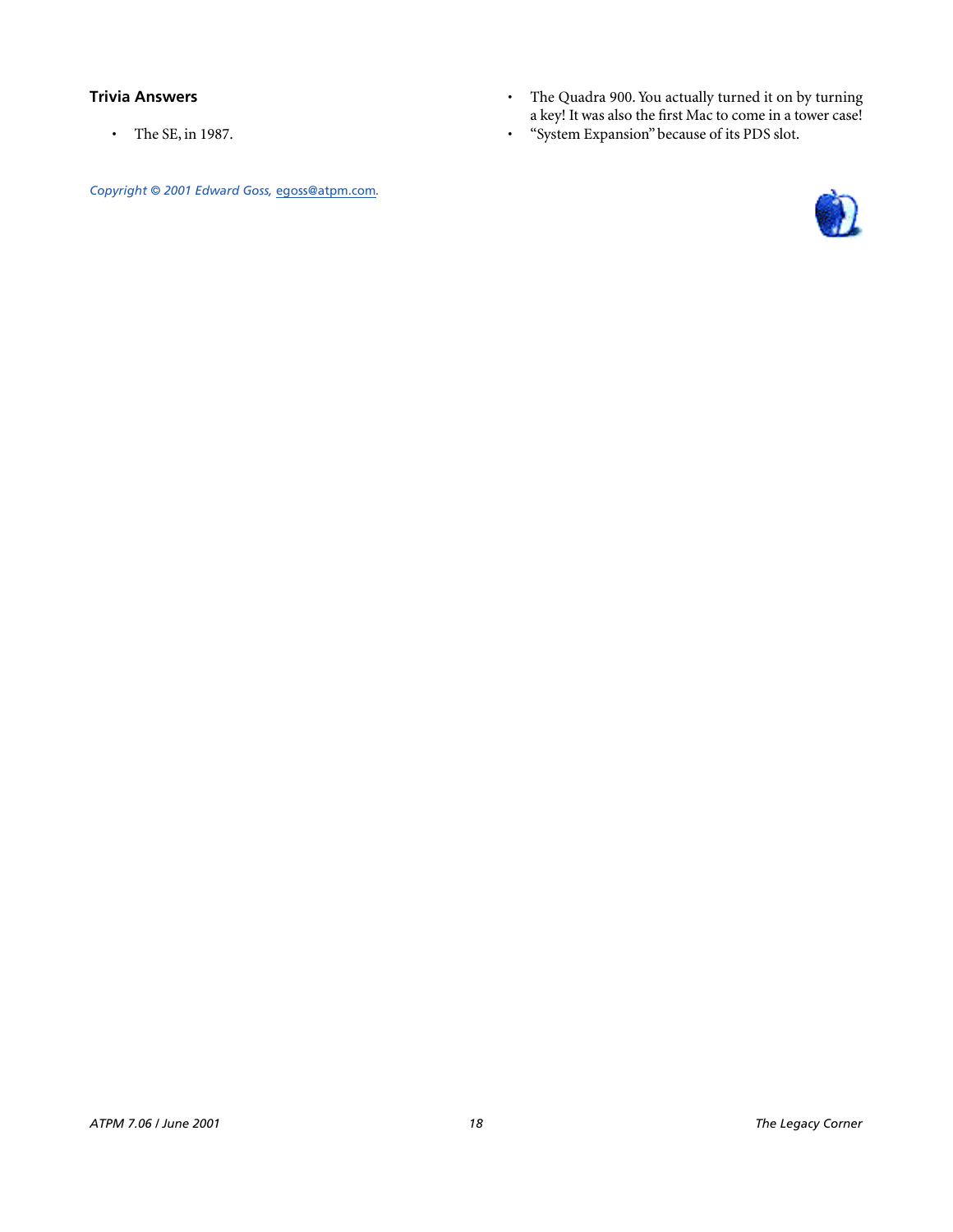# **About This Particular Web Site**

**by Paul Fatula, [pfatula@atpm.com](mailto:pfatula@atpm.com)**

# **[Macintosh Security Site1](http://www.securemac.com)**

While Windows security issues tend to make the news, Macs, especially with the advent of OS X, are not immune to security issues. This site hosts articles about issues related to OS X security and posts bulletins about viruses and trojan horses. There is also an extensive list of security-related programs, in various categories ranging from firewalls to file encryption.

# **[Pogo](http://www.pogo.com)2**

Looking for a good game? From here, you can play a host of different games—like chess, backgammon, and blackjack—against other players on the Internet. Not only is the site free, but you can actually win prizes from it. You can chat with your opponent as you play, though I've generally found players to not be too talkative, other than about the game being played. The interface on the games is intuitive and quick. While it's good enough to be worth paying for, the site is free and even awards prizes. I couldn't get it to work with the latest version of iCab, but it works fine in Internet Explorer.

# **[Hitchhiker's Guide to the Galaxy3](http://www.h2g2.com)**

This last month saw the unfortunate demise of Douglas Adams, but his *Hitchhiker's Guide to the Galaxy* lives on. On this site, users can post information about, well, anything you

- 2. http://www.pogo.com<br>3 http://www.b2g2.com
- 3. http://www.h2g2.com

*Copyright © 2001 Paul Fatula,* [pfatula@atpm.com](mailto:pfatula@atpm.com)*.*

can think of, resulting in a sort of encyclopaedia of Life, the Universe, and Everything. The thousands of entries include [Potato Recipes](http://www.bbc.co.uk/h2g2/guide/A533422)<sup>4</sup>, [Weebles](http://www.bbc.co.uk/h2g2/guide/A292051)<sup>5</sup>, and <u>Canadian Toponymy</u><sup>6</sup>.

# **[Lark in the Morning](http://www.larkinthemorning.com)7**

I stumbled on this site while looking for a new stand for my favorite gong. It (the site, not the gong) has a great selection of musical instruments from around the world, such as an Afghani Rebal, a Nepali Lizard Skin Drum, and a Carved Dragon Digeridoo. Of course they also stock less obscure stuff, as well as children's toy instruments, books, recordings, and videos. You can also request a copy of their print catalog if you just want to browse.

# **[Petition Online8](http://www.petitiononline.com)**

Sometimes it's hard to be heard by large organizations. Whether it's your favorite computer company or your government, a single voice often gets lost in the shuffle, even if you really do have a good idea to share. A petition can bring more attention to your cause, but how do you get one started? Go here. There's a search engine to help you find petitions that may be of interest to you: a search for Apple turned up a petition to save Clarus the Dogcow and a list of ideas to help Macs regain their dominance in education.



<sup>1.</sup> http://www.securemac.com

<sup>4.</sup> http://www.bbc.co.uk/h2g2/guide/A533422<br>5. http://www.bbc.co.uk/h2g2/guide/A292051

<sup>5.</sup> http://www.bbc.co.uk/h2g2/guide/A292051

<sup>6.</sup> http://www.bbc.co.uk/h2g2/guide/A545177

<sup>7.</sup> http://www.larkinthemorning.com<br>8. http://www.petitiononline.com 8. http://www.petitiononline.com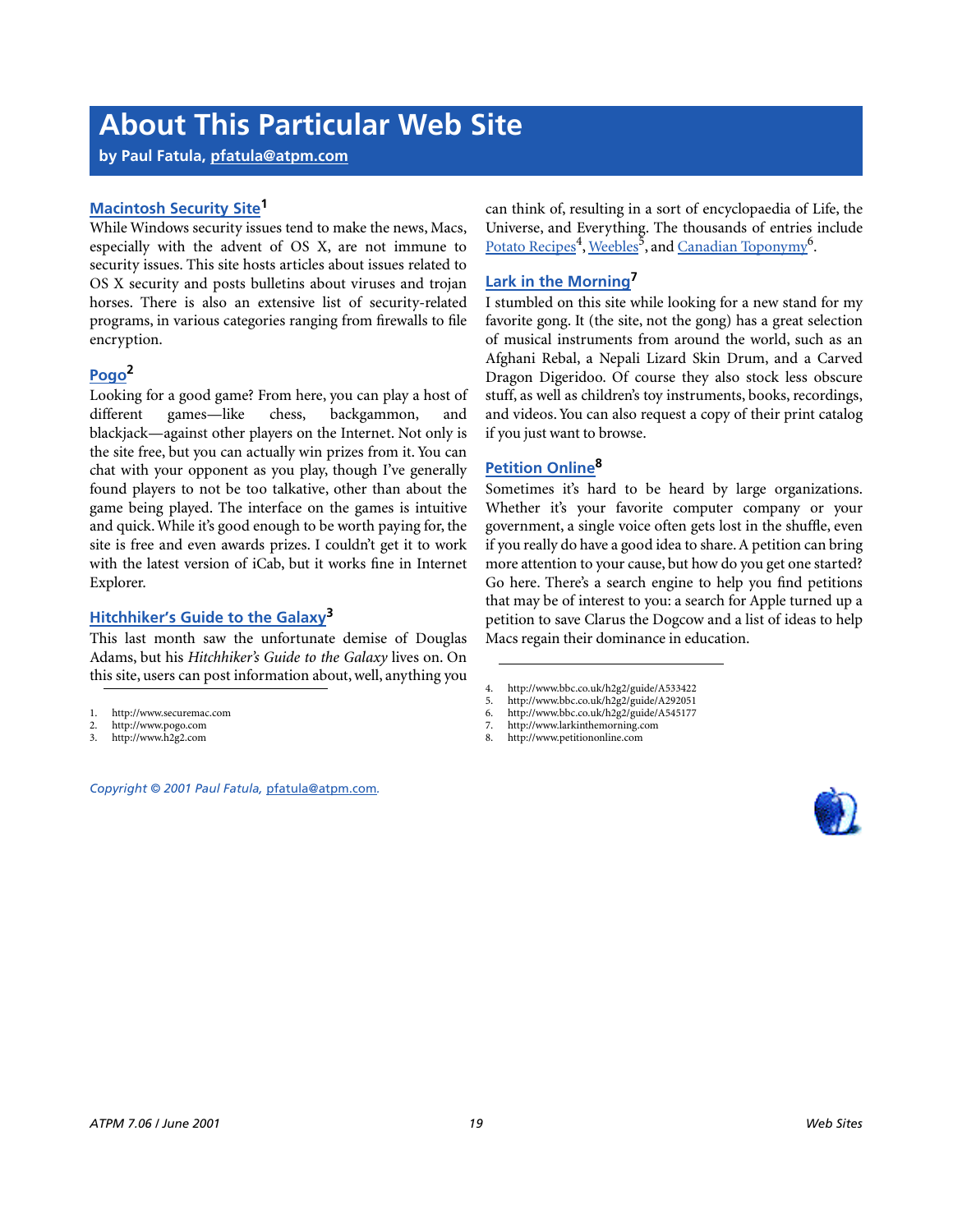# **Setting up a Hardware Router**

*Short-term effort:* Minimal

*Long-term effort:* Minimal

Required equipment: Router (like the **SMC Barricade**<sup>1</sup>), one Ethernet cable to connect the router to the modem, one cable for connecting each computer to the router

# **Getting Started**

The first step is plugging everything in. Most home routers will be like my SMC Barricade, with four 10/100-BaseT Ethernet ports and one WAN (Wide Area Network) port. First use the specified Ethernet cable (mine was included with the router) to connect the cable/DSL modem port to the WAN port. Some routers use a crossover cable for this connection, others use straight-through. Check the router documentation to be sure.

After connecting the router to the modem, connect each computer to the router. Plug the router in and turn the power on. You should see the status light appear for each connected port on the router.

*Note:* This article assumes that you're using a hardware router to share a high-speed Internet connection (cable or DSL), but some routers also have a phone jack for connection to a dial-up modem. Other than connecting the modem to the router's phone jack, the setup steps should be the same.

# **Software**

In order to use the DHCP services common to most hardware routers, you need to have Open Transport installed and enabled on your Mac. This is probably already installed if you've been using your high-speed Internet connection, but you can check the Apple Software Updates site<sup>2</sup> to make sure you have the proper software.

# **Configuring the Router**

Most hardware routers use Web-based configuration, to allow for use by Macs, Windows, or whatever. Open your browser and connect to the address mentioned in the manual (192.168.123.254 for the Barricade). You should see the following screen.

|                                                         |                      | <b>SMC Barricade Broadband Router</b>                                                                                                           | 回目                                       |
|---------------------------------------------------------|----------------------|-------------------------------------------------------------------------------------------------------------------------------------------------|------------------------------------------|
| Back Forward Home Search Reload Source                  | File<br>URL          | Stop Larger Smaller Print<br><b>Hotlist</b>                                                                                                     |                                          |
| URL: $\left[ 1 \atop 2 \right]$ http://192.168.123.254/ |                      |                                                                                                                                                 | $\sigma$ <sub>a</sub> $\rightarrow$<br>8 |
| Died they have been                                     |                      | Cilitanhall Cards   B ESPR.com   B Madiumfer   B Occupie   B Altarists   B eBay bidding   B TV Ouide   B Veather   B Mail Excite   Ciliteremacs | OMusic                                   |
|                                                         |                      |                                                                                                                                                 |                                          |
|                                                         |                      | SMC Barricade Broadband Router (R1.90h)                                                                                                         |                                          |
| <b>SMC</b><br><b>System Status</b><br>Not works         |                      |                                                                                                                                                 |                                          |
|                                                         | Item                 | <b>WAN Status</b>                                                                                                                               | Sidenote                                 |
| ·Status<br><b>System Password</b>                       | Remaining Lease Time | 00:00:00                                                                                                                                        | Reconfiguring                            |
|                                                         | IP Address           | 0.0.0.0                                                                                                                                         |                                          |
| (default: admin)<br>Legin                               | Subnet Mask          | 0.0.0.0                                                                                                                                         |                                          |
|                                                         | Gateway              | 0.0.0.0<br>۰                                                                                                                                    | Unreachable                              |
|                                                         | Domain Name Server   | 0.0.0.0                                                                                                                                         |                                          |
|                                                         | Item                 | <b>Peripheral Status</b>                                                                                                                        | Sidenote                                 |
|                                                         |                      |                                                                                                                                                 |                                          |
|                                                         | Printer              | Not ready                                                                                                                                       |                                          |
|                                                         | Help Refresh         | Display time: Thursday, April 26, 2001 9:08:38 PM                                                                                               |                                          |

Many Internet providers record your computer's Ethernet hardware address (also known as the MAC address, but nothing to do with Macintosh), so that only that computer can use the high-speed service. If this is the case with your provider, do the configuration from the Web browser on the computer you've used to connect to the Internet. Log in, then select Toolbox. Push the Clone MAC button to copy the original computer's Ethernet address, which will tell the router to act like your normal computer. (You don't need to do this if your provider doesn't track your MAC address.) The button will change to Restore MAC, which you will need if you want to restore the router to its original MAC address later.



*Note:* The ability to clone the MAC address will vary from router to router. A second option is to contact your Internet

<sup>1.</sup> http://www.smc.com/

<sup>2.</sup> http://asu.info.apple.com/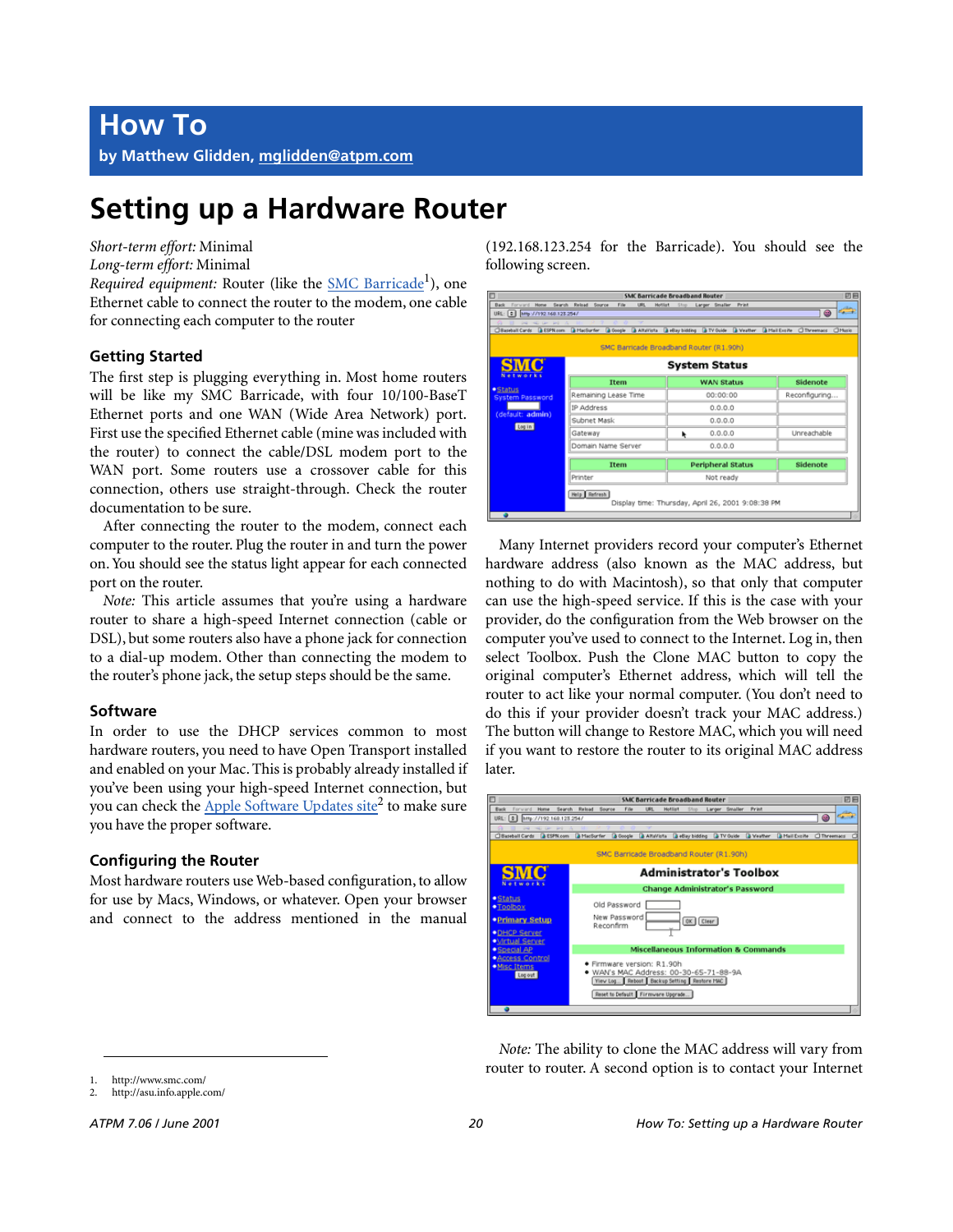provider and register the router's MAC Address as your connection.

Return to the Primary Setup page and click the Renew button to grab an Internet address if you haven't already. The page should say Reconfiguring until it grabs an address (this may take a minute or two). Don't try to use any Internet programs until it comes back with an address. Once you have an address, you should be able to surf and e-mail as normal.

|                                       |                                      | <b>SMC Barricade Broadband Router</b>                                                                                  | 回戸                      |
|---------------------------------------|--------------------------------------|------------------------------------------------------------------------------------------------------------------------|-------------------------|
| <b>Back</b><br><b>Home</b><br>Farward | Search Reload Source<br>File<br>US1. | Larger Smaller Print<br><b>Hollist</b><br>Stop                                                                         |                         |
| URL: 0   http://192.168.123.254.90/   |                                      |                                                                                                                        | ٨<br>$E_{\text{max}}$   |
| tree was serviced                     |                                      | CiBaseball Cards (a ESPN.com (a HacSurfer (a Google (a AltaVista (a eBay bidding (a TV Ouide (a Veather (a Mail Excite | <b>CIThreemass</b><br>O |
|                                       |                                      | SMC Barricade Broadband Router (R1.90h)                                                                                |                         |
|                                       |                                      |                                                                                                                        |                         |
| <b>SMC</b><br>Networks                |                                      | <b>System Status</b>                                                                                                   |                         |
|                                       | Item                                 | <b>WAN Status</b>                                                                                                      | Sidenote                |
| ·Status<br>$\bullet$ Tooloox          | Remaining Lease Time                 | 95:59:59                                                                                                               | Reney                   |
| <b>• Primary Setup</b>                | IP Address                           | 24.128.247.122                                                                                                         | <b>Release</b>          |
| R<br>· DHCP Server                    | Subnet Mask                          | 255.255.252.0                                                                                                          |                         |
| <b>*Mrtual Server</b><br>· Special AP | Gateway                              | 24.128.244.1                                                                                                           |                         |
| · Access Control                      | Domain Name Server                   | 24.128.20.6, 24.128.20.8                                                                                               |                         |
| · Misc Items<br>Log out               | Item                                 | <b>Peripheral Status</b>                                                                                               | Sidenote                |
|                                       | Printer                              | Not ready                                                                                                              |                         |
|                                       | Help   Refresh                       |                                                                                                                        |                         |
|                                       |                                      | Display time: Thursday, April 26, 2001 9:14:16 PM                                                                      |                         |
|                                       |                                      |                                                                                                                        |                         |

# **Configuring Your Computers**

Most hardware routers use DHCP, which manages the Internet connection automatically for all the connected computers. To set up your Mac for DHCP, open the TCP/IP control panel and set configure to Use DHCP Server. Leave the other settings (Name Server Address, specifically) the same as they were before. Then close the control panel and save changes if prompted.

For Windows and other computers, follow the instructions for using DHCP from the computer's help files or the router manual.

| ш                              | TCP/IP                             |                                                |  |
|--------------------------------|------------------------------------|------------------------------------------------|--|
| Connect via: Ethernet<br>Setup | $\left  \cdot \right $             | □ Use 802.3                                    |  |
|                                | Configure: Using DHCP Server<br>ФI | Select Hosts File                              |  |
| DHCP Client ID:                | dolby                              | Implicit Search Path:<br>Starting domain name: |  |
| IP Address:                    | 192.168.123.62                     |                                                |  |
| Subnet mask:                   | 255 255 255.0                      | Ending domain name:                            |  |
| Router address:                | 192.168.123.254                    |                                                |  |
| Name perver addr.:             |                                    | Additional<br>Search domains:                  |  |
|                                |                                    |                                                |  |
| Info                           |                                    | Options                                        |  |

# **Troubleshooting**

Once you start up a router and configure it, you shouldn't need to change anything. If you ever run into a problem getting through to the Internet (it's happened a couple of times in the week I've had the router), turn the router off and on, then repeat the configuration steps above. You may also need to choose the Reboot button from the Toolbox screen you see above (don't reboot your computer, just the router).

# **Upgrading Firmware**

As time goes on, the router maker may provide firmware updates via its Web site. Firmware upgrades allow them to fix bugs or improve the router itself. After downloading new firmware, use the Firmware button on the Toolbox page and follow the instructions.

*Note:* Some routers require that you use a Windows-based PC to upgrade firmware. If this is the case with yours, you can run the updater under an emulator like Virtual PC or borrow a friend's PC for the task.

*Copyright © 2001 Matthew Glidden,* [mglidden@atpm.com](mailto:mglidden@atpm.com)*. Matthew Glidden is the webmaster of* [Threemacs.com](http://www.threemacs.com)*1, a guide to constructing and maintaining home and small-office Macintosh networks. He can also tango and juggle, not necessarily at the same time.*



<sup>1.</sup> http://www.threemacs.com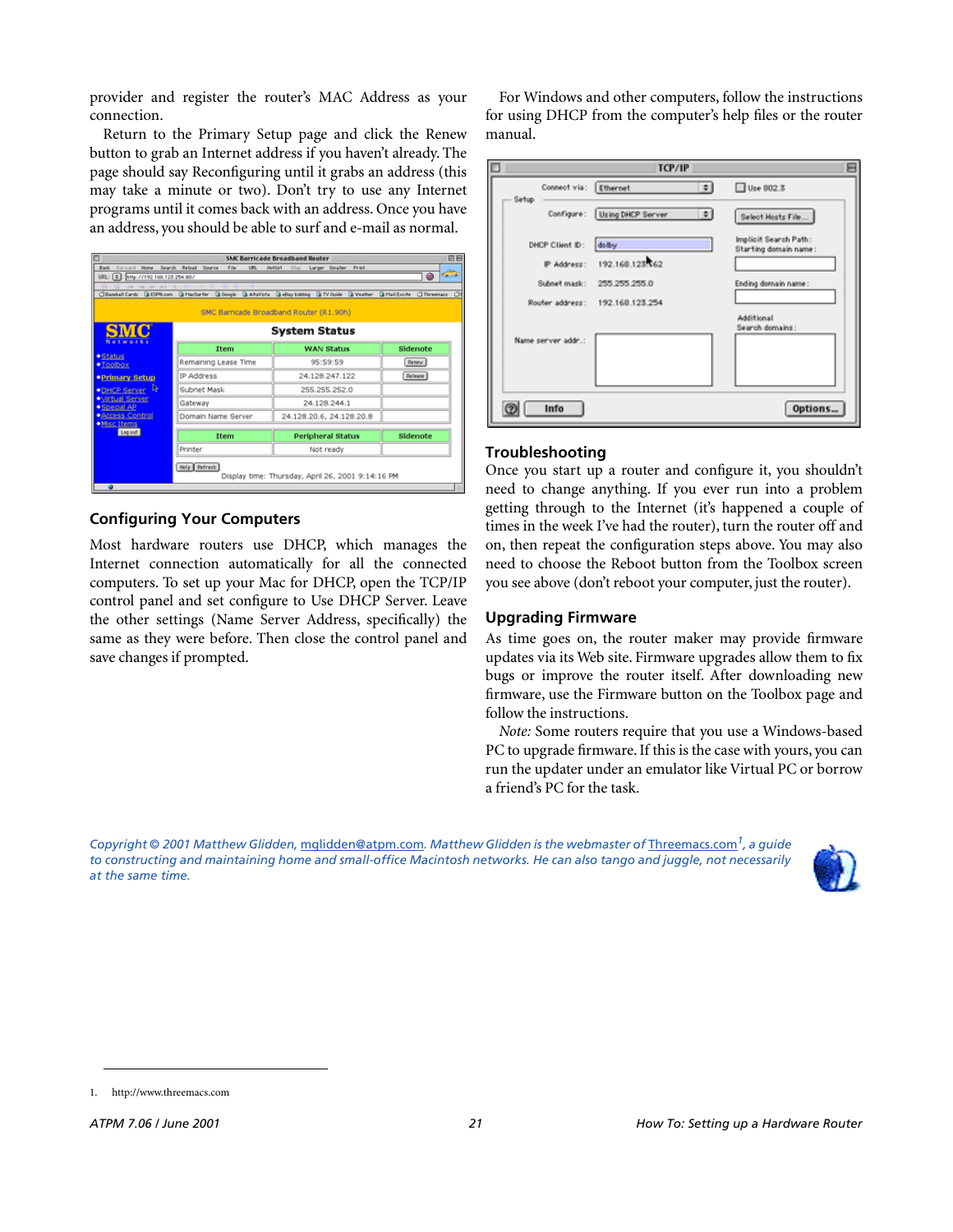# **Extras: Interview**

# **Dan Bailey, Fontosaurus Text**

Dan Bailey is the force behind Fontosaurus Text<sup>1</sup>, "the most productive font foundry on the Web." Dan was kind enough to sit down with ATPM Contributing Editor Christopher Turner this month for an interview.

**• • •** ATPM: Dan, how did you get involved with creating fonts?

DB: You know, I've been asked this in an interview before (by the crew over at the on-hiatus True Type Resource), and I gave them the best answer I could at the time.

I was thinking about my old computers the other day, and I realized that my earliest experience with font design actually happened with an ancient (the first) Compaq Portable, designing bitmaps with a crummy editing program I can't even remember the name of, all under the watchful eye of MS-DOS 2.1. The strange part is, I probably hadn't thought about that program since the late 1980s. Old school, though.

Anyway, several things transpired in 1996 to bring it all together. I discovered Chank Diesel's Web site full o' fonts<sup>2</sup>, plus bought an early issue of *MacAddict* that had a huge section on making your own fonts, and coincidentally had a conversation with my Platoon Leader (Lt. Aric Nissen) while at Army Reserves duty about font design (he was/is a professional graphic designer).

At the time, I had a PowerBook 520c. I ganked a copy of Fontographer off the Net somewhere to see if this might be a worthwhile pursuit. I discovered I enjoyed font design, and decided I wanted to do it right. So I dropped a large chunk of change on a fully decked-out computer system in the fall of 1997, and even went so far as to buy a legit copy of Fontographer.

ATPM: What tools do you use when creating fonts?

DB: The primary workhorse is my Power Mac 8600/300. 160 MB of RAM. Had to replace the original hard drive, which started to die this spring, so there's a 9 GB and a 1 GB drive in it. Threw in a USB card and an ATI Rage 128 card. Add to that a Wacom graphics tablet, an old Apple Color OneScanner, and a Kensington optical mouse, and there you have it.

On the software front, I use Adobe's Illustrator 8; Photoshop 5.5; Streamline 4.0; and, of course, Macromedia Fontographer 4.1.5.

All this is subject to change, of course. I just ordered a new iBook and have been contemplating dusting off my

programming skills to write a new font design program from scratch—OS X native, of course. We'll see, though…my free time is already a pretty valuable commodity.

ATPM: What do you look to for inspiration when developing a new font?

DB: Man, I look everywhere. Uhop Deluxe/Uhop Lite<sup>3</sup> was inspired by two different things: (1) the IHOP sign, and (2) the old Dodge Neon lettering. Inspiration has come from movie posters, album covers, *Rolling Stone* magazine. My God, that magazine is a treasure-trove of font inspirations. I look at the work of other designers, to see what they're doing. While I do have a lot of grunge fonts, myself, I'm not a particularly huge fan of them. I've started to take a strong liking to art deco and "techno" fonts, and I think you'll see a lot of that reflected in some upcoming stuff.

ATPM: How long, on average, does it take you to produce a font?

DB: There's no real solid answer to that. Nonzero<sup>4</sup>, my most recent, was done on my Windows NT machine at the office in Illustrator, to kill time. That portion of the work took maybe an hour or so. After FTPing it to my home machine, and driving home to meet it here, it took about another hour to get it into Fontographer and spaced/kerned. Top that off with another 15 minutes to zip up the various files, upload them to fontosaurus.com and then update the database. Writing those little descriptions is actually the hardest part sometimes!

By contrast, Turbine Sans, my newest Deluxe font, was something I had been working on since 1998. Solely in Fontographer, I literally worked on that font at least twice a week for three years.

ATPM: Do you enjoy working with a particular style of font over another?

DB: Yeah. Lately, I've been fixated on Art Deco and "Techno" fonts. I like the challenge of a font that has a simple geometry to it, because it makes it a real challenge to produce certain letters. That, and you get some really groovy results. Citing the Uhop Deluxe/Uhop Lite example again, I didn't think too far ahead when I started building it, which is why some of the letters—"S," for example—are a little funky. To compensate for that, I resorted to something that used to be done with typefaces prior to the 1960s—varying the baseline on the numbers. Basically what this means is that the bottom

<sup>1.</sup> http://www.fontosaurus.com

<sup>2.</sup> http://www.chank.com

<sup>3.</sup> http://www.fontosaurus.com/fonts.asp?target=uhoplite

<sup>4.</sup> http://www.fontosaurus.com/fonts.asp?target=nonzero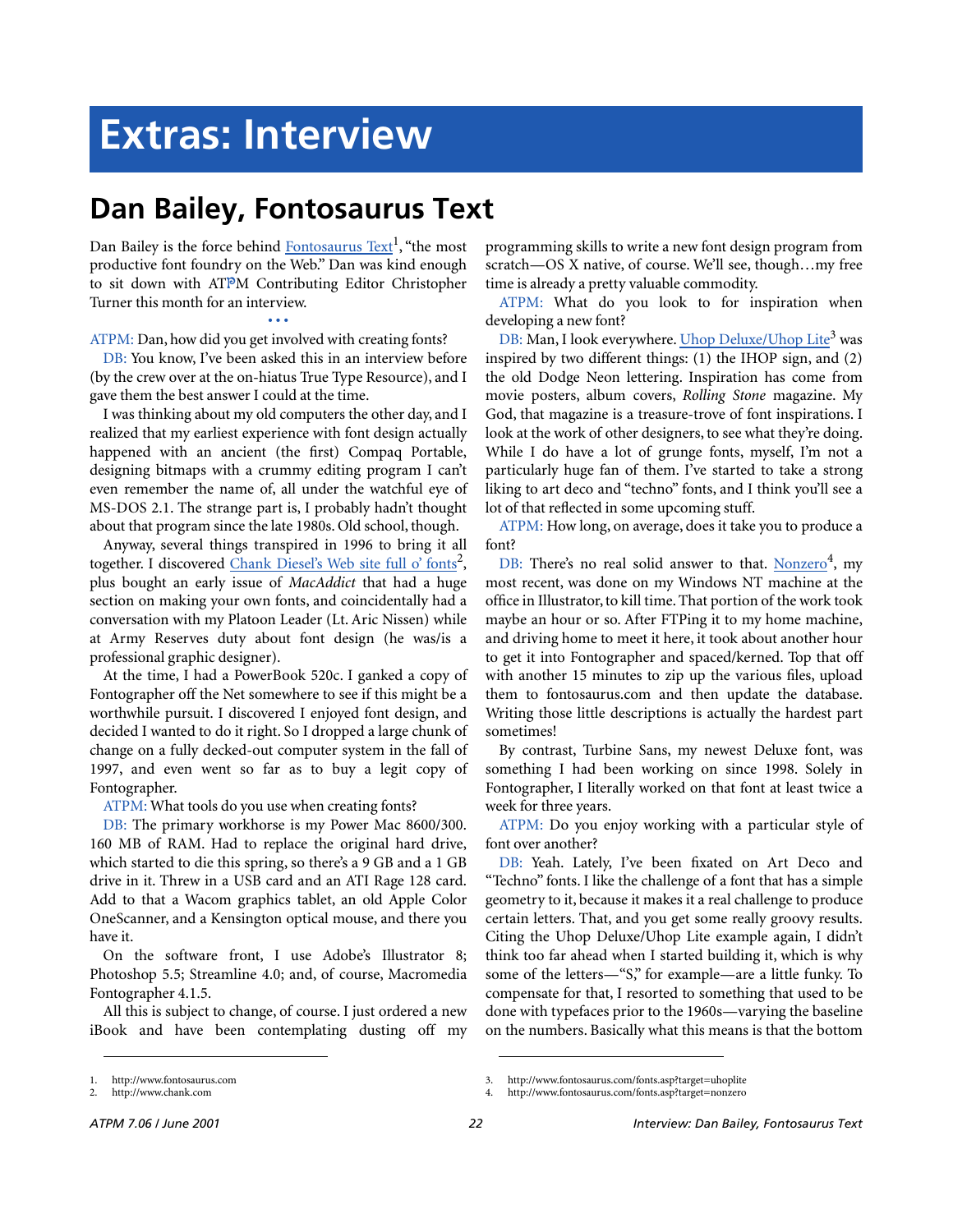edges of the numbers don't all line up when you type them out. So instead of letting the quirk with the "S" ruin the font, I decided that it would be really cool to integrate it by "tricking out" other parts of the font.

ATPM: How did you come up with the name for your foundry?

DB: I was hanging out with my friends Dave and Kristin (now married to each other and coming up on their first anniversary!) at a bar one night while in college. We're playing darts and getting pretty snookered. Somewhere along the line I said in a godawful mix of Spanish and English, "Man, yo soy el Fontosaurus."

It stuck.

ATPM: Is Fontosaurus Text your only means of income?

DB: Lord no! If that were the case, I'd be living in a cardboard box. Since I went to the donationware format last October, I've made maybe \$200. About \$25 a month. Nothing incredible.

My primary source of income is as a Web Producer for a company that deals in insurance. What this means is that I do a combination of coding, designing, and project management. The paycheck's pretty amazing for a guy who's degree is in Creative Writing, so I'm not complaining.

ATPM: How did you get started with the \$2 font?

DB: Well, I had originally gone with a setup where I was bundling 8–10 fonts together and then selling that bundle for \$40 via Digital River. Digital River never bothered to send me the monthly sales reports they promised me, and I never saw my fonts used anywhere, so I assumed that I hadn't made any sales and that Digital River had done none of the promo stuff they'd promised, so I realized that that methodology wasn't going to work. Who wants to spend \$40 on a series of fonts that they've never seen before from a designer whose work was unproven, right?

Anyway, after I moved to Philly, Fontosaurus sat fallow for a while, collecting dust. Last year, I decided it was time to brush off the dust, get things going again, and learn ASP while I was at it. I was also getting to the point of needing a new car, so I set up a contest: donate \$2 and you're entered to win the old car when I buy the new one.

Well, things didn't work out as planned and the Honda was literally about to "pull a Bluesmobile" on me. I kept expecting it to collapse the moment I climbed out of it, at the end of a high-speed pursuit. So I went to Nissan, somehow managed to get financing on a new XTerra, and traded the ol' Honda (a.k.a. "The Challenger," due to its white color and impending explosion/disaster) as part of the deal.

So the \$2 donationware thing has survived and I'm trying to figure out where to go with it now. I was considering a "help me pay off my damned student loans" contest, where I'd give away a one-time \$500 scholarship to an art student. We'll see.

ATPM: Have you seen a great response with offering the majority of your fonts for \$2?

DB: I get a lot of fan mail. As for a great response…well, the donationware thing doesn't seem to work too well. Maybe, *maybe* 0.001% of the people who have visited Fontosaurus Text have actually donated the two bucks. Kind of a downer. This was part of the reason I decided to start putting out my Deluxe Fonts.

ATPM: We understand that you have now started a new promotion, the Fontosaurus Text [Font of the Month Club](http://www.fontosaurus.com/fotm.asp)<sup>1</sup>. Tell us about that.

DB: Actually, it's a blatant rip-off of Chank Diesel's Font Of The Month setup. His is much more expensive at US \$100 per year. Mine's US \$40/year. For that \$40, you get a font delivered to you via e-mail every month for an entire year. This works out to \$3.33/month, or a little more than the cost of a standard donation. The cool thing is, that font is totally unavailable to anyone outside the club for at least six months, but more likely for an entire year. The fonts are also much more fully-developed than the standard donationware fonts, and will include all the standard keyboard characters, plus most, if not all of the character set.

Speaking of such things, I'm running a little late on delivering this month's. Oops.

ATPM: Dan, could you give our readers an overview of your font pricing structures/promotions?

DB: Sure, I'd be happy to.

Basic Fonts are a free download, and I only recommend a \$2 donation (via PayPal, or snail-mail). These fonts typically have a few symbols, the full letterset, and numbers.

Deluxe Fonts run anywhere from \$10 on up and include the entire character set. These must be paid for to get ahold of them.

Font-of-the-Month costs \$40 for a one-year subscription. You get a font mailed to you each month, with a full (or nearly full) character set, and usually with two or more faces. This boils down to the aforementioned \$3.33 a month.

ATPM: Why Mac?

DB: Oh man, why Mac? Why not? Well, let's see…because I started off as an Apple II fanatic, burned out on Windows/DOS, and wanted simplicity. Because the interface is easy on the eyes. Because the hardware kicks butt. Because it's a Mac. I love the things. Rabidly.

ATPM: Why Windows?

DB: Comic relief, man. Comic relief. (Oh, and testing to see if the lemmings can use the site I've built.)

ATPM: Obsess much?

DB: Nah. Not really. I tend to lean toward a "Type B" personality. So I don't obsess too much. Sometimes, this is bad—particularly in font design. I've learned to obsess there, because one bad detail can destroy an entire font. Sounds weird, but it's true. One letter, or even part of one letter can throw off the entire feel of a font. So I guess the proper answer is, "Yeah, sometimes."

<sup>1.</sup> http://www.fontosaurus.com/fotm.asp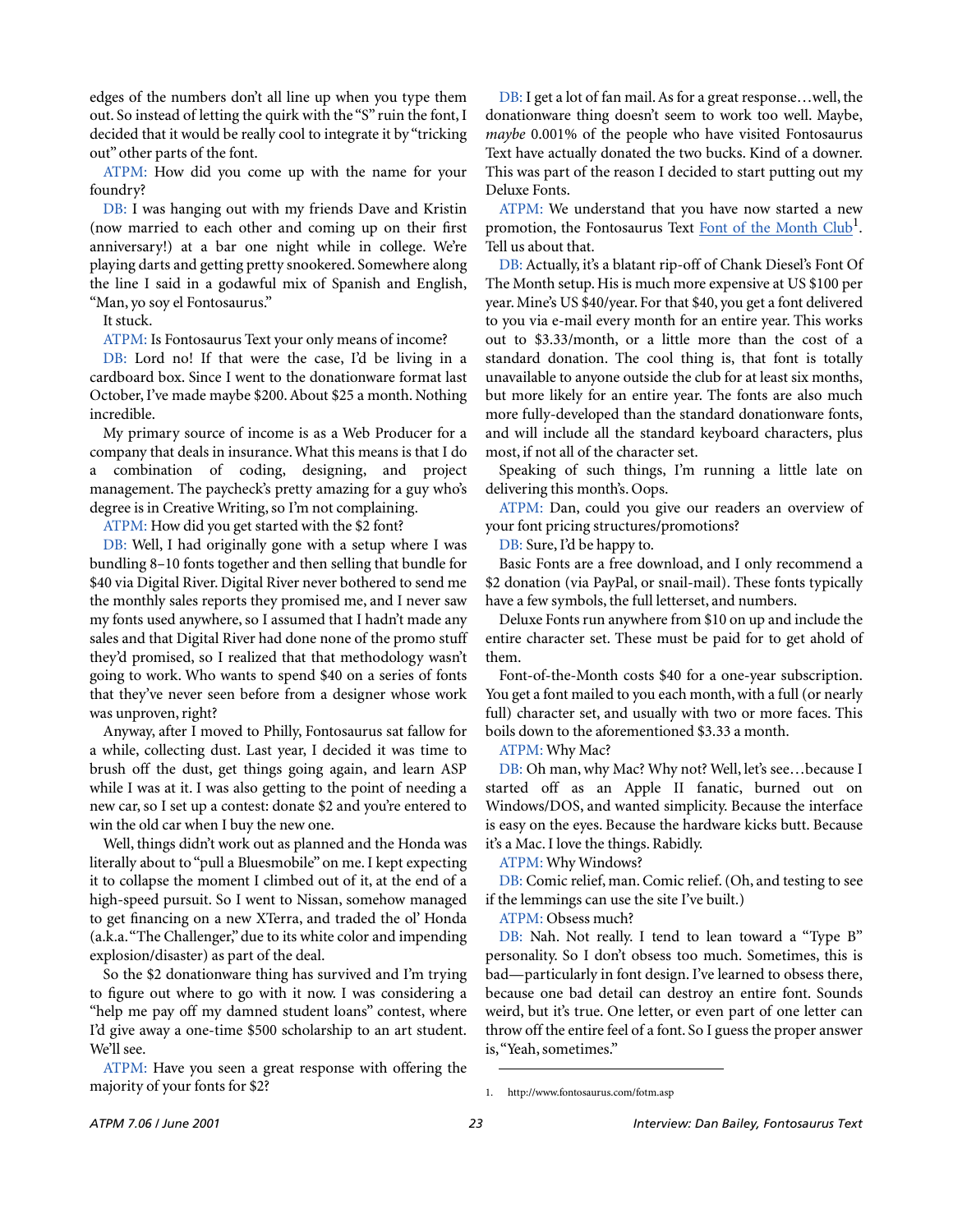ATPM: Dan, thanks for taking the time to sit down with us for a chat. Best wishes for continued success with Fontosaurus Text.

DB: Hey, no problem. Thanks for having me. : -)

**• • •** You can check out all of Dan's primo fonts at his Web site, [Fontosaurus Text](http://www.fontosaurus.com)<sup>1</sup>. And send in those two dollars!

1. http://www.fontosaurus.com

*Copyright © 2001 Christopher Turner,* [cturner@atpm.com](mailto:cturner@atpm.com)*. When not interviewing semi-famous, well, not-even-close-tobeing-famous personalities, Contributing Editor Christopher Turner can be found downloading more fonts than he knows what to do with. Thank goodness there is no font number limitation under Mac OS X.*

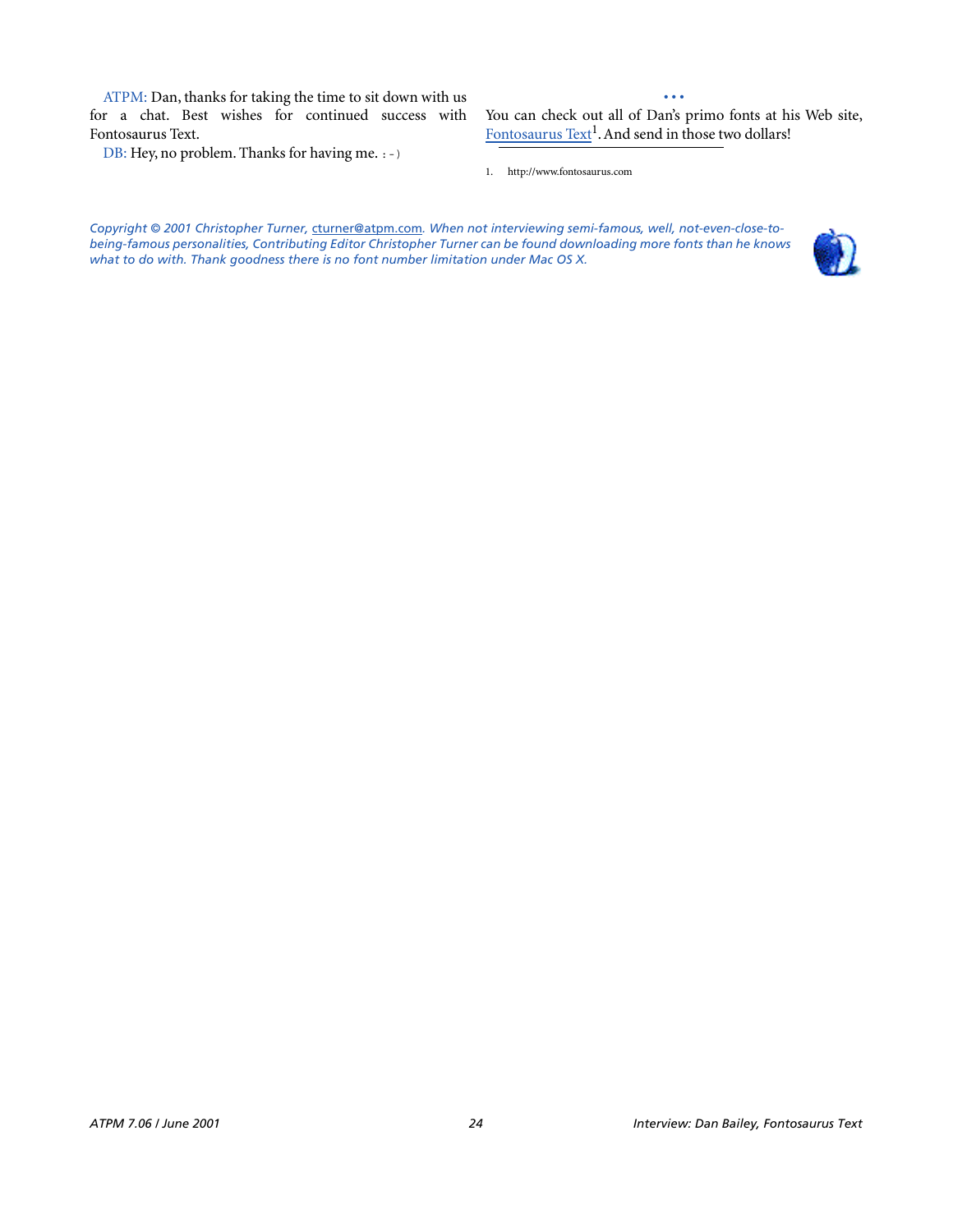# **Flowers**

Spring has finally arrived. Jens Grabenstein is happy to share [pictures of flowering trees and blossoming flowers](http://www.atpm.com/7.06/flowers/)<sup>1</sup> with you. The images were shot around his place on Long Island and during a short trip to Boston. Jens used his Canon EOS 300 with a 28–80mm zoom lens and 200 ASA 35mm Kodak Gold film to take these pictures. After development the images were scanned with a UMAX flatbed scanner. Resampling and retouching were performed with Adobe Photoshop 5.5.

# **Southern California**

[These desktop pictures](http://www.atpm.com/7.06/southern-california/)<sup>2</sup> were taken by Lee Bennett while on a trip to southern California in May 2001. Five pictures are from the San Diego  $Zoo's^3$  [Wild Animal Park](http://www.sandiegozoo.com/wap/)<sup>4</sup>, one is from Balboa Harbor, and one from the Riverside vicinity. All images were taken with a Nikon Coolpix 990. Resampling and retouching were performed with Adobe Photoshop 6.01.

# **Previous Months' Desktop Pictures**

If you haven't seen the rest of the series, it includes: <u>[Yellowstone National Park](http://www.atpm.com/5.03/yellowstone.shtml)<sup>5</sup>, [Drops](http://www.atpm.com/5.05/drops/)<sup>6</sup>, [Toronto](http://www.atpm.com/5.07/toronto/)<sup>7</sup>, [Niagara Falls](http://www.atpm.com/5.08/niagara/)<sup>8</sup>,</u> [Monaco](http://www.atpm.com/5.09/monaco/)<sup>9</sup>, [Montréal](http://www.atpm.com/5.10/montreal/)<sup>10</sup>, <u>[Bahamas](http://www.atpm.com/5.11/bahamas/)<sup>11</sup>, [Clouds](http://www.atpm.com/5.12/clouds/)<sup>12</sup>, [Aerial](http://www.atpm.com/6.01/aerial/)<sup>13</sup>, [Made](http://www.atpm.com/6.02/madewithmacs/)</u> [with Macs](http://www.atpm.com/6.02/madewithmacs/)<sup>14</sup>, [Landscapes](http://www.atpm.com/6.03/landscapes/)<sup>15</sup>, [Northwest](http://www.atpm.com/6.04/northwest/)<sup>16</sup>, [Animals](http://www.atpm.com/6.05/animals/)<sup>17</sup>, [Spring](http://www.atpm.com/6.06/spring-flora/) Flora<sup>18</sup>, National Parks<sup>19</sup>, Insects<sup>20</sup>, Konstanz<sup>21</sup>, [Mark](http://www.atpm.com/6.09/montgomery/) [Montgomery's Desktop Pictures](http://www.atpm.com/6.09/montgomery/)<sup>22</sup>, Konstanz Part II<sup>23</sup>, British Columbia<sup>24</sup>, [New York](http://www.atpm.com/6.10/new-york/)<sup>25</sup>, France<sup>26</sup>, [Maine](http://www.atpm.com/6.11/maine/)<sup>27</sup>, [From](http://www.atpm.com/6.12/from-atpm-readers/) [ATPM Readers](http://www.atpm.com/6.12/from-atpm-readers/)<sup>28</sup>, New York  $II^{29}$ , Washington, D.C.<sup>30</sup>, [Lighthouses](http://www.atpm.com/7.02/lighthouses/)<sup>31</sup>, [Mobius](http://www.atpm.com/7.02/mobius/)<sup>32</sup>, [St. Lucia](http://www.atpm.com/7.03/st-lucia/)<sup>33</sup>, [Icicles](http://www.atpm.com/7.04/icicles/)<sup>34</sup>, [Winter in](http://www.atpm.com/7.04/winter-south-hampton/)

- 1. http://www.atpm.com/7.06/flowers/
- 2. http://www.atpm.com/7.06/southern-california/
- 3. http://www.sandiegozoo.com/
- 4. http://www.sandiegozoo.com/wap/
- 5. http://www.atpm.com/5.03/yellowstone.shtml
- 6. http://www.atpm.com/5.05/drops/
- 7. http://www.atpm.com/5.07/toronto/
- 8. http://www.atpm.com/5.08/niagara/ 9. http://www.atpm.com/5.09/monaco/
- 10. http://www.atpm.com/5.10/montreal/
- 11. http://www.atpm.com/5.11/bahamas/
- 12. http://www.atpm.com/5.12/clouds/
- 13. http://www.atpm.com/6.01/aerial/
- 14. http://www.atpm.com/6.02/madewithmacs/
- 15. http://www.atpm.com/6.03/landscapes/
- 16. http://www.atpm.com/6.04/northwest/
- 17. http://www.atpm.com/6.05/animals/
- 18. http://www.atpm.com/6.06/spring-flora/
- 19. http://www.atpm.com/6.07/national-parks/
- 20. http://www.atpm.com/6.08/insects/
- 21. http://www.atpm.com/6.08/konstanz/
- 22. http://www.atpm.com/6.09/montgomery/
- 23. http://www.atpm.com/6.09/konstanz2 24. http://www.atpm.com/6.10/british-columbia/
- 25. http://www.atpm.com/6.10/new-york/
- 26. http://www.atpm.com/6.11/france/
- 27. http://www.atpm.com/6.11/maine/
- 28. http://www.atpm.com/6.12/from-atpm-readers/
- 29. http://www.atpm.com/7.01/new-york-ii/
- 30. http://www.atpm.com/7.01/washington-dc/

[South Hampton](http://www.atpm.com/7.04/winter-south-hampton/)<sup>35</sup>, [Hawaii](http://www.atpm.com/7.05/hawaii/)<sup>36</sup>, London<sup>37</sup>, [Flowers](http://www.atpm.com/7.06/flowers/)<sup>38</sup>, and [Southern California](http://www.atpm.com/7.06/southern-california/)39.

# **Downloading all the Pictures at Once**

iCab and Interarchy (formerly Anarchie) can download an entire set of desktop pictures at once. In iCab, use the Download command to download "Get all files in same path." In Interarchy, use HTTP Mirror feature.

# **Contributing Your Own Desktop Pictures**

If you have a picture, whether a small series or just one fabulous or funny shot, feel free to send it to [editor@atpm.com](mailto:editor@atpm.com) and we'll publish it in next month's issue. Have a regular print but no scanner? Don't worry. E-mail us, and we tell you where to send it so we can scan it for you. Note that we cannot return the original print, so send us a copy.

# **Placing Desktop Pictures**

# **Mac OS X**

Switch to the Finder. Choose "Preferences…" from the "Finder" menu. Click on the "Select Picture…" button on the right. In the Open Panel, select the desktop picture you want to use. The panel defaults to your "~/Library/Desktop Pictures" folder. Close the "Finder Preferences" window when you are done.

You can also use the pictures with Mac OS X's built-in screen saver. Choose "System Preferences…" from the Apple menu. Click the screen saver button. Then click on Custom Slide Show in the list of screen savers. If you put the ATPM pictures in your Pictures folder, you're all set. Otherwise, click Configure to tell the screen saver which pictures to use.

# **Mac OS 8.5–9.1**

Go to the Appearance control panel. Click on the "Desktop" tab at the top of the window. Press the "Place Picture..." button in the bottom right corner, then select the desired image. By default, it will show you the images in the "Desktop Pictures" subfolder of your "Appearance" folder in the System Folder, however you can select images from anywhere on your hard disk.

- 32. http://www.atpm.com/7.02/mobius/
- 33. http://www.atpm.com/7.03/st-lucia/
- 34. http://www.atpm.com/7.04/icicles/
- 35. http://www.atpm.com/7.04/winter-south-hampton/
- 36. http://www.atpm.com/7.05/hawaii/
- 37. http://www.atpm.com/7.05/london/
- 38. http://www.atpm.com/7.06/flowers/<br>39. http://www.atpm.com/7.06/southern
- http://www.atpm.com/7.06/southern-california/

<sup>31.</sup> http://www.atpm.com/7.02/lighthouses/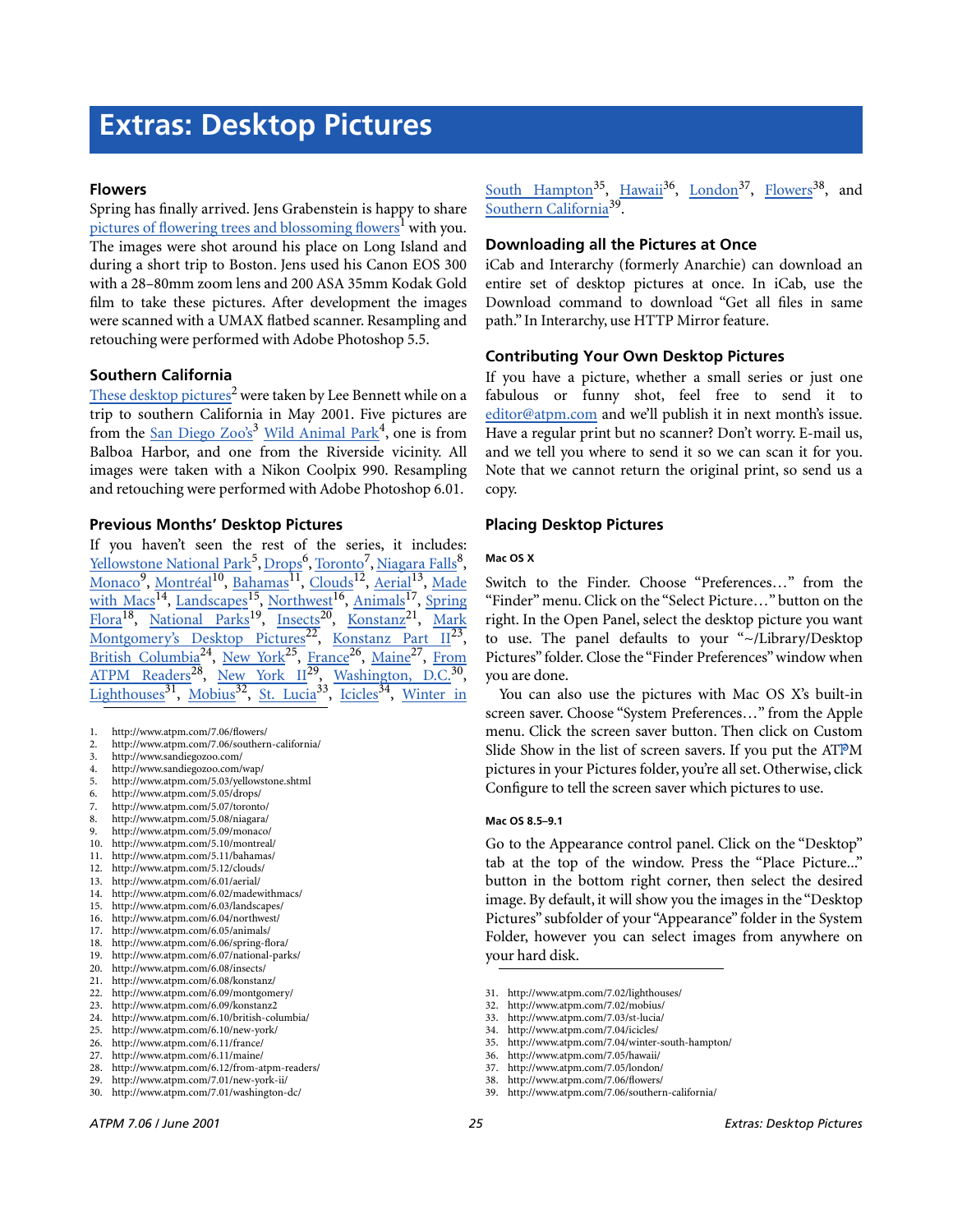After you select the desired image file and press "Choose," a preview will appear in the Appearance window. The "Position Automatically" selection is usually fine. You can play with the settings to see if you like the others better. You will see the result in the little preview screen.

Once you are satisfied with the selection, click on "Set Desktop" in the lower right corner of the window. That's it! Should you ever want to get rid of it, just go to the desktop settings again and press "Remove Picture."

#### **Mac OS 8.0 and 8.1**

Go to the "Desktop Patterns" control panel. Click on "Desktop Pictures" in the list on the left of the window, and follow steps similar to the ones above.

#### **Random Desktop Pictures**

If you drag a folder of pictures onto the miniature desktop in the Appearance or Desktop Pictures control panel, your Mac will choose one from the folder at random when it starts up.

#### **DeskPicture**

An alternative to Mac OS's Appearance control panel is Pierce Software's DeskPicture, [reviewed](http://www.atpm.com/5.10/roundup.shtml)<sup>1</sup> in issue 5.10 and available for <u>download</u><sup>2</sup>.



<sup>1.</sup> http://www.atpm.com/5.10/roundup.shtml

<sup>2.</sup> http://www.peircesw.com/DeskPicture.html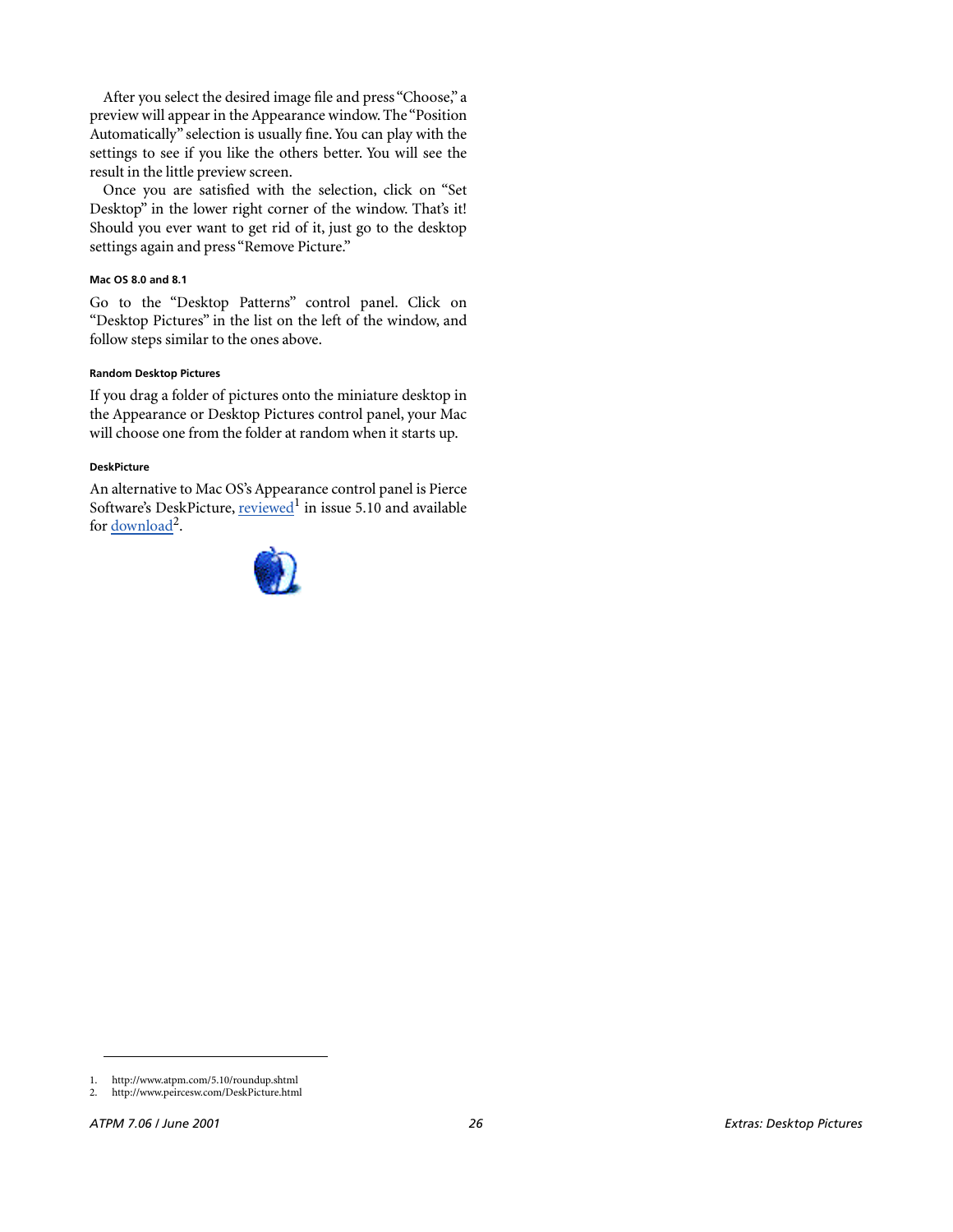# **Review: Shareware Roundup**

**by Brooke Smith, [bsmith@atpm.com](mailto:bsmith@atpm.com)**

# **Stickies and Notepads—Part One**

A Macintosh computer comes with its own notepad and stickies programs. However, if you're a connoisseur of stickies and notepads, then it's fun to explore other programs that go

beyond the basics. As there were several shareware programs out there, this will be Part One of a two-part series.

# **Memory Joggers 1.7**

**Developer:** Douglas J. Norton [\(product page](http://www.golden-lion.freeserve.co.uk/Downloads/MemoryJoggers.htm)<sup>1</sup>) **Price:** \$30 **Requirements:** System 7.6 **Trial:** Fully-featured



Memory Joggers is a stickies program designed by English developer Douglas Norton. Although similar to the regular Stickies, Memory Joggers is worth exploring for three reasons, especially if you like sound.

First, you can actually give the sticky a name (located in the title bar.) I found this to be extremely useful, as I was always making a title on the regular Stickies, but it never stood out on the note.

Second, there's an alarm. For the person who really needs more than a sticky note to remind him, set an alarm (your choice of various sounds or no sound at all) on the sticky to remind you. Memory Joggers will flash a box in the corner of your screen to let you know Memory Joggers needs your attention. Simply click on the program in the Finder and voila, up pops your message.

Third, you can add pictures to a sticky note. Copy a picture, then paste it into one of the sticky notes. You can even copy a picture from one of the stickies and then paste it back into your drawing program. (Please note—this is not a picture editing program.) The only glitch here is that you can't have both text and a picture in a sticky note—just one or the other.

Under the Note menu, select Set Format to change the color of the sticky and the font and size of the text. You can also lock a sticky note so you or someone else doesn't erase or add to your note accidentally.

Although this program hasn't been updated since 1994, it is still useful.



<sup>1.</sup> http://www.golden-lion.freeserve.co.uk/Downloads/MemoryJoggers.htm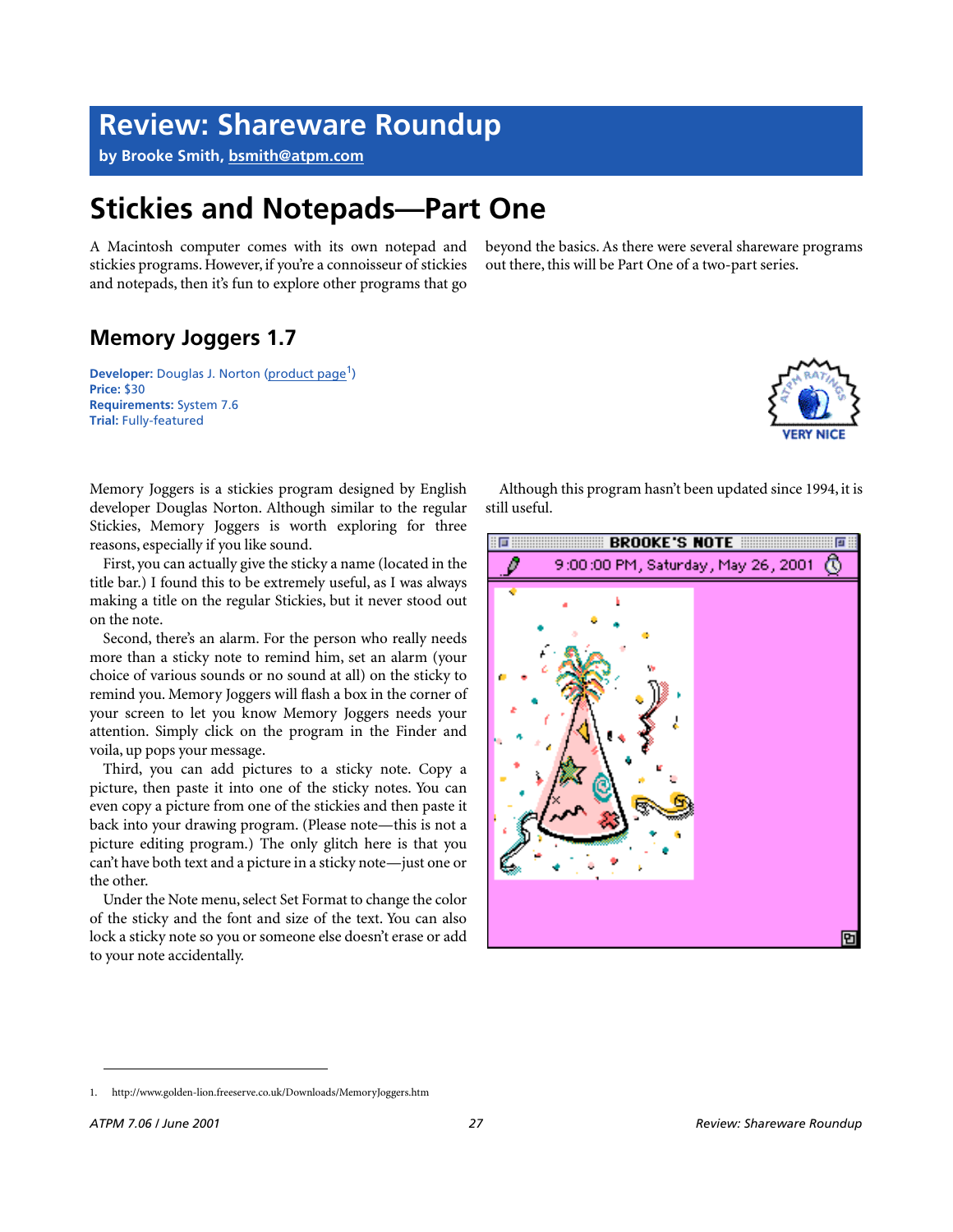# **NotePad Deluxe 2.2**

**Developer:** Ibrium HB ([product page](http://www.ibrium.se/npdmain.html)<sup>1</sup>) **Price:** \$25 **Requirements:** System 7.5 or Mac OS X 10.0 (not Public Beta) **Trial:** Feature-limited (maximum of 20 notes per database)

NotePad Deluxe is a polished notepad shareware program. It works in a three-level hierarchic structure—databases, topics, and notes. Once installed, choose New Database from the File menu. This will create a new database, which you can name and save to where you want to keep your notepad stuff. This is very good if there's more than one person using the computer.



The NotePad Deluxe window opens up with the main white space on the left and two file folder tabs on the right (one says Notes, the other says Help). To start creating your notes, choose New Topic from the Topic menu. This creates a folder that is displayed in the database section on the right. I've labeled one of my folders "To Do." Then create notes within each folder by selecting New Note from the Note menu. I've divided my notes into dates, i.e. "Friday June 8, 2001."

Make your database (and the others) into a floating window. Choose Windows menu, choose Show DB Palette. This will show a mini palette that lists all the databases in the NotePad program. You can also do this by clicking in the little notepad icon in the upper right hand corner of your database.





Under the Text menu change the alignment, line spacing, baseline, and bottom border (just a nice added feature for the neat freaks). Change background patterns by clicking in the lower right hand corner of the NotePad window.

Extras: Choose Text Word Services to download a spellchecker to go with the program. Encrypt any of the databases, topics, or notes with a password. Or, Label the file folders and notes using the standard labels in the Finder (Cool, Essential, etc.). Do this by clicking on the little label tag icon in the bottom right hand corner.

I really liked this program, not only because of the fancy stuff, but because it is just so well organized. This will keep your stuff in a database that you can save where you like for easy access all the time. A+!

| <b>Functions in Detail [Help]</b>                                                                                                                                                                            | 回目                                                  |
|--------------------------------------------------------------------------------------------------------------------------------------------------------------------------------------------------------------|-----------------------------------------------------|
| le NA A<br>Printing                                                                                                                                                                                          | Notes ><br>He lo                                    |
| to fill a substitution of the calledge interest constitution in a real capacity and second constitution of the                                                                                               | <b>Help</b>                                         |
| <b>Printer settings</b>                                                                                                                                                                                      | - ITI novel, Attile se bah.<br><sup>2</sup> hypice? |
| The Page Setup and Print settings specific for NotePad Debuxe are located under the printing.<br>topics in the Preferences dialog (File menu).                                                               | Registration code                                   |
| Print headlines - If this option is checked, the note's header (in this case "Printing") will be                                                                                                             | <b>9</b> Functions in Detai<br>- Databases          |
| printed. With Headline on each page the header will be printed at the top of each printed page, not<br>only on at the top of the first page of each note. (Remember that a note can be several printed pages | The DB Palette                                      |
| long.)                                                                                                                                                                                                       | Saving and Exporting                                |
| Print page numbers - Check to print page numbers. With Number each note separately all pages in                                                                                                              | + Printing<br>Preferences                           |
| a note are numbered consecutively, restarting with 1 for each new note. Otherwise numbering will<br>follow the number of pages to print.                                                                     | Find & Replace                                      |
| In the Preferences dialog (accessible from the File menu or the perint button popus) the Print                                                                                                               | - Editing text<br>Text formats                      |
| area and the Margins are also set. The option to print Only selected text applies to text selected in the<br>main text window. Depending on the paper format and orientation, and on physical printer        | <b>Tal World Services</b>                           |
| limitations, the appearance of the page in the margins settings will change. If Print headlines and/or                                                                                                       | + 1 Sort, Label and Look                            |
| Print page numbers have been selected, they are indicated on the margins page preview.                                                                                                                       | Eneryption                                          |
| Use window width - This forces the printed text to wrap at the same width as the window. Useful if<br>you want the text to look exactly as on the screen.                                                    | $-\prod$ Tabs                                       |
|                                                                                                                                                                                                              | $-$ Topics<br>Orag & Drop                           |
| A rather unknown system feature is good to know even if it is not directly connected to the operation [<br>of NotePad Deluxe: If the [option] key is pressed when closing (with OK) the Page Setup dialog,   | <b>Ta Web links</b>                                 |
| 14416                                                                                                                                                                                                        | <b>Changed:</b><br>61 11<br>12/18/00                |
|                                                                                                                                                                                                              |                                                     |

*Note:* The best thing about NotePad Deluxe is that I didn't really need to use Help too much. The program is so easy and self-explanatory. However, Help notes are very detailed and divided into sections for easy reference.

<sup>1.</sup> http://www.ibrium.se/npdmain.html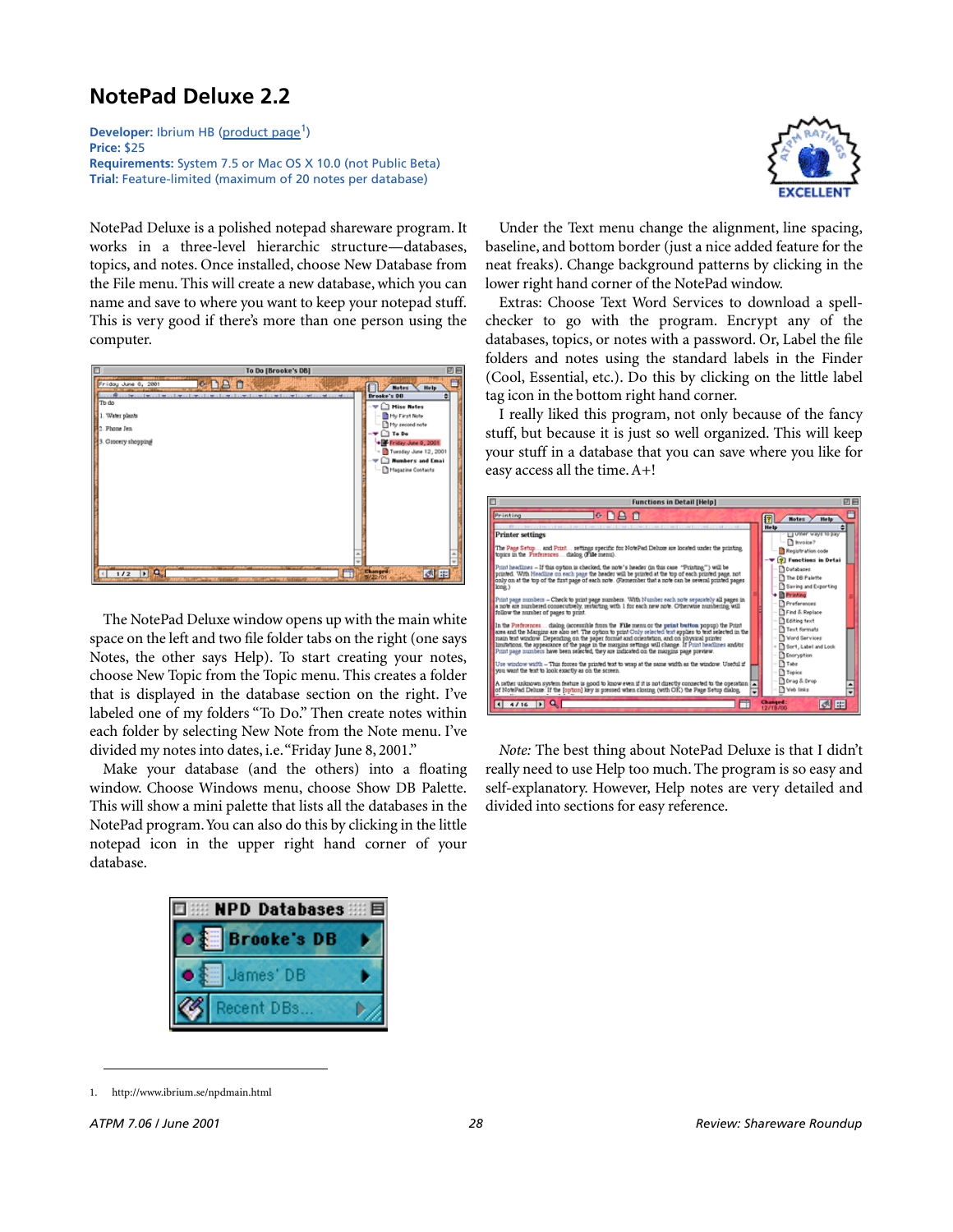# **iOrganize 3.3.2**

**Developer:** Brunoblondeau.com ([product page](http://www.brunoblondeau.com/iorganize/)<sup>1</sup>) **Price:** \$15 **Requirements:** PowerPC-based Mac with Mac OS 8 **Trial:** Fully-featured



Similar to NotePad Deluxe, but certainly not as fancy, iOrganize is a multi-purpose notepad with a NotePad, a ContactPad (an address book), and an AliasPad (create aliases of your favorite MP3s, files, and programs).

When you click on an alias, the program, MP3, etc. will launch from AliasPad. Create a new category in AliasPad for each user. I've created two categories here: "Brooke's Files" and "James' Files."



Under Notepad create a new category (the categories appear like tabs along the top of the window) and then within each category create a new note.



In ContactPad, create and delete addresses and sort them by Company Name, First/Last Name, or Last/First Name.

| ContactPad<br>巴門                                                                                                                                                                                                                                                                                                              |                                                                                                                                                                                                |  |  |
|-------------------------------------------------------------------------------------------------------------------------------------------------------------------------------------------------------------------------------------------------------------------------------------------------------------------------------|------------------------------------------------------------------------------------------------------------------------------------------------------------------------------------------------|--|--|
| Company:<br>First / Last :<br>Regexp<br>Case sensitive<br>Date:<br>Blondeau Bruno (Vorld Company)<br>Address<br>Christian Kathy<br>Address 1 :<br>Nolan Tracey<br>Address 2 :<br>Smith Phyllis<br>City / Zip code / State :<br>Country:<br>Communication<br>Phone:<br>Professional:<br>Cellular:<br>email:<br>pro email:<br>w | ٠I<br>Last+First<br>World Company<br>Blondeau<br>Bruno<br>o<br>o<br>O<br>17 rue Jean Vachon<br>21130 Auxonne<br>France<br>Fax:<br>URL in the note<br>contact@brunoblondeau.com<br>Mail<br>Mail |  |  |

Similar to NotePad Deluxe, iOrganize also has a floating window that shows all three pads at once allowing you to switch between the three with a click.

| NotePad    |  |
|------------|--|
| :ontactPad |  |
| AliasPad   |  |

You can change the text size, font, and style, and you can also change the color of the text. This makes up for the fact that there are no background colors besides white.

This is a clear and easy to use program. Although it doesn't look fancy, it is still worth it and may suit you if you're not looking for too many bells and whistles.

*Note:* You can only print in Notepad for now.

<sup>1.</sup> http://www.brunoblondeau.com/iorganize/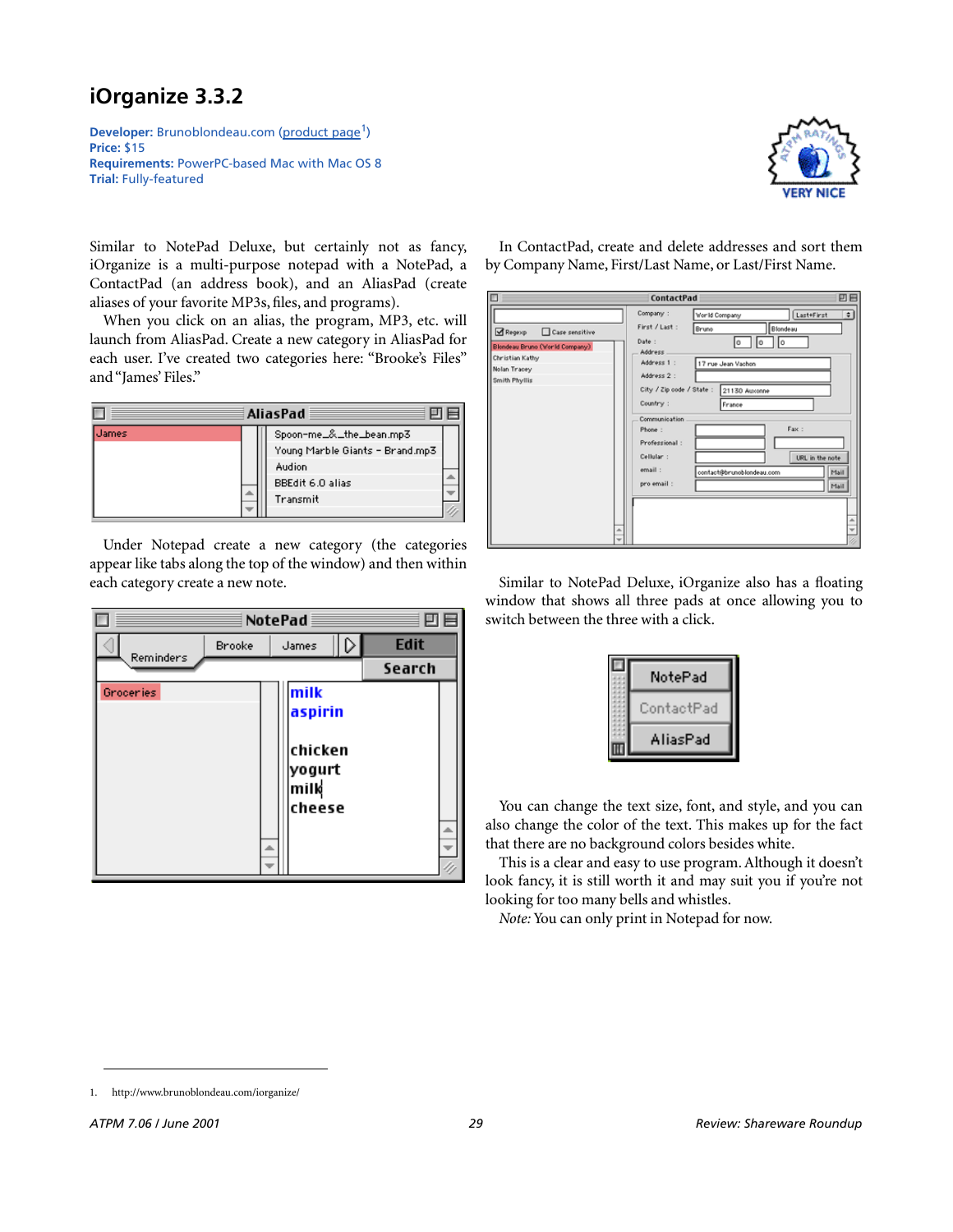# **MoosePad 1.2.1**

**Developer:** WunderMoosen ([product page](http://www.wundermoosen.com)<sup>1</sup>) **Price:** \$15 **Requirements:** PowerPC-based Mac with Mac OS 8 **Recommended:** G3-based Mac **Trial:** Fully-featured (29 days)

MoosePad is very similar to Apple's built-in Notepad, with a few more features.



Click on the bottom right hand corner to flip the paper over or go to the Table of Contents under the Memos menu. The Table of Contents allows you to select which page you want to view in the notepad. It lists the Page (and whether the note is locked or not), the Date/Time, and the Opening Description (the first line of your note). Use the Move up or Move Down buttons to move a particular note to a new spot on the pad. For example, suppose you want to move page 8 to page 6's spot. Highlight page 8 and click the Move Up button until it's in page 6's spot, then click Update. This will renumber the notes.

| <b>Table of Contents</b> |                                       |                                                                 |           |
|--------------------------|---------------------------------------|-----------------------------------------------------------------|-----------|
| Page                     | Date/Time                             | <b>Opening Description</b>                                      |           |
|                          | 5/27/01.4:17 PM<br>5/27/01.4:17 PM    | v1.2.1 Release Notes<br>How to order WunderMoosen Programs !    | Reorder   |
|                          | 5/27/01, 4:17 PM<br>5/27/01.4:24 PM   | Where is MoosePad <sup>na</sup> Going?<br>Installation Errors?? | Undate    |
|                          | 5/27/01.4:29 PM                       | Here is an example of a new color.                              | Move Up   |
|                          | 5/27/01.4:29 PM<br>5/27/01, 4:29 PM   | Brooke's Reminders<br>Here is another note in Moose Pad         | Move Down |
|                          | 5/27/01, 4:29 PM<br>2.127.121 4.12.24 | Change the color, style font and size of                        |           |



Along with changing the background color of the notepad, you can change the style, font, size, and color of the text. If you tire easily of black text, then this will come in handy.

Under the Memos menu, choose Speak Memo to vocalize your memo for you. (So, if you want to hear swear words, type in all the expletives you know.) You can also delete a memo or hide it (basically the window becomes a small postage-stamp sized box). When you want to return to the regular sized window, click the box in the upper left hand corner.



Also under the Memos menu is "Go to page." This will take you right to the specified page in the notepad.

Under the Edit menu you can delete information in a memo. However, make sure you really want to delete it. The program will recover deleted information, but it only restores the memo to its last saved state. If don't want to accidentally erase information, keep the lock (in the lower right hand corner) on all the time.

MoosePad is a simple program that's good if you don't like the hierarchical structure of a database, folders, and notes. There is also a version for Mac OS X.

*Note:* Make sure you fill up the last page on the notepad before you try to make a new page. If you have no writing on page 11, you will not be able to add page 12.





<sup>1.</sup> http://www.wundermoosen.com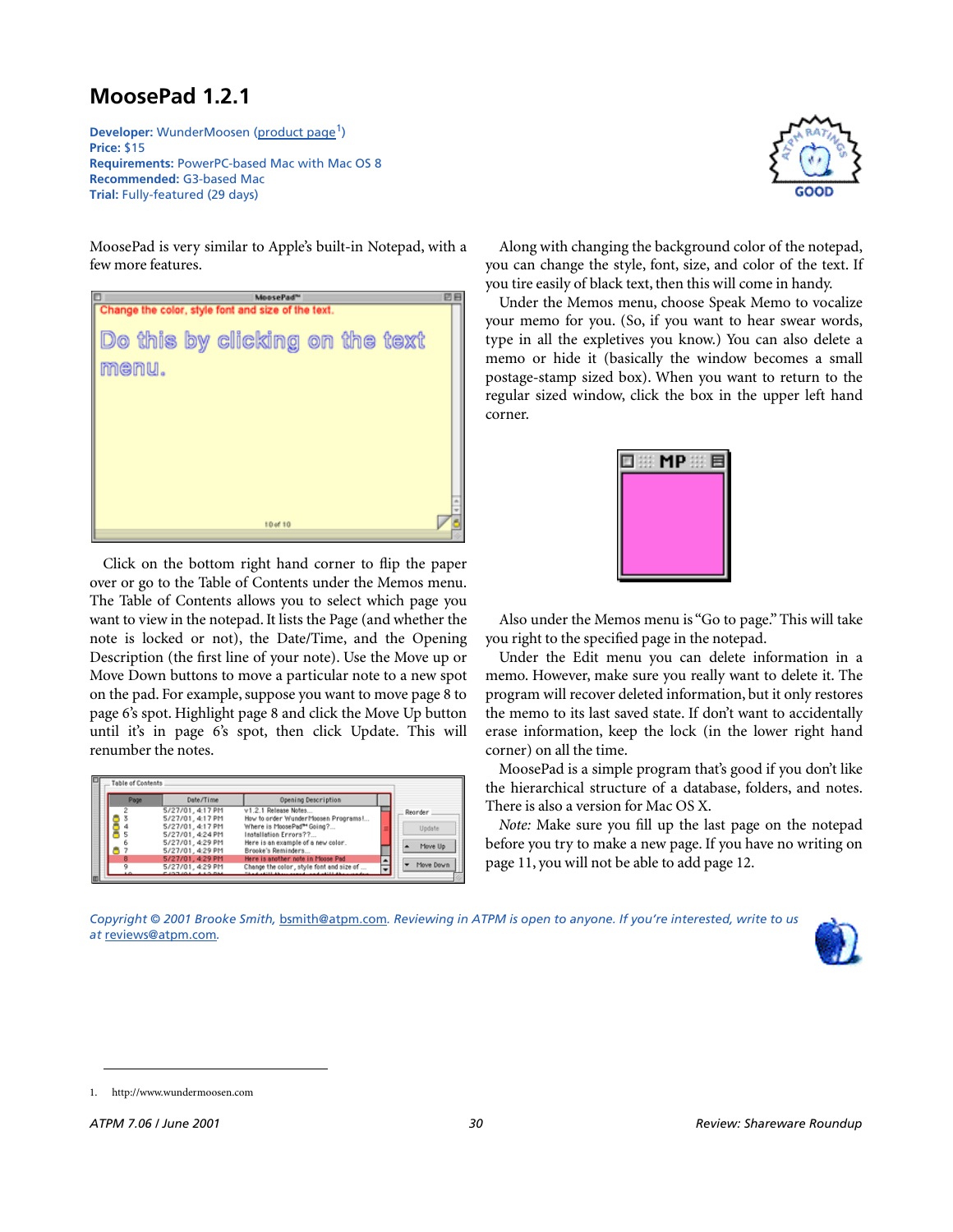# **Review: Crossing Platforms (book)**

**by Paul Fatula, [pfatula@atpm.com](mailto:pfatula@atpm.com)**

Developer: [O'Reilly and Associates](http://www.oreilly.com)<sup>1</sup> [\(product page](http://www.oreilly.com/catalog/platforms/)<sup>2</sup>), written by Adam Engst<sup>3</sup> and [David Pogue](http://www.davidpogue.com/)<sup>4</sup> **Price:** \$29.95 **Trial:** A-D entries for both platforms available [online](http://www.oreilly.com/catalog/platforms/chapter/index.html)<sup>5</sup>



Whether you're a recent convert to Macintosh from the Windows world, or circumstances have made you abandon your Mac for a Windows machine, using a new operating system can be pretty daunting. You're already familiar with how one system works, and how to make it do what you want, but suddenly you're on a new platform and trying to wing it.



Out for some time now, *Crossing Platforms*, by Adam Engst and David Pogue, can make this transfer a lot easier. The book covers Mac OS 8.0 through 8.6 and Windows 95 and 98, so it may not be ideal if you're moving from Windows to Mac OS X, but for Mac people moving to Windows, or Windows

users moving to an earlier version of the Mac OS, it can be quite helpful. My forays into Windows are usually with NT4, so as expected things don't always line up quite right, but the book points me well enough in the right direction that I can take it from there.

There are several books out there that can teach you how to use the Mac operating system, and hordes to teach you Windows, but none of them is written to take advantage of what you already know about one system. As you read one of those books, you'll frequently find yourself making comparisons to the operating system you're used to, essentially building, in your head, a sort of translation table. The Windows Control Panel is like the Control Panels folder on the Mac, etc. *Crossing Platforms* is that translation table in book form.

It's organized like a foreign language dictionary. There are two parts, Mac to Windows and Windows to Mac, to accommodate either perspective. You know what you'd want to do if you were working on the system you're familiar with, so look up the appropriate term, and you'll get an explanation of how to do the same thing on the other system. The explanations go into a reasonable amount of detail, telling you what to expect, and mentioning several ways to accomplish the task you want. It's cross-referenced where necessary, and illustrations are used to help you on your way. Hardware as well as software (both OS and more common applications) are covered.

Also like a foreign language dictionary, this isn't something you'll read straight through. That's a definite plus in my mind: when you need to accomplish a particular task quickly, you don't have the time to study everything there is to know about your new platform. *Crossing Platforms* isn't about teaching you a new OS, it just makes it easier to work with one. Need to set up networking on a PC? Look up Networking or TCP/IP Control Panel (remember 8.6?) and you'll find exactly the information you need, including a

<sup>1.</sup> http://www.oreilly.com

<sup>2.</sup> http://www.oreilly.com/catalog/platforms/

<sup>3.</sup> http://www.tidbits.com/adam/

<sup>4.</sup> http://www.davidpogue.com/

<sup>5.</sup> http://www.oreilly.com/catalog/platforms/chapter/index.html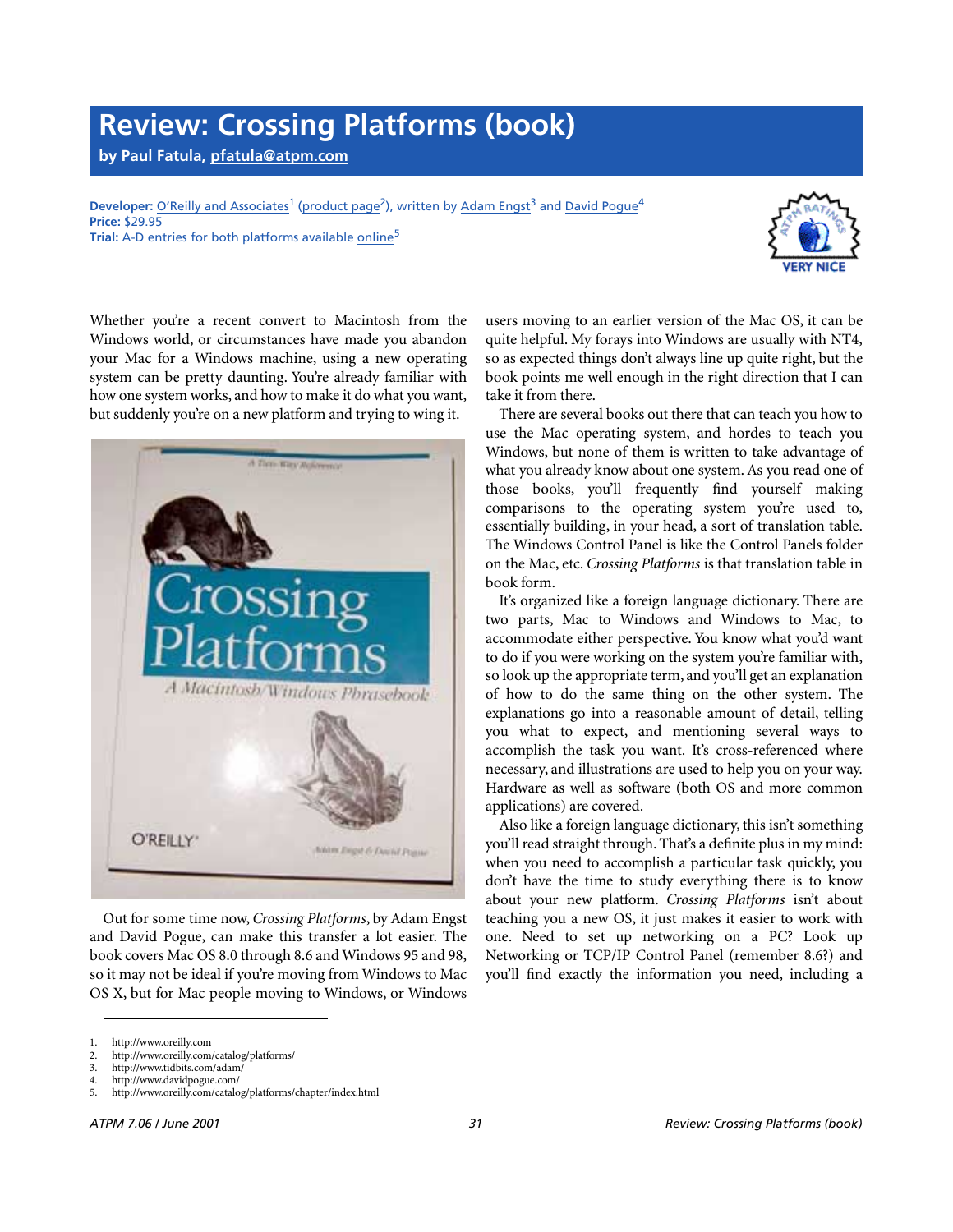clear, thorough step-by-step guide to configuring a PC to work on a TCP/IP network.

Like many Mac users, I imagine, my experience with Windows is through [Virtual PC](http://www.atpm.com/7.04/virtual-pc.shtml)<sup>1</sup>. While Connectix provides a good printed manual with Virtual PC, the manual covers the features of that program, but has very little to say about how to use Windows itself. You end up with a comfortable knowledge of how to use the emulator, but not much about the system you're emulating. *Crossing Platforms* is an ideal solution to this sticky situation. All you really want to do is use the one or two Windows applications that made you get the emulator…but you might also want to adjust some of the system settings more to your liking, or need to learn about, if not solve, a problem that comes up. PC tech support people don't want to hear about the Finder or the Trash: using the appropriate Windows terms (Explorer and Recycling Bin) might keep them from saying, "We don't support Macintosh," and hanging up on you.

The only major shortcoming of the book is the lack of an index. It may seem odd that I'm complaining about there not being an index in what is essentially a sort of dictionary, so consider this example. I got a call from an ex-coworker who had recently (and reluctantly) switched from Mac to Windows, and he needed to type in some foreign names, complete with accents. On a Mac, that's a simple task, but he couldn't figure out how to do it in Windows. Looking up "accents" or "foreign characters," I didn't find anything. And there was no index to help me out.

I had to translate what I wanted to do in Windows (put accents over characters) to *how* I would do that on my Mac: hold down the Option key and type a character. Sure enough, there's an entry for the Option key. It tells me that the Windows equivalent is the Alt key, and that you can hold

down Alt and enter (you're gonna love this, Mac users) the four-digit ASCII code for the desired character, or look up the character in the Character Map utility (similar to Mac's Key Caps) and copy and paste the desired character into your document. The entry also listed some convenient keyboard shortcuts that use the Alt key in Windows.

The same problem arises from the Windows side. Say your program hangs, what do you do? Simple, hit Ctrl-Alt-Del and end the task. But on a Mac, those keys don't do anything, and looking up that familiar key sequence will leave you hanging. In this case, you need to look up *what you want to do* rather than how to do it. When you look up "End Task," you'll be told how to force quit, and warned that sometimes you'll end up having to restart the Macintosh.

It simply isn't practical, I understand, to list every possible name by which a user might identify a common function: the book would be filled with cross references. But I chose the two examples I did to illustrate a kind of inconsistency: in once case, you need to look up the key you'd use for the task, and in the other case, you need to look up the name of the task rather than the key sequence. An index would effectively combat this problem, making it easy to always find exactly what you're looking for without making you think of all the possible terms by which you might refer to the same activity, and without unduly littering the book with cross-references.

Overall, *Crossing Platforms* is an extremely useful book, whichever platform you're more familiar with. It won't burden you with information you don't need, and it won't force you to take the time to read cover-to-cover in order to gain familiarity with your new operating system. Instead, it takes advantage of what you already know, translating your need (in the vocabulary of one system) to the solution (in the vocabulary of the other).

*Copyright © 2001 Paul Fatula,* [pfatula@atpm.com](mailto:pfatula@atpm.com)*. Reviewing in ATPM is open to anyone. If you're interested, write to us at*  [reviews@atpm.com](mailto:reviews@atpm.com)*.*



<sup>1.</sup> http://www.atpm.com/7.04/virtual-pc.shtml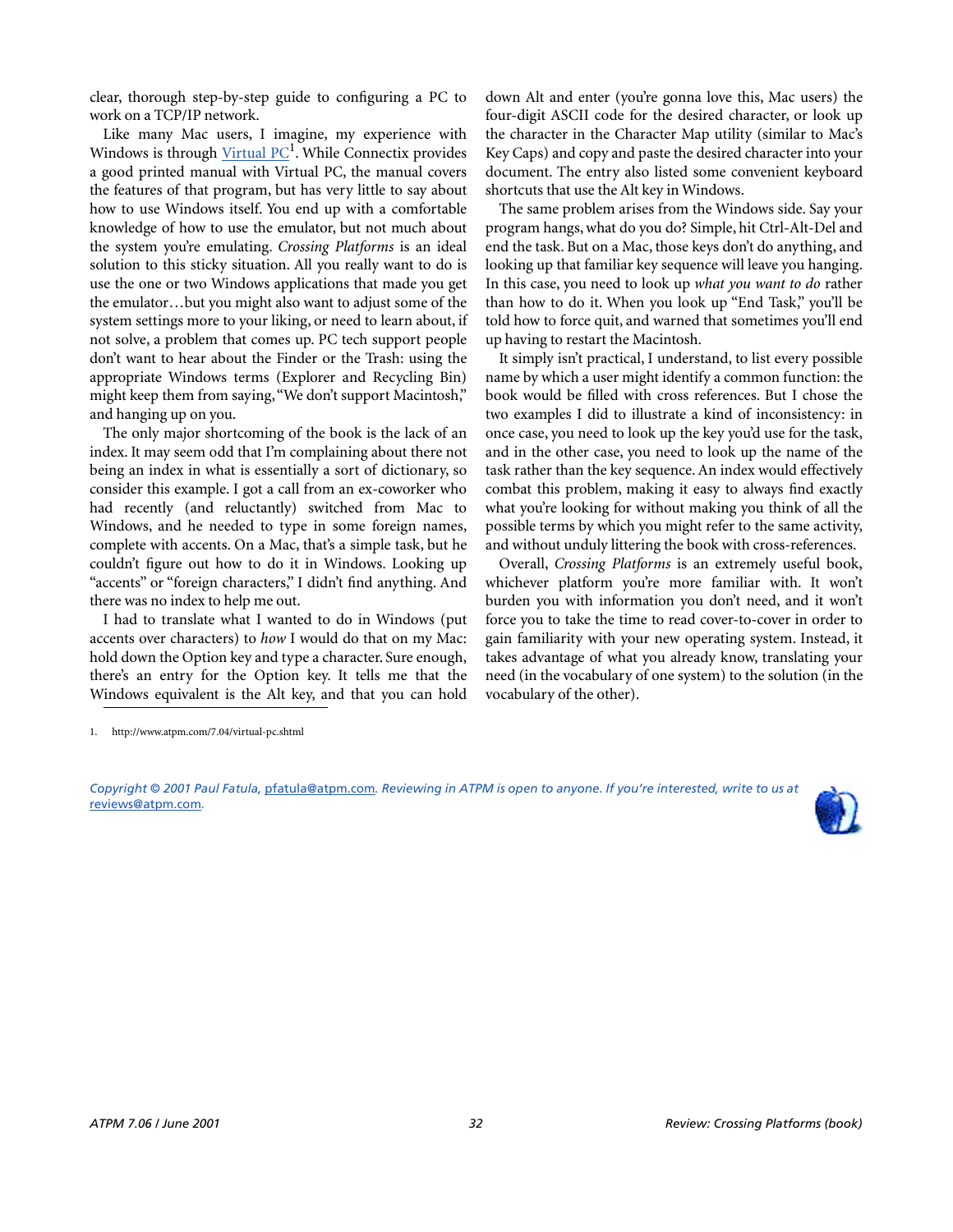# **Review: Turbo Mouse Pro**

**by Eric Blair, [eblair@atpm.com](mailto:eblair@atpm.com)**

**Developer:** Kensington [\(product page](http://www.kensington.com/products/pro_mic_d1399.html)<sup>1</sup>) **Price:** \$109.99 (list) **Requirements:** Mac with USB **Trial:** None



Kensington's Turbo Mouse Pro trackball is the latest in a long line of Mac-compatible input devices from the company. Unlike some of the major peripheral companies, Kensington produced Mac-compatible versions of nearly every mouse and trackball they sold. Therefore, it should be no surprise that, along with supporting the Classic Mac OS, Kensington is the first company to release a mouse driver for OS X. As impressive as that is, it should not overshadow the other features of the Turbo Mouse Pro.

# **The Hardware**

As the name suggests, the Turbo Mouse Pro is the latest addition to the venerable Turbo Mouse family. In the past, this meant four buttons surrounding the central trackball.

If four buttons were all this trackball offered, it would not deserve the Pro moniker. First, there are six DirectLaunch buttons on the top of the unit. These buttons can be used to launch programs and files or to go to Web sites. Second, there is a scroll wheel between the DirectLaunch buttons and the trackball.

Also, the Turbo Mouse Pro is more stylish than its predecessors. The off-white color scheme is gone, replaced by a graphite base. The trackball, DirectLaunch buttons, and scroll wheel are bluish-gray. On its own, it looks impressive. Place it next to a Power Mac G4 and you'll think the two were made for each other.

All in all, the Turbo Mouse Pro is a very well-built unit. I have small hands, but I can comfortably reach the four mouse buttons and the scroll wheel while still keeping my hand on the trackball. I need to move my hand a bit to reach the DirectLaunch buttons, but it is not a problem—I'm usually not wanting to move the trackball and use the DirectLaunch buttons at the same time.

In the time I've been using this trackball, I've only had one problem with the hardware: one of the rubber feet fell off the bottom of the trackball. As a result, the trackball wobbles a bit, like a chair with one leg shorter than the rest. I may have put more strain on the trackball than the average user, though—I carried the trackball in a bag to and from work so I could test it with both OS 9 and OS X. I don't know if the

lost pad was a result of everyday use or the extra travel. I'm guessing it was the travel, since the trackball is stationary the vast majority of the time.

# **MouseWorks for OS 9**

The Kensington MouseWorks software for the Classic Mac OS has had years to mature and has gained a rich feature set. Support for the obvious stuff has always been there—assignable buttons, scroll wheel support, adjustable cursor speed, and DirectLaunch buttons in the case of the Turbo Mouse Pro. What pushed the software over the top were the thoughtful add-ons. These add-ons are the kind of things that power users love. At the same time, they're unobtrusive, so beginners don't need to worry about them.



Kensington MouseWorks for the Classic Mac OS

For starters, you can have one of the buttons represent keystrokes instead of a mouse click. In the past, I've used this technique to essentially script a short sequence of keystrokes.

Probably the best known of these add-ons is the ability to chord two mouse buttons to simulate another button. In the current version of the MouseWorks software, you can chord both the top two buttons and the bottom two buttons. Along

<sup>1.</sup> http://www.kensington.com/products/pro\_mic\_d1399.html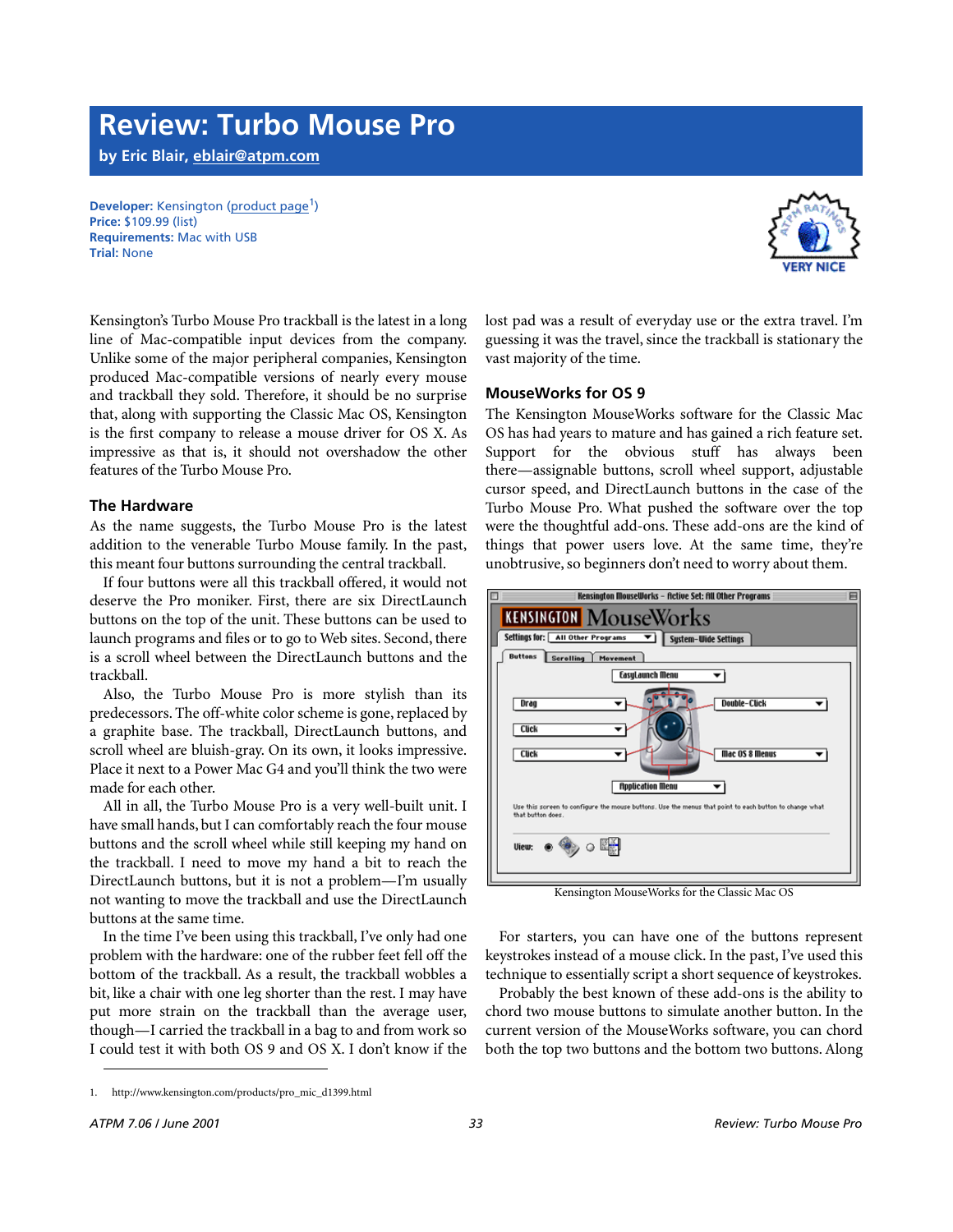with ability to click the scroll wheel, this essentially gives you a total of seven mouse buttons.

Another of the well known features are Application Sets. An application set is a group of actions that apply to a single button. One possible use for an application set would be defining the top two buttons as Forward and Back for your Web browser. Another possibility would be assigning certain buttons to activate specific tools in Photoshop. The possibilities are nearly endless.

There are other smaller features that make the Kensington products more enjoyable to use. For instance, you can choose to have the pointer automatically jump to the default button in a dialog. Also, you can set up hot spots on your monitor and have the cursor jump to them when you desire.

Mouse buttons can also display two different types of menus. One is the EasyLaunch menu. This contains a list of applications, files, and Web sites that you can jump to by selecting the appropriate entry from the menu—very similar to the DirectLaunch buttons. The other menu is the Application Menu. This shows a list of running applications, allowing you to switch without moving the mouse to the menu bar's application menu.

# **MouseWorks for OS X**

Moving from the Classic version of MouseWorks to the OS X version can be a bit of a shock at first. Looking at the interface, you can tell right away that some things are missing—there are only three tabs across the top. The Classic Mac version has two tabs at the top and each of these tabs has its own subtabs.



Kensington MouseWorks for OS X

Right now, the Kensington MouseWorks software for OS X is at version 1.0, and it shows. Only the basic functionality is included—you can choose from a variety of click types, set the cursor speed, set the DirectLaunch buttons, and have a mouse button open Web site or file. That's it. Chording,

Application Sets, jumping to the default button—they're all missing.

Kensington has said that they'll try to add features to the software at a later date. On the one hand, it's disappointing that the features aren't there. On the other hand, no other company has even released a basic mouse or trackball driver for using their products under OS X.

One of the great things about Kensington products is that they gain functionality over time. Typically, new Kensington drivers support most of the existing hardware (although onebutton mice and two-button Turbo Mouse models are not supported under OS X) and new features become available to older hardware. Before using the Turbo Mouse Pro, I bought a Thinking Mouse. This is a four-button mouse that supported chording of the top two buttons. As a result of a later driver update, the mouse gained chording of the bottom two buttons. By installing a software update, I essentially gained a sixth mouse button. I would imagine that the Kensington experience under OS X will be similar to the experience under the Classic Mac OS.

Sharp eyed readers may have noticed the lack of a scrolling tab in the OS X version of the MouseWorks software (it's the middle subtab in the Classic Mac OS version). Don't worry, scrolling is still there. Under OS X, scroll wheel support is built into the operating system, to a degree. A Cocoa application, like OmniWeb, gets this support for free. Carbon applications need to have the functionality added. Some, like the Internet Explorer 5.1 Preview, have this feature. Others, like the Finder, do not.

Although it's not universal, I personally like the scroll wheel behavior in OS X better than its Classic Mac counterpart. Scrolling with the Kensington software tends to be somewhat jerky. At one point, it was so bad that I would scroll one position on the wheel and have to wait a second or two for the application to finish scrolling. Since a restart fixed this behavior, I'm assuming it was an result of some random quirk in the system. On OS X, scrolling seems much smoother. Since I spend most of my non-work time in OS X, I look forward to the day when more applications support the scroll wheel feature.

I was pleasantly surprised by the fact that the OS X MouseWorks driver plays reasonably well when using Classic applications. Since I don't have the Kensington driver in the system folder I use for running Classic applications, I wasn't expecting much of anything. In fact, it seems that mouse clicks with key combinations are passed to the Classic applications. The only exception seems to be the Right-Click setting. In OS X, this brings up the contextual menu. To get contextual menu support in Classic applications, you need to use Control-Click instead of Right-Click. This works for both Classic and OS X applications. The scroll wheel is not supported in Classic applications, but this is to be expected.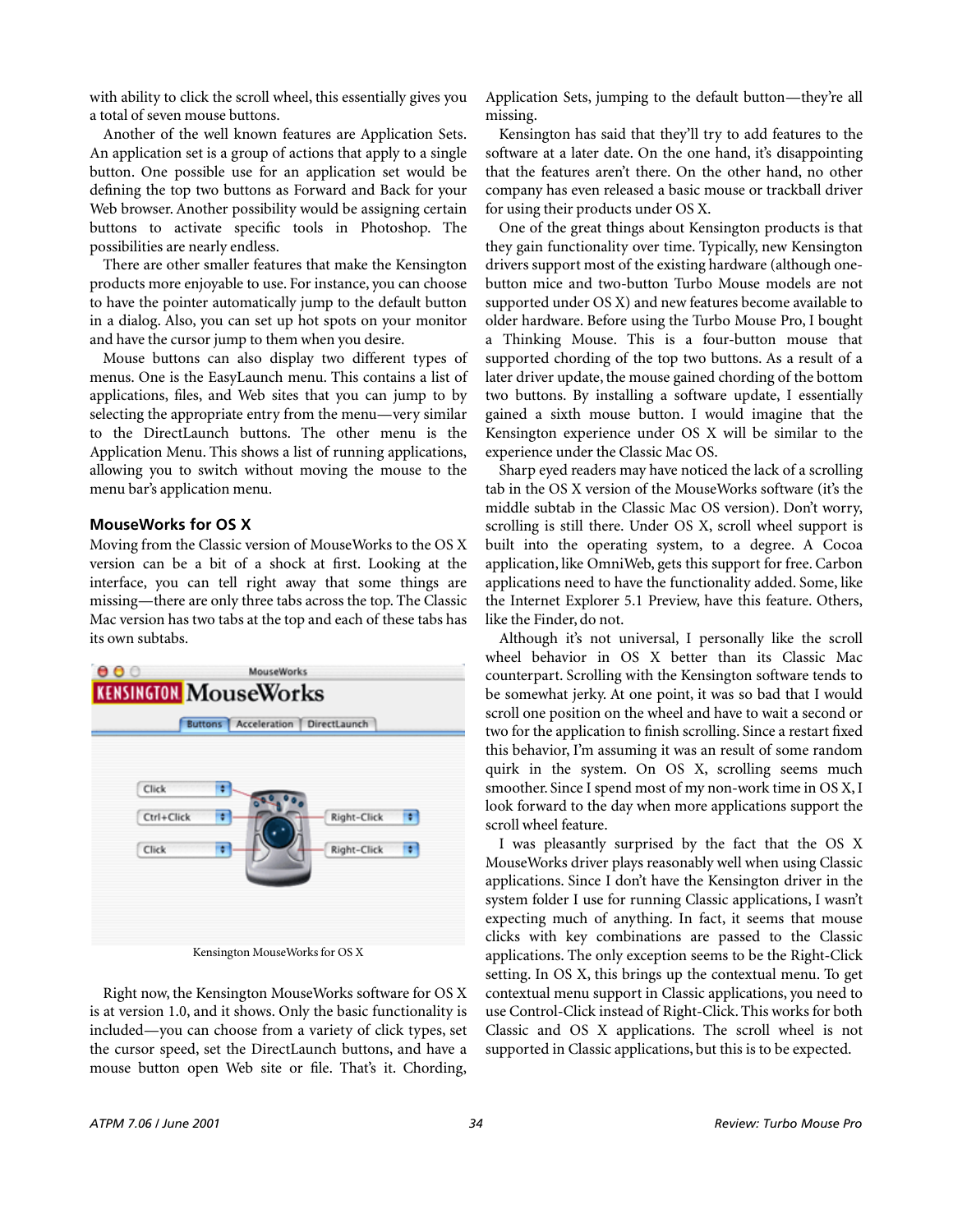# **Conclusion**

Kensington has always produced quality hardware and the software to support it. The Turbo Mouse Pro is no exception to this. It's a worthy successor to the Turbo Mouse name and, essentially, marks Kensington's entrance into the world of OS X. The fact that said entrance is more of a quiet "Hello" as opposed to a booming "*We're here*," with trumpets blaring, is the only thing that keeps the Turbo Mouse Pro from getting an Excellent rating. The hardware is top notch. The Classic Mac OS software is top notch. The OS X software is the only thing that's lacking. Like I said earlier, though, Kensington products tend to increase in value as time goes on. If Kensington lives up to its past, then you can bet things will improve.

*Copyright © 2001 Eric Blair,* [eblair@atpm.com](mailto:eblair@atpm.com)*. Reviewing in ATPM is open to anyone. If you're interested, write to us at*  [reviews@atpm.com](mailto:reviews@atpm.com)*.*

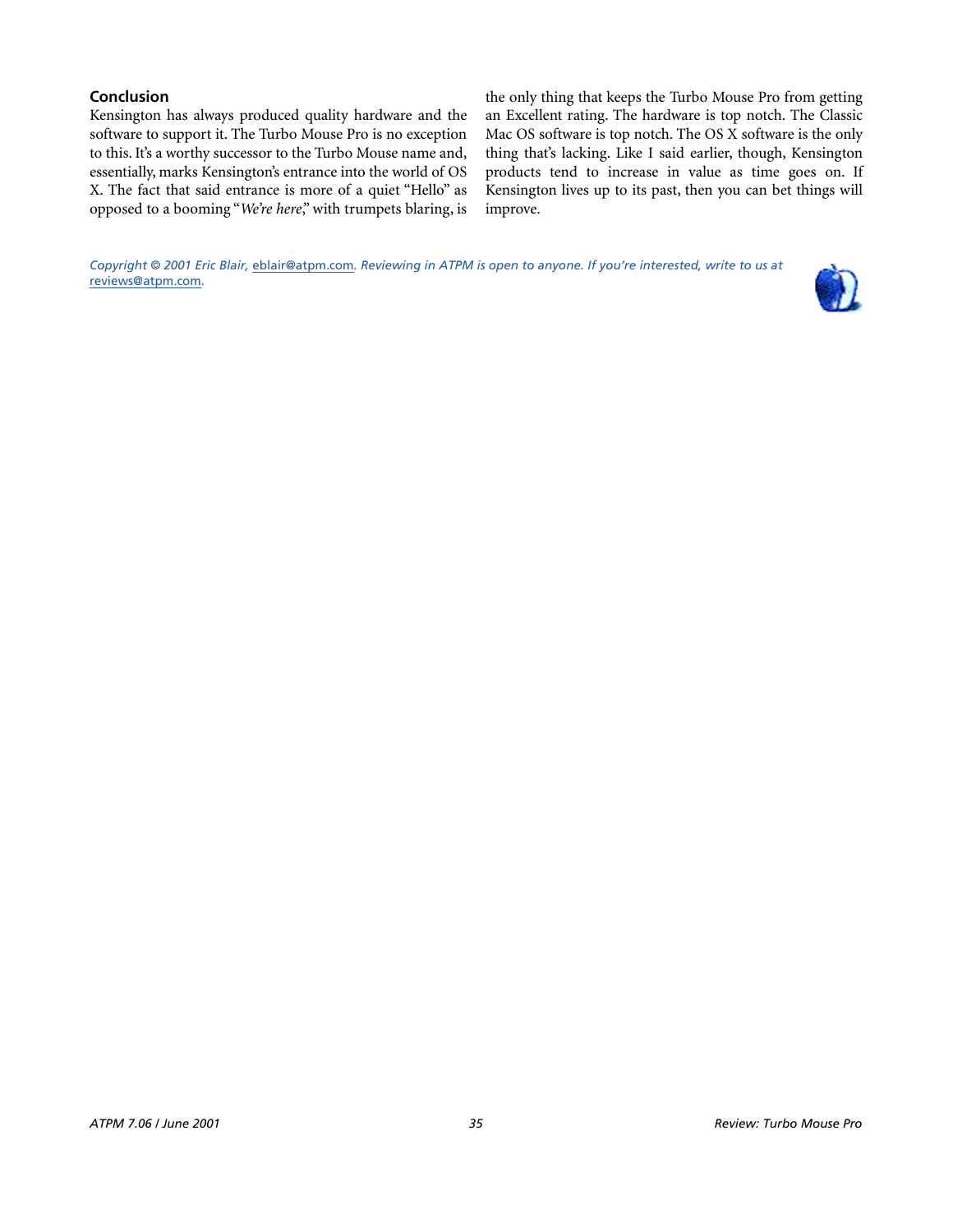# **FAQ: Frequently Asked Questions**

# **What Is ATPM?**

*About This Particular Macintosh* (ATPM) is, among other things, a monthly Internet magazine or "e-zine." ATPM was created to celebrate the personal computing experience. For us this means the most personal of all personal computers—the Apple Macintosh. About This Particular Macintosh is intended to be about your Macintosh, our Macintoshes, and the creative, personal ideas and experiences of everyone who uses a Mac. We hope that we will continue to be faithful to our mission.

# **Are You Looking for New Staff Members?**

We currently need several Contributing Editors, an Interviews Manager, a Copy Editor, and a Publicity Manager. Please [contact us](mailto:editor@atpm.com)<sup>I</sup> if you're interested.

# **How Can I Subscribe to ATPM?**

Visit the [subscriptions page](http://www.atpm.com/subscribe)<sup>2</sup> or send an e-mail to [subscriptions@atpm.com](mailto:subscriptions@atpm.com) with the word help in the subject line. Instructions for subscribing and unsubscribing will be returned, shortly.

# **Which Format Is Best for Me?**



The Online Webzine edition is for people who want to view ATPM in their Web browser, while connected to the Internet. It provides sharp text, lots of navigation options, and live links to ATPM

back issues and other Web pages. You can use Sherlock to  $\frac{\text{search}^3}{\text{all}}$  $\frac{\text{search}^3}{\text{all}}$  $\frac{\text{search}^3}{\text{all}}$  all of the online issues at once.



The Offline Webzine is a HTML version of ATPM that is formatted for viewing offline and made available in a StuffIt archive to reduce file size. The graphics, content, and navigation elements are the

same as with the Online Webzine, but you can view it without being connected to the Internet. It requires a Web browser.



The Print PDF edition is saved in Adobe Acrobat format. It has a two-column layout with smaller text and higher-resolution graphics that are optimized for printing. It may be viewed online in a

browser, or downloaded and viewed in Adobe's free Acrobat Reader on Macintosh or Windows. PDFs may be magnified to any size and searched with ease.



The Screen PDF edition is also saved in Adobe Acrobat format. It's a one-column layout with larger text that's optimized for reading on-screen. It may be viewed online in a browser, or downloaded and viewed in Adobe's free Acrobat Reader on Macintosh or Windows. PDFs may be magnified to any size and searched with ease.

# **What Are Some Tips for Viewing PDFs?**

- You can [download](http://www.adobe.com/prodindex/acrobat/readstep.html)<sup>4</sup> Adobe Acrobat Reader for free. If you have a Power Macintosh, Acrobat Reader 4 has better quality and performance. ATPM is also compatible with Acrobat Reader 3, for those with 680x0 Macs.
- You can zoom the PDF to full window width and scroll through articles simply by single-clicking anywhere in the article text (except underlined links).
- You can quickly navigate between articles using the bookmarks pane at the left of the main viewing window.
- For best results on small screens, be sure to hide the bookmarks pane; that way you'll be able to see the entire page width at 100%.
- Try turning Font Smoothing on and off in Acrobat Reader's preferences to see which setting you prefer.
- All blue-underlined links are clickable. Links to external Web sites are reproduced in footnotes at the bottoms of pages, in case you are reading from a printed copy.
- You can hold down option while hovering over a link to see where it will lead.
- For best results, turn off Acrobat's "Fit to Page" option before printing.

# **Why Are Some Links Double-Underlined?**

In the PDF editions of ATPM, links that are doubleunderlined lead to other pages in the same PDF. Links that are single-underlined will open in your Web browser.

# **What If I Get Errors Decoding ATPM?**

ATPM and MacFixIt readers have reported problems decoding MacBinary files using early versions of StuffIt Expander 5.x. If you encounter problems decoding ATPM, we recommend upgrading to **StuffIt Expander 5.1.4** or later<sup>5</sup>.

# **How Can I Submit Cover Art?**

We enjoy the opportunity to display new, original cover art every month. We're also very proud of the people who have

editor@atpm.com

<sup>2.</sup> http://www.atpm.com/subscribe<br>3. http://www.atpm.com/search

http://www.atpm.com/search

<sup>4.</sup> http://www.adobe.com/prodindex/acrobat/readstep.html

<sup>5.</sup> http://www.aladdinsys.com/expander/index.html